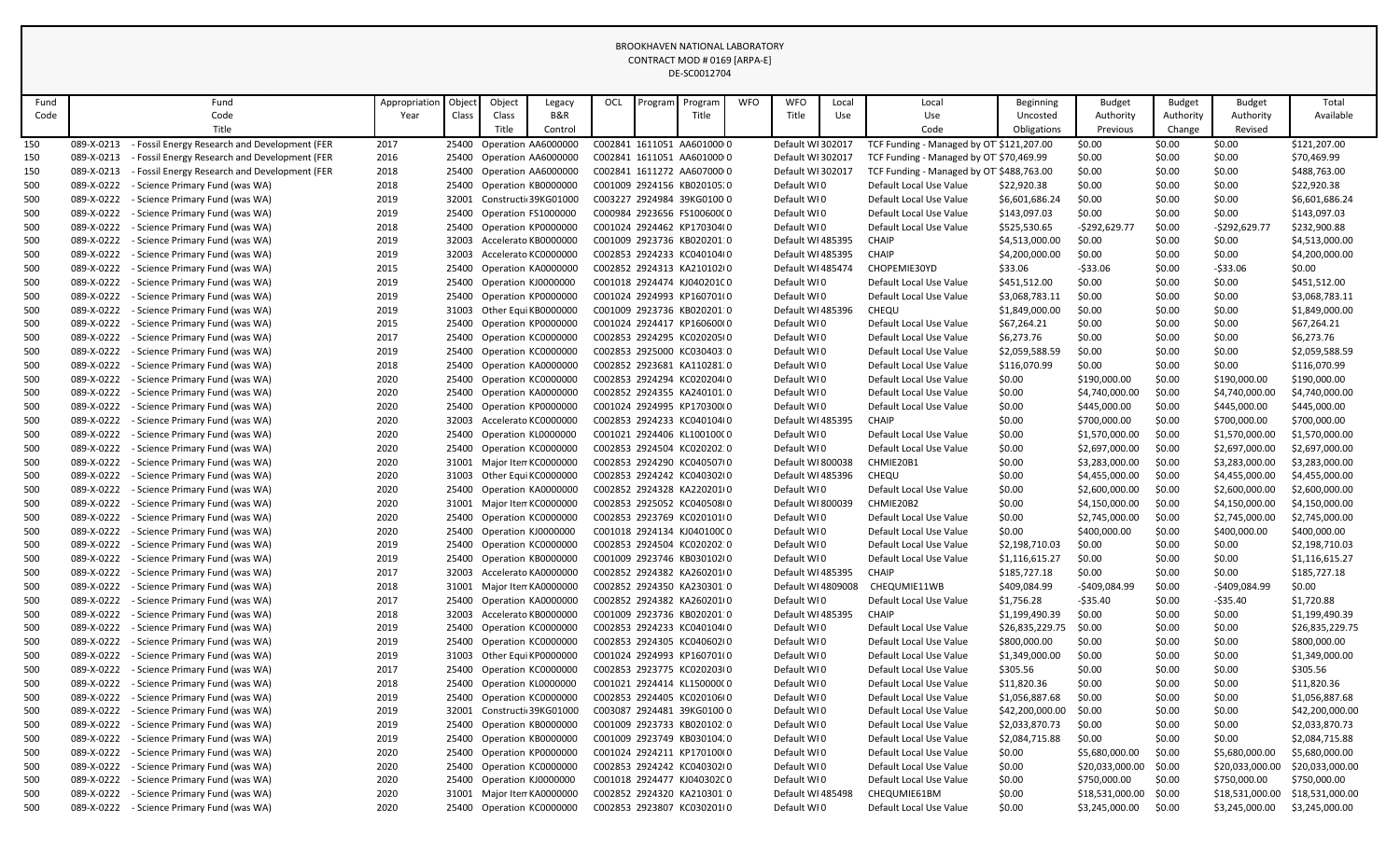|                                                                                                                                                                                                                                                                       |            |                                            |               |                         |             |                            |            |                            | BROOKHAVEN NATIONAL LABORATORY |             |                   |                         |                         |                 |                |               |                |                 |
|-----------------------------------------------------------------------------------------------------------------------------------------------------------------------------------------------------------------------------------------------------------------------|------------|--------------------------------------------|---------------|-------------------------|-------------|----------------------------|------------|----------------------------|--------------------------------|-------------|-------------------|-------------------------|-------------------------|-----------------|----------------|---------------|----------------|-----------------|
|                                                                                                                                                                                                                                                                       |            |                                            |               |                         |             |                            |            |                            | CONTRACT MOD # 0169 [ARPA-E]   |             |                   |                         |                         |                 |                |               |                |                 |
|                                                                                                                                                                                                                                                                       |            |                                            |               |                         |             |                            |            |                            | DE-SC0012704                   |             |                   |                         |                         |                 |                |               |                |                 |
|                                                                                                                                                                                                                                                                       |            |                                            |               |                         |             |                            |            |                            |                                |             |                   |                         |                         |                 |                |               |                |                 |
| Fund                                                                                                                                                                                                                                                                  |            | Fund                                       | Appropriation | Objec                   | Object      | Legacy                     | <b>OCL</b> | Program                    | Program                        | <b>WFO</b>  | <b>WFO</b>        | Local                   | Local                   | Beginning       | <b>Budget</b>  | <b>Budget</b> | <b>Budget</b>  | Total           |
| Code                                                                                                                                                                                                                                                                  |            | Code                                       | Year          | Class                   | Class       | B&R                        |            |                            | Title                          |             | Title             | Use                     | Use                     | Uncosted        | Authority      | Authority     | Authority      | Available       |
|                                                                                                                                                                                                                                                                       |            | Title                                      |               |                         | Title       | Control                    |            |                            |                                |             |                   |                         | Code                    | Obligations     | Previous       | Change        | Revised        |                 |
| 500                                                                                                                                                                                                                                                                   | 089-X-0222 | - Science Primary Fund (was WA)            | 2020          | 31001                   |             | Major Iten KA0000000       |            |                            | C002852 2924320 KA210301.0     |             | Default WI 485496 |                         | CHEQUMIE61BL            | \$0.00          | \$8,990,000.00 | \$0.00        | \$8,990,000.00 | \$8,990,000.00  |
| 500                                                                                                                                                                                                                                                                   | 089-X-0222 | - Science Primary Fund (was WA)            | 2020          |                         |             | 25400 Operation KC0000000  |            |                            | C002853 2924506 KC020203:0     |             | Default WI0       |                         | Default Local Use Value | \$0.00          | \$1,988,000.00 | \$0.00        | \$1,988,000.00 | \$1,988,000.00  |
| 500                                                                                                                                                                                                                                                                   | 089-X-0222 | - Science Primary Fund (was WA)            | 2020          |                         |             | 31003 Other Equi KB0000000 |            |                            | C001009 2923737 KB020201.0     |             | Default WI 485396 |                         | CHEQU                   | \$0.00          | \$2,756,000.00 | \$0.00        | \$2,756,000.00 | \$2,756,000.00  |
| 500                                                                                                                                                                                                                                                                   | 089-X-0222 | - Science Primary Fund (was WA)            | 2020          |                         |             | 25400 Operation KB0000000  |            |                            | C001009 2925129 KB020205:0     |             | Default WI0       |                         | Default Local Use Value | \$0.00          | \$6,500,000.00 | \$0.00        | \$6,500,000.00 | \$6,500,000.00  |
| 500                                                                                                                                                                                                                                                                   | 089-X-0222 | - Science Primary Fund (was WA)            | 2020          |                         |             | 25400 Operation KP0000000  |            |                            | C001024 2924203 KP160104(0     |             | Default WI0       |                         | Default Local Use Value | \$0.00          | \$430,000.00   | \$0.00        | \$430,000.00   | \$430,000.00    |
| 500                                                                                                                                                                                                                                                                   | 089-X-0222 | - Science Primary Fund (was WA)            | 2020          |                         |             | 25400 Operation KP0000000  |            |                            | C001024 2924200 KP160101(0     |             | Default WI0       |                         | Default Local Use Value | \$0.00          | \$980,000.00   | \$0.00        | \$980,000.00   | \$980,000.00    |
| 500                                                                                                                                                                                                                                                                   | 089-X-0222 | - Science Primary Fund (was WA)            | 2020          |                         |             | 25400 Operation KC0000000  |            |                            | C002853 2924472 KC020107(0     |             | Default WI0       |                         | Default Local Use Value | \$0.00          | \$1,715,000.00 | \$0.00        | \$1,715,000.00 | \$1,715,000.00  |
| 500                                                                                                                                                                                                                                                                   | 089-X-0222 | - Science Primary Fund (was WA)            | 2020          |                         |             | 32001 Constructi 39KA00000 |            |                            | C002786 2924263 39KA0000(0     |             | Default WI0       |                         | Default Local Use Value | \$0.00          | \$2,942,000.00 | \$0.00        | \$2,942,000.00 | \$2,942,000.00  |
| 500                                                                                                                                                                                                                                                                   | 089-X-0222 | - Science Primary Fund (was WA)            | 2018          | 25400                   |             | Operation KC0000000        |            |                            | C002853 2924300 KC030403(0     |             | Default WI0       |                         | Default Local Use Value | \$30,620.95     | \$0.00         | \$0.00        | \$0.00         | \$30,620.95     |
| 500                                                                                                                                                                                                                                                                   | 089-X-0222 | - Science Primary Fund (was WA)            | 2018          |                         |             | 25400 Operation KA0000000  |            |                            | C002852 2924357 KA240102:0     |             | Default WI0       |                         | Default Local Use Value | \$99,968.41     | \$0.00         | \$0.00        | \$0.00         | \$99,968.41     |
| 500                                                                                                                                                                                                                                                                   | 089-X-0222 | - Science Primary Fund (was WA)            | 2019          |                         |             | 31003 Other Equi KC0000000 |            |                            | C002853 2924242 KC040302(0     |             | Default WI 485396 |                         | CHEQU                   | \$3,873,975.97  | \$2,577,713.04 | \$0.00        | \$2,577,713.04 | \$6,451,689.01  |
| 500                                                                                                                                                                                                                                                                   | 089-X-0222 | - Science Primary Fund (was WA)            | 2018          |                         |             | 25400 Operation KA0000000  |            |                            | C002852 2924319 KA210209(0     |             | Default WI0       |                         | Default Local Use Value | \$310.62        | \$0.00         | \$0.00        | \$0.00         | \$310.62        |
| 500                                                                                                                                                                                                                                                                   | 089-X-0222 | - Science Primary Fund (was WA)            | 2019          |                         |             | 25400 Operation KC0000000  |            |                            | C002853 3023325 KC020302(0     |             | Default WI0       |                         | Default Local Use Value | \$280,952.16    | \$0.00         | \$0.00        | \$0.00         | \$280,952.16    |
| 500<br>089-X-0222<br>2019<br>25400 Operation FS1000000<br>C000984 2923654 FS100400C0<br>Default WI0<br>\$111,006.91<br>\$0.00<br>- Science Primary Fund (was WA)<br>Default Local Use Value<br>25400 Operation KP0000000<br>C001024 2924216 KP170302(0<br>Default WI0 |            |                                            |               |                         |             |                            |            |                            |                                |             |                   |                         |                         |                 | \$0.00         | \$0.00        | \$111,006.91   |                 |
| 500                                                                                                                                                                                                                                                                   | 089-X-0222 | - Science Primary Fund (was WA)            |               | Default Local Use Value | \$86,015.98 | \$0.00                     | \$0.00     | \$0.00                     | \$86,015.98                    |             |                   |                         |                         |                 |                |               |                |                 |
| 500                                                                                                                                                                                                                                                                   | 089-X-0222 | - Science Primary Fund (was WA)            | 2018<br>2019  |                         |             | 25400 Operation KJ0000000  |            | C001018 2924476 KJ04030100 |                                | Default WI0 |                   | Default Local Use Value | \$482,000.00            | \$0.00          | \$0.00         | \$0.00        | \$482,000.00   |                 |
| 500                                                                                                                                                                                                                                                                   | 089-X-0222 | - Science Primary Fund (was WA)            | 2019          |                         |             | 25400 Operation KB0000000  |            |                            | C001009 2923737 KB020201.0     |             | Default WI0       |                         | Default Local Use Value | \$15,541,298.19 | \$0.00         | \$0.00        | \$0.00         | \$15,541,298.19 |
| 500                                                                                                                                                                                                                                                                   | 089-X-0222 | - Science Primary Fund (was WA)            | 2019          |                         |             | 25400 Operation KC0000000  |            |                            | C002853 2924241 KC040301(0     |             | Default WI0       |                         | Default Local Use Value | \$16,414.96     | \$0.00         | \$0.00        | \$0.00         | \$16,414.96     |
| 500                                                                                                                                                                                                                                                                   | 089-X-0222 | - Science Primary Fund (was WA)            | 2018          |                         |             | 25400 Operation KP0000000  |            |                            | C001024 2924514 KP160601(0     |             | Default WI0       |                         | Default Local Use Value | \$2,094,649.43  | \$0.00         | \$0.00        | \$0.00         | \$2,094,649.43  |
|                                                                                                                                                                                                                                                                       | 089-X-0222 | - Science Primary Fund (was WA)            |               |                         |             |                            |            |                            | C002853 2924506 KC020203:0     |             | Default WI0       |                         |                         |                 |                |               |                | \$950,597.90    |
| 500                                                                                                                                                                                                                                                                   |            |                                            | 2019          |                         |             | 25400 Operation KC0000000  |            |                            | C002852 2924320 KA210301:0     |             | Default WI 485498 |                         | Default Local Use Value | \$950,597.90    | \$0.00         | \$0.00        | \$0.00         |                 |
| 500                                                                                                                                                                                                                                                                   | 089-X-0222 | - Science Primary Fund (was WA)            | 2019          |                         |             | 31001 Major Iten KA0000000 |            |                            |                                |             |                   |                         | CHEQUMIE61BM            | \$18,525,630.59 | \$0.00         | \$0.00        | \$0.00         | \$18,525,630.59 |
| 500                                                                                                                                                                                                                                                                   | 089-X-0222 | - Science Primary Fund (was WA)            | 2018          |                         |             | 25400 Operation FS1000000  |            |                            | C000984 2923657 FS100700C0     |             | Default WI0       |                         | Default Local Use Value | \$15,266.81     | \$0.00         | \$0.00        | \$0.00         | \$15,266.81     |
| 500                                                                                                                                                                                                                                                                   | 089-X-0222 | - Science Primary Fund (was WA)            | 2019          |                         |             | 25400 Operation KC0000000  |            |                            | C002853 2924447 KC021301(0     |             | Default WI0       |                         | Default Local Use Value | \$1,774,000.00  | \$0.00         | \$0.00        | \$0.00         | \$1,774,000.00  |
| 500                                                                                                                                                                                                                                                                   | 089-X-0222 | - Science Primary Fund (was WA)            | 2019          |                         |             | 25400 Operation KJ0000000  |            |                            | C001018 2924516 KJ04030400     |             | Default WI0       |                         | Default Local Use Value | \$142,448.06    | \$0.00         | \$0.00        | \$0.00         | \$142,448.06    |
| 500                                                                                                                                                                                                                                                                   | 089-X-0222 | - Science Primary Fund (was WA)            | 2017          |                         |             | 25400 Operation KC0000000  |            |                            | C002853 2923774 KC020202(0     |             | Default WI0       |                         | Default Local Use Value | \$7,280.81      | -\$938.66      | \$0.00        | $-$938.66$     | \$6,342.15      |
| 500                                                                                                                                                                                                                                                                   | 089-X-0222 | - Science Primary Fund (was WA)            | 2018          |                         |             | 25400 Operation KP0000000  |            |                            | C001024 2924209 KP160501(0     |             | Default WI0       |                         | Default Local Use Value | \$41,509.65     | \$0.00         | \$0.00        | \$0.00         | \$41,509.65     |
| 500                                                                                                                                                                                                                                                                   | 089-X-0222 | - Science Primary Fund (was WA)            | 2018          |                         |             | 31003 Other Equi KB0000000 |            |                            | C001009 2923737 KB020201.0     |             | Default WI 485396 |                         | CHEQU                   | \$797,555.36    | \$0.00         | \$0.00        | \$0.00         | \$797,555.36    |
| 500                                                                                                                                                                                                                                                                   | 089-X-0222 | - Science Primary Fund (was WA)            | 2018          |                         |             | 25400 Operation KJ0000000  |            |                            | C001018 2924476 KJ04030100     |             | Default WI0       |                         | Default Local Use Value | \$176,950.94    | \$0.00         | \$0.00        | \$0.00         | \$176,950.94    |
| 500                                                                                                                                                                                                                                                                   | 089-X-0222 | - Science Primary Fund (was WA)            | 2018          |                         |             | 25400 Operation KC0000000  |            |                            | C002853 2924193 KC030701(0     |             | Default WI0       |                         | Default Local Use Value | \$237,487.39    | \$0.00         | \$0.00        | \$0.00         | \$237,487.39    |
| 500                                                                                                                                                                                                                                                                   | 089-X-0222 | - Science Primary Fund (was WA)            | 2018          |                         |             | 25400 Operation KC0000000  |            |                            | C002853 2924305 KC040602(0     |             | Default WI0       |                         | Default Local Use Value | \$346,746.48    | \$0.00         | \$0.00        | \$0.00         | \$346,746.48    |
| 500                                                                                                                                                                                                                                                                   | 089-X-0222 | - Science Primary Fund (was WA)            | 2014          |                         |             | 25400 Operation KB0000000  |            |                            | C001009 2923741 KB028101:0     |             | Default WI0       |                         | Default Local Use Value | \$7,107.43      | \$0.00         | \$0.00        | \$0.00         | \$7,107.43      |
| 500                                                                                                                                                                                                                                                                   | 089-X-0222 | - Science Primary Fund (was WA)            | 2017          | 25400                   |             | Operation KJ0000000        |            |                            | C001018 2924137 KJ04040000     |             | Default WI0       |                         | Default Local Use Value | \$1,761.52      | $-$1,761.52$   | \$0.00        | $-$1,761.52$   | \$0.00          |
| 500                                                                                                                                                                                                                                                                   | 089-X-0222 | - Science Primary Fund (was WA)            | 2020          |                         |             | 25400 Operation KJ0000000  |            |                            | C001018 2924476 KJ04030100     |             | Default WI0       |                         | Default Local Use Value | \$0.00          | \$328,000.00   | \$0.00        | \$328,000.00   | \$328,000.00    |
| 500                                                                                                                                                                                                                                                                   | 089-X-0222 | - Science Primary Fund (was WA)            | 2020          |                         |             | 25400 Operation KA0000000  |            |                            | C002852 2924348 KA2302010      |             | Default WI0       |                         | Default Local Use Value | \$0.00          | \$175,000.00   | \$0.00        | \$175,000.00   | \$175,000.00    |
| 500                                                                                                                                                                                                                                                                   | 089-X-0222 | - Science Primary Fund (was WA)            | 2020          |                         |             | 31003 Other Equi KB0000000 |            |                            | C001009 2923736 KB020201:0     |             | Default WI 485396 |                         | CHEQU                   | \$0.00          | \$830,000.00   | \$0.00        | \$830,000.00   | \$830,000.00    |
| 500                                                                                                                                                                                                                                                                   | 089-X-0222 | - Science Primary Fund (was WA)            | 2020          |                         |             | 25400 Operation KA0000000  |            |                            | C002852 2924366 KA250101.0     |             | Default WI0       |                         | Default Local Use Value | \$0.00          | \$375,000.00   | \$0.00        | \$375,000.00   | \$375,000.00    |
| 500                                                                                                                                                                                                                                                                   | 089-X-0222 | - Science Primary Fund (was WA)            | 2019          |                         |             | 25400 Operation KC0000000  |            |                            | C002853 2924294 KC020204(0     |             | Default WI0       |                         | Default Local Use Value | \$47,205.83     | \$0.00         | \$0.00        | \$0.00         | \$47,205.83     |
| 500                                                                                                                                                                                                                                                                   | 089-X-0222 | - Science Primary Fund (was WA)            | 2018          |                         |             | 25400 Operation KP0000000  |            |                            | C001024 2924203 KP160104(0     |             | Default WI0       |                         | Default Local Use Value | \$78,003.33     | \$0.00         | \$0.00        | \$0.00         | \$78,003.33     |
| 500                                                                                                                                                                                                                                                                   | 089-X-0222 | - Science Primary Fund (was WA)            | 2019          |                         |             | 25400 Operation KA0000000  |            |                            | C002852 2924356 KA240101!0     |             | Default WI0       |                         | Default Local Use Value | \$298,162.24    | \$0.00         | \$0.00        | \$0.00         | \$298,162.24    |
| 500                                                                                                                                                                                                                                                                   | 089-X-0222 | - Science Primary Fund (was WA)            | 2018          |                         |             | 25400 Operation KA0000000  |            |                            | C002852 2924380 KA260102(0     |             | Default WI0       |                         | Default Local Use Value | \$57,442.12     | \$0.00         | \$0.00        | \$0.00         | \$57,442.12     |
| 500                                                                                                                                                                                                                                                                   | 089-X-0222 | - Science Primary Fund (was WA)            | 2019          |                         |             | 25400 Operation KC0000000  |            |                            | C002853 2923769 KC020101(0     |             | Default WI0       |                         | Default Local Use Value | \$1,599,104.15  | \$0.00         | \$0.00        | \$0.00         | \$1,599,104.15  |
| 500                                                                                                                                                                                                                                                                   | 089-X-0222 | - Science Primary Fund (was WA)            | 2019          |                         |             | 25400 Operation KA0000000  |            |                            | C002852 2924348 KA230201(0     |             | Default WI0       |                         | Default Local Use Value | \$186,151.30    | \$0.00         | \$0.00        | \$0.00         | \$186,151.30    |
| 500                                                                                                                                                                                                                                                                   | 089-X-0222 | - Science Primary Fund (was WA)            | 2019          |                         |             | 25400 Operation KB0000000  |            |                            | C001009 2923734 KB020102.0     |             | Default WI0       |                         | Default Local Use Value | \$3.66          | \$0.00         | \$0.00        | \$0.00         | \$3.66          |
| 500                                                                                                                                                                                                                                                                   | 089-X-0222 | - Science Primary Fund (was WA)            | 2017          |                         |             | 31003 Other Equi KB0000000 |            |                            | C001009 2923736 KB020201:0     |             | Default WI 485396 |                         | CHEQU                   | \$621,412.12    | \$0.00         | \$0.00        | \$0.00         | \$621,412.12    |
| 500                                                                                                                                                                                                                                                                   | 089-X-0222 | - Science Primary Fund (was WA)            | 2019          |                         |             | 25400 Operation FS1000000  |            |                            | C000984 2923652 FS100100C0     |             | Default WI0       |                         | Default Local Use Value | \$1,334,865.99  | \$0.00         | \$0.00        | \$0.00         | \$1,334,865.99  |
| 500                                                                                                                                                                                                                                                                   | 089-X-0222 | - Science Primary Fund (was WA)            | 2019          |                         |             | 25400 Operation FS1000000  |            |                            | C000984 2923653 FS100200C0     |             | Default WIO       |                         | Default Local Use Value | \$508,702.69    | \$0.00         | \$0.00        | \$0.00         | \$508,702.69    |
| 500                                                                                                                                                                                                                                                                   | 089-X-0222 | - Science Primary Fund (was WA)            | 2019          |                         |             | 25400 Operation KL0000000  |            |                            | C001021 2924414 KL150000C0     |             | Default WI0       |                         | Default Local Use Value | \$80,000.00     | \$0.00         | \$0.00        | \$0.00         | \$80,000.00     |
| 500                                                                                                                                                                                                                                                                   | 089-X-0222 | - Science Primary Fund (was WA)            | 2019          |                         |             | 25400 Operation KA0000000  |            |                            | C002852 2924314 KA210103(0     |             | Default WI0       |                         | Default Local Use Value | \$373,836.00    | \$0.00         | \$0.00        | \$0.00         | \$373,836.00    |
| 500                                                                                                                                                                                                                                                                   |            | 089-X-0222 - Science Primary Fund (was WA) | 2014          |                         |             | 25400 Operation KC0000000  |            |                            | C002853 2924248 KC040404(0     |             | Default WI0       |                         | Default Local Use Value | \$2,840,641.00  | \$0.00         | \$0.00        | \$0.00         | \$2,840,641.00  |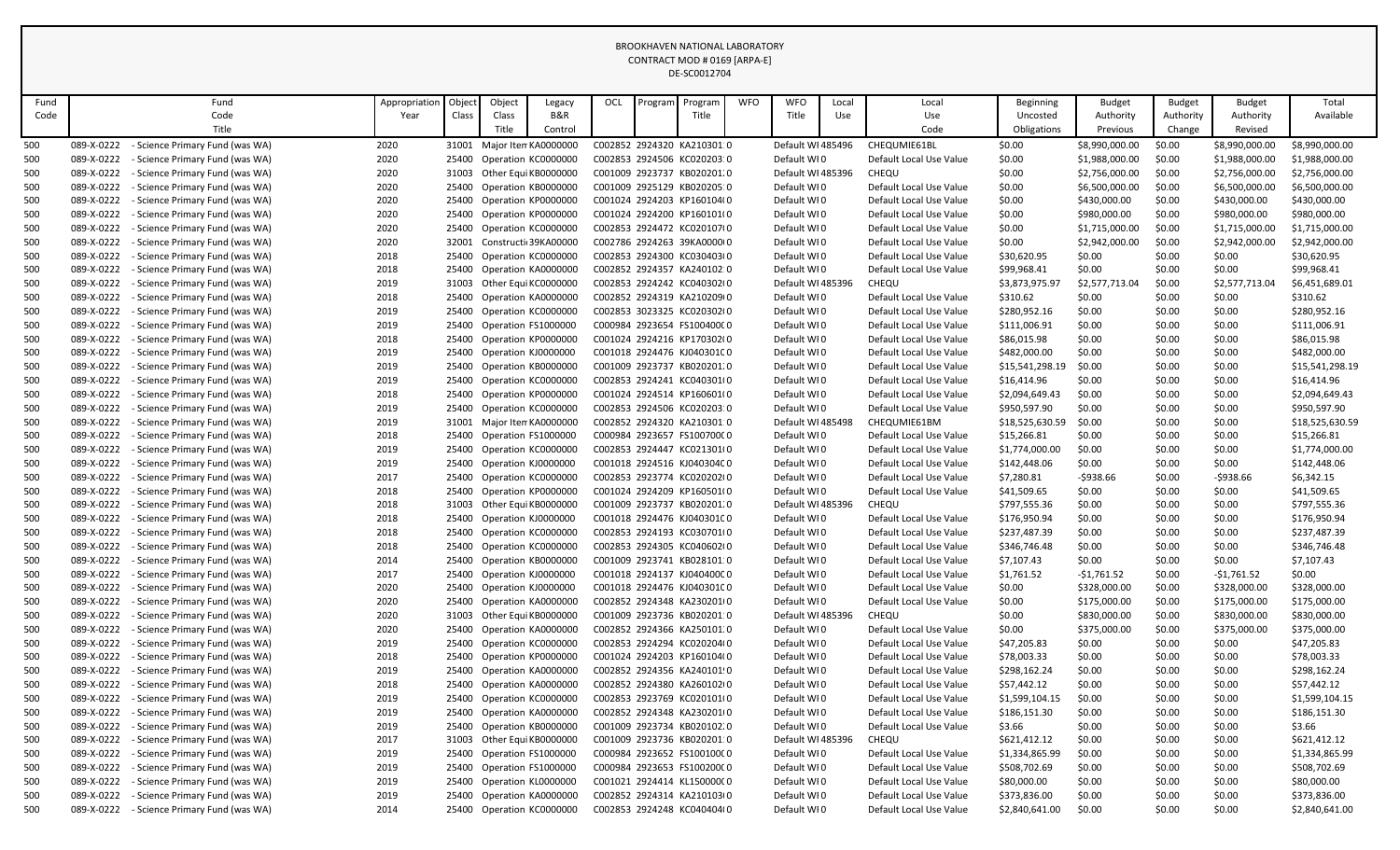|            |                                                                                                                                                                                                                                                                                                                                                                                                                                                                                                                                |                                                                    |               |       |        |                                                         |     |         | BROOKHAVEN NATIONAL LABORATORY                           |            |                            |       |                                                    |                                |                                 |                  |                  |                                                 |
|------------|--------------------------------------------------------------------------------------------------------------------------------------------------------------------------------------------------------------------------------------------------------------------------------------------------------------------------------------------------------------------------------------------------------------------------------------------------------------------------------------------------------------------------------|--------------------------------------------------------------------|---------------|-------|--------|---------------------------------------------------------|-----|---------|----------------------------------------------------------|------------|----------------------------|-------|----------------------------------------------------|--------------------------------|---------------------------------|------------------|------------------|-------------------------------------------------|
|            |                                                                                                                                                                                                                                                                                                                                                                                                                                                                                                                                |                                                                    |               |       |        |                                                         |     |         | CONTRACT MOD # 0169 [ARPA-E]                             |            |                            |       |                                                    |                                |                                 |                  |                  |                                                 |
|            |                                                                                                                                                                                                                                                                                                                                                                                                                                                                                                                                |                                                                    |               |       |        |                                                         |     |         | DE-SC0012704                                             |            |                            |       |                                                    |                                |                                 |                  |                  |                                                 |
|            |                                                                                                                                                                                                                                                                                                                                                                                                                                                                                                                                |                                                                    |               |       |        |                                                         |     |         |                                                          |            |                            |       |                                                    |                                |                                 |                  |                  |                                                 |
| Fund       |                                                                                                                                                                                                                                                                                                                                                                                                                                                                                                                                | Fund                                                               | Appropriation | Objec | Object | Legacy                                                  | OCL | Program | Program                                                  | <b>WFO</b> | <b>WFO</b>                 | Local | Local                                              | Beginning                      | <b>Budget</b>                   | <b>Budget</b>    | <b>Budget</b>    | Total                                           |
| Code       |                                                                                                                                                                                                                                                                                                                                                                                                                                                                                                                                | Code                                                               | Year          | Class | Class  | B&R                                                     |     |         | Title                                                    |            | Title                      | Use   | Use                                                | Uncosted                       | Authority                       | Authority        | Authority        | Available                                       |
|            |                                                                                                                                                                                                                                                                                                                                                                                                                                                                                                                                | Title                                                              |               |       | Title  | Control                                                 |     |         |                                                          |            |                            |       | Code                                               | Obligations                    | Previous                        | Change           | Revised          |                                                 |
| 500        | 089-X-0222                                                                                                                                                                                                                                                                                                                                                                                                                                                                                                                     | - Science Primary Fund (was WA)                                    | 2017          |       |        | 25400 Operation KA0000000                               |     |         | C002852 2924363 KA240301.0                               |            | Default WI0                |       | Default Local Use Value                            | \$160.35                       | $-$160.35$                      | \$0.00           | $-$160.35$       | \$0.00                                          |
| 500        | 089-X-0222                                                                                                                                                                                                                                                                                                                                                                                                                                                                                                                     | - Science Primary Fund (was WA)                                    | 2019          |       |        | 25400 Operation KA0000000                               |     |         | C002852 2924355 KA240101.0                               |            | Default WI0                |       | Default Local Use Value                            | \$1,209,355.21                 | \$0.00                          | \$0.00           | \$0.00           | \$1,209,355.21                                  |
| 500        | 089-X-0222<br>089-X-0222                                                                                                                                                                                                                                                                                                                                                                                                                                                                                                       | - Science Primary Fund (was WA)                                    | 2019          |       |        | 25400 Operation KJ0000000                               |     |         | C001018 2924510 KJ04020300<br>C002852 2924346 KA230102(0 |            | Default WI0                |       | Default Local Use Value                            | \$1,450,000.00                 | \$0.00                          | \$0.00           | \$0.00           | \$1,450,000.00                                  |
| 500<br>500 | 089-X-0222                                                                                                                                                                                                                                                                                                                                                                                                                                                                                                                     | - Science Primary Fund (was WA)                                    | 2019<br>2019  | 25400 |        | Operation KA0000000<br>25400 Operation KL0000000        |     |         | C001021 2924408 KL10030000                               |            | Default WI0<br>Default WI0 |       | Default Local Use Value                            | \$482,872.27<br>\$450,000.00   | \$0.00<br>\$0.00                | \$0.00<br>\$0.00 | \$0.00           | \$482,872.27<br>\$450,000.00                    |
|            | 089-X-0222                                                                                                                                                                                                                                                                                                                                                                                                                                                                                                                     | - Science Primary Fund (was WA)                                    |               |       |        |                                                         |     |         | C002853 2923794 KC028101:0                               |            |                            |       | Default Local Use Value                            |                                | \$0.00                          |                  | \$0.00           | \$165,193.55                                    |
| 500<br>500 | 089-X-0222                                                                                                                                                                                                                                                                                                                                                                                                                                                                                                                     | - Science Primary Fund (was WA)<br>- Science Primary Fund (was WA) | 2014<br>2019  | 25400 |        | 25400 Operation KC0000000<br>Operation KA0000000        |     |         | C002852 2924489 KA240103.0                               |            | Default WI0<br>Default WI0 |       | Default Local Use Value<br>Default Local Use Value | \$165,193.55<br>\$1,148,358.93 | \$0.00                          | \$0.00<br>\$0.00 | \$0.00<br>\$0.00 | \$1,148,358.93                                  |
| 500        | 089-X-0222                                                                                                                                                                                                                                                                                                                                                                                                                                                                                                                     | - Science Primary Fund (was WA)                                    | 2020          |       |        | 25400 Operation KB0000000                               |     |         | C001009 2923737 KB020201.0                               |            | Default WI0                |       | Default Local Use Value                            | \$0.00                         | \$39,045,000.00                 | \$0.00           | \$39,045,000.00  | \$39,045,000.00                                 |
| 500        | 089-X-0222                                                                                                                                                                                                                                                                                                                                                                                                                                                                                                                     | - Science Primary Fund (was WA)                                    | 2020          |       |        | 25400 Operation FS1000000                               |     |         | C000984 2923657 FS100700C0                               |            | Default WI0                |       | Default Local Use Value                            | \$0.00                         | \$666,000.00                    | \$0.00           | \$666,000.00     | \$666,000.00                                    |
| 500        | 089-X-0222                                                                                                                                                                                                                                                                                                                                                                                                                                                                                                                     | - Science Primary Fund (was WA)                                    | 2020          |       |        | 25400 Operation KC0000000                               |     |         | C002853 3023325 KC020302(0                               |            | Default WI0                |       | Default Local Use Value                            | \$0.00                         | \$2,453,000.00                  | \$0.00           | \$2,453,000.00   | \$2,453,000.00                                  |
| 500        | 089-X-0222                                                                                                                                                                                                                                                                                                                                                                                                                                                                                                                     | - Science Primary Fund (was WA)                                    | 2020          |       |        | 25400 Operation KP0000000                               |     |         | C001024 2924212 KP170201(0                               |            | Default WI0                |       | Default Local Use Value                            | \$0.00                         | \$500,000.00                    | \$0.00           | \$500,000.00     | \$500,000.00                                    |
| 500        | 089-X-0222                                                                                                                                                                                                                                                                                                                                                                                                                                                                                                                     | - Science Primary Fund (was WA)                                    | 2020          | 25400 |        |                                                         |     |         |                                                          |            | Default WI0                |       | Default Local Use Value                            | \$0.00                         | \$5,310,000.00                  | \$0.00           | \$5,310,000.00   | \$5,310,000.00                                  |
| 500        | Operation KA0000000<br>C002852 2924496 KA260202(0<br>089-X-0222<br>- Science Primary Fund (was WA)<br>2020<br>Operation KB0000000<br>C001009 2923721 KB010102.0<br>Default WI0<br>\$0.00<br>\$1,430,000.00<br>\$0.00<br>\$1,430,000.00<br>\$1,430,000.00<br>25400<br>Default Local Use Value<br>089-X-0222<br>25400 Operation KA0000000<br>Default WI0<br>\$231,000.00<br>\$231,000.00<br>\$231,000.00<br>- Science Primary Fund (was WA)<br>2020<br>C002852 2924356 KA240101!0<br>Default Local Use Value<br>\$0.00<br>\$0.00 |                                                                    |               |       |        |                                                         |     |         |                                                          |            |                            |       |                                                    |                                |                                 |                  |                  |                                                 |
| 500        | 089-X-0222<br>\$842,000.00<br>2020<br>Operation FS1000000<br>C000984 2923653 FS100200C0<br>Default WI0<br>\$0.00<br>\$0.00<br>\$842,000.00<br>\$842,000.00<br>- Science Primary Fund (was WA)<br>25400<br>Default Local Use Value                                                                                                                                                                                                                                                                                              |                                                                    |               |       |        |                                                         |     |         |                                                          |            |                            |       |                                                    |                                |                                 |                  |                  |                                                 |
| 500        |                                                                                                                                                                                                                                                                                                                                                                                                                                                                                                                                |                                                                    |               |       |        |                                                         |     |         |                                                          |            |                            |       |                                                    |                                |                                 |                  |                  |                                                 |
| 500        | 089-X-0222<br>2020<br>Operation KC0000000<br>C002853 2924299 KC030402(0<br>Default WI0<br>\$0.00<br>\$3,177,000.00<br>\$0.00<br>\$3,177,000.00<br>\$3,177,000.00<br>- Science Primary Fund (was WA)<br>25400<br>Default Local Use Value<br>C002852 2925060 KA240104:0                                                                                                                                                                                                                                                          |                                                                    |               |       |        |                                                         |     |         |                                                          |            |                            |       |                                                    |                                |                                 |                  |                  |                                                 |
| 500        | 089-X-0222                                                                                                                                                                                                                                                                                                                                                                                                                                                                                                                     | - Science Primary Fund (was WA)                                    | 2020          |       |        | 25400 Operation KA0000000                               |     |         |                                                          |            | Default WI 302695          |       | IOTF ? SC Artificial Intelligence \$0.00           |                                | \$260,000.00                    | \$0.00           | \$260,000.00     | \$260,000.00                                    |
| 500        | 089-X-0222                                                                                                                                                                                                                                                                                                                                                                                                                                                                                                                     | - Science Primary Fund (was WA)                                    | 2019          |       |        | 25400 Operation KA0000000                               |     |         | C002852 2924317 KA210202:0                               |            | Default WI0                |       | Default Local Use Value                            | \$13,203,817.01                | \$0.00                          | \$0.00           | \$0.00           | \$13,203,817.01                                 |
| 500        | 089-X-0222                                                                                                                                                                                                                                                                                                                                                                                                                                                                                                                     | - Science Primary Fund (was WA)                                    | 2019          |       |        | 25400 Operation KA0000000                               |     |         | C002852 2924357 KA240102.0                               |            | Default WI0                |       | Default Local Use Value                            | \$190,000.00                   | \$0.00                          | \$0.00           | \$0.00           | \$190,000.00                                    |
| 500        | 089-X-0222                                                                                                                                                                                                                                                                                                                                                                                                                                                                                                                     | - Science Primary Fund (was WA)                                    | 2019          |       |        | 25400 Operation KA0000000                               |     |         | C002852 2924358 KA240102.0                               |            | Default WI0                |       | Default Local Use Value                            | \$424,442.87                   | \$0.00                          | \$0.00           | \$0.00           | \$424,442.87                                    |
| 500        | 089-X-0222                                                                                                                                                                                                                                                                                                                                                                                                                                                                                                                     | - Science Primary Fund (was WA)                                    | 2019          |       |        | 25400 Operation KB0000000                               |     |         | C001009 2923721 KB010102.0                               |            | Default WI0                |       | Default Local Use Value                            | \$1,254,565.52                 | \$0.00                          | \$0.00           | \$0.00           | \$1,254,565.52                                  |
| 500        | 089-X-0222                                                                                                                                                                                                                                                                                                                                                                                                                                                                                                                     | - Science Primary Fund (was WA)                                    | 2019          |       |        | 25400 Operation KP0000000                               |     |         | C001024 2924211 KP170100(0                               |            | Default WI0                |       | Default Local Use Value                            | \$1,428,661.09                 | \$0.00                          | \$0.00           | \$0.00           | \$1,428,661.09                                  |
| 500        | 089-X-0222                                                                                                                                                                                                                                                                                                                                                                                                                                                                                                                     | - Science Primary Fund (was WA)                                    | 2018          |       |        | 25400 Operation KC0000000                               |     |         | C002853 2924460 KC030105(0                               |            | Default WI0                |       | Default Local Use Value                            | \$8.95                         | \$0.00                          | \$0.00           | \$0.00           | \$8.95                                          |
| 500        | 089-X-0222                                                                                                                                                                                                                                                                                                                                                                                                                                                                                                                     | - Science Primary Fund (was WA)                                    | 2019          |       |        | 25400 Operation KA0000000                               |     |         | C002852 2924313 KA210102(0                               |            | Default WI0                |       | Default Local Use Value                            | \$3,650,135.33                 | \$0.00                          | \$0.00           | \$0.00           | \$3,650,135.33                                  |
| 500        | 089-X-0222                                                                                                                                                                                                                                                                                                                                                                                                                                                                                                                     | - Science Primary Fund (was WA)                                    | 2019          |       |        | 25400 Operation KL0000000                               |     |         | C001021 2924406 KL10010000                               |            | Default WI0                |       | Default Local Use Value                            | \$502,720.50                   | \$20,000.00                     | \$0.00           | \$20,000.00      | \$522,720.50                                    |
| 500        | 089-X-0222                                                                                                                                                                                                                                                                                                                                                                                                                                                                                                                     | - Science Primary Fund (was WA)                                    | 2019          |       |        | 25400 Operation KA0000000                               |     |         | C002852 2924380 KA260102(0                               |            | Default WI0                |       | Default Local Use Value                            | \$2,108,000.00                 | \$0.00                          | \$0.00           | \$0.00           | \$2,108,000.00                                  |
| 500        | 089-X-0222                                                                                                                                                                                                                                                                                                                                                                                                                                                                                                                     | - Science Primary Fund (was WA)                                    | 2018          |       |        | 25400 Operation KA0000000                               |     |         | C002852 2924320 KA210301:0                               |            | Default WI 485493          |       | CHOPEMIE61BM                                       | \$990,040.45                   | \$0.00                          | \$0.00           | \$0.00           | \$990,040.45                                    |
| 500        | 089-X-0222                                                                                                                                                                                                                                                                                                                                                                                                                                                                                                                     | - Science Primary Fund (was WA)                                    | 2019          |       |        | 25400 Operation FS1000000                               |     |         | C000984 2923658 FS100900C0                               |            | Default WI0                |       | Default Local Use Value                            | \$297,414.40                   | \$0.00                          | \$0.00           | \$0.00           | \$297,414.40                                    |
| 500        | 089-X-0222                                                                                                                                                                                                                                                                                                                                                                                                                                                                                                                     | - Science Primary Fund (was WA)                                    | 2019          |       |        | 25400 Operation KP0000000                               |     |         | C001024 2924204 KP160105(0                               |            | Default WI0                |       | Default Local Use Value                            | \$158,276.45                   | \$0.00                          | \$0.00           | \$0.00           | \$158,276.45                                    |
| 500        | 089-X-0222                                                                                                                                                                                                                                                                                                                                                                                                                                                                                                                     | - Science Primary Fund (was WA)                                    | 2018          |       |        | 25400 Operation KB0000000                               |     |         | C001009 2923752 KB030105.0                               |            | Default WI0                |       | Default Local Use Value                            | \$278,400.45                   | \$0.00                          | \$0.00           | \$0.00           | \$278,400.45                                    |
| 500        | 089-X-0222                                                                                                                                                                                                                                                                                                                                                                                                                                                                                                                     | - Science Primary Fund (was WA)                                    | 2018          |       |        | 25400 Operation KL0000000                               |     |         | C001021 2924408 KL10030000                               |            | Default WI0                |       | Default Local Use Value                            | \$46,947.02                    | \$0.00                          | \$0.00           | \$0.00           | \$46,947.02                                     |
| 500        | 089-X-0222                                                                                                                                                                                                                                                                                                                                                                                                                                                                                                                     | - Science Primary Fund (was WA)                                    | 2019          |       |        | 25400 Operation KC0000000                               |     |         | C002853 2924299 KC030402(0                               |            | Default WI0                |       | Default Local Use Value                            | \$2,246,638.34                 | \$0.00                          | \$0.00           | \$0.00           | \$2,246,638.34                                  |
| 500        | 089-X-0222                                                                                                                                                                                                                                                                                                                                                                                                                                                                                                                     | - Science Primary Fund (was WA)                                    | 2019          |       |        | 31001 Major Iten KB0000000                              |     |         | C001009 2923737 KB020201.0                               |            | Default WI485499           |       | CHEQUMIE19N1                                       | \$4,440,831.74                 | \$0.00                          | \$0.00           | \$0.00           | \$4,440,831.74                                  |
| 500        | 089-X-0222                                                                                                                                                                                                                                                                                                                                                                                                                                                                                                                     | - Science Primary Fund (was WA)                                    | 2019          |       |        | 25400 Operation KC0000000                               |     |         | C002853 2924243 KC040303(0                               |            | Default WI0                |       | Default Local Use Value                            | \$16,414.96                    | \$0.00                          | \$0.00           | \$0.00           | \$16,414.96                                     |
| 500        | 089-X-0222                                                                                                                                                                                                                                                                                                                                                                                                                                                                                                                     | - Science Primary Fund (was WA)                                    | 2018          |       |        | 32003 Accelerato KA0000000                              |     |         | C002852 2924496 KA260202(0                               |            | Default WI 485395          |       | <b>CHAIP</b>                                       | \$76,475.60                    | \$0.00                          | \$0.00           | \$0.00           | \$76,475.60                                     |
| 500        | 089-X-0222                                                                                                                                                                                                                                                                                                                                                                                                                                                                                                                     | - Science Primary Fund (was WA)                                    | 2019          | 25400 |        | Operation KA0000000                                     |     |         | C002852 2924496 KA260202(0                               |            | Default WI0                |       | Default Local Use Value                            | \$443,959.88                   | \$0.00                          | \$0.00           | \$0.00           | \$443,959.88                                    |
| 500        | 089-X-0222                                                                                                                                                                                                                                                                                                                                                                                                                                                                                                                     | - Science Primary Fund (was WA)                                    | 2014          |       |        | 25400 Operation KB0000000                               |     |         | C001009 2923728 KB018101.0                               |            | Default WI0                |       | Default Local Use Value                            | \$34,228.17                    | \$0.00                          | \$0.00           | \$0.00           | \$34,228.17                                     |
| 500        | 089-X-0222                                                                                                                                                                                                                                                                                                                                                                                                                                                                                                                     | - Science Primary Fund (was WA)                                    | 2018          |       |        | 32002 General Pl KG0700000                              |     |         | C002925 2924416 KG070100 0                               |            | Default WI0                |       | Default Local Use Value                            | \$10,065,373.45                | \$0.00                          | \$0.00           | \$0.00           | \$10,065,373.45                                 |
| 500        | 089-X-0222                                                                                                                                                                                                                                                                                                                                                                                                                                                                                                                     | - Science Primary Fund (was WA)                                    | 2019          |       |        | 25400 Operation KA0000000                               |     |         | C002852 2924328 KA220201(0                               |            | Default WI0                |       | Default Local Use Value                            | \$868,553.09                   | \$0.00                          | \$0.00           | \$0.00           | \$868,553.09                                    |
| 500        | 089-X-0222                                                                                                                                                                                                                                                                                                                                                                                                                                                                                                                     | - Science Primary Fund (was WA)                                    | 2019          |       |        | 25400 Operation KB0000000                               |     |         | C001009 2923752 KB030105.0                               |            | Default WI0                |       | Default Local Use Value                            | \$347,000.00                   | \$0.00                          | \$0.00           | \$0.00           | \$347,000.00                                    |
| 500        | 089-X-0222                                                                                                                                                                                                                                                                                                                                                                                                                                                                                                                     | - Science Primary Fund (was WA)                                    | 2020          |       |        | 25400 Operation KB0000000                               |     |         | C001009 2923746 KB030102(0                               |            | Default WIO                |       | Default Local Use Value                            | \$0.00                         | \$3,668,000.00                  | \$0.00           | \$3,668,000.00   | \$3,668,000.00                                  |
| 500        | 089-X-0222                                                                                                                                                                                                                                                                                                                                                                                                                                                                                                                     | - Science Primary Fund (was WA)                                    | 2020          |       |        | 25400 Operation KA0000000                               |     |         | C002852 2924371 KA250103.0                               |            | Default WI0                |       | Default Local Use Value                            | \$0.00                         | \$1,300,000.00                  | \$0.00           | \$1,300,000.00   | \$1,300,000.00                                  |
| 500        | 089-X-0222                                                                                                                                                                                                                                                                                                                                                                                                                                                                                                                     | - Science Primary Fund (was WA)                                    | 2020          |       |        | 25400 Operation KC0000000                               |     |         | C002853 2925000 KC030403:0                               |            | Default WIO                |       | Default Local Use Value                            | \$0.00                         | \$5,087,000.00                  | \$0.00           | \$5,087,000.00   | \$5,087,000.00                                  |
| 500        | 089-X-0222                                                                                                                                                                                                                                                                                                                                                                                                                                                                                                                     | - Science Primary Fund (was WA)                                    | 2020          |       |        | 25400 Operation KA0000000                               |     |         | C002852 2924336 KA220209(0                               |            | Default WIO                |       | Default Local Use Value                            | \$0.00                         | \$385,000.00                    | \$0.00           | \$385,000.00     | \$385,000.00                                    |
| 500        | 089-X-0222                                                                                                                                                                                                                                                                                                                                                                                                                                                                                                                     | - Science Primary Fund (was WA)                                    | 2020          |       |        | 32001 Constructi 39KG01000                              |     |         | C003227 2924984 39KG0100 0                               |            | Default WI0                |       | Default Local Use Value                            | \$0.00                         | \$17,477,636.00                 | \$0.00           | \$17,477,636.00  | \$17,477,636.00                                 |
| 500        | 089-X-0222                                                                                                                                                                                                                                                                                                                                                                                                                                                                                                                     | - Science Primary Fund (was WA)                                    | 2020          |       |        | 25400 Operation KC0000000                               |     |         | C002853 2924290 KC040507(0<br>C003255 2925037 39KG0000 0 |            | Default WI 800038          |       | CHMIE20B1                                          | \$0.00                         | \$2,217,000.00                  | \$0.00           | \$2,217,000.00   | \$2,217,000.00                                  |
| 500<br>500 | 089-X-0222<br>089-X-0222                                                                                                                                                                                                                                                                                                                                                                                                                                                                                                       | - Science Primary Fund (was WA)<br>- Science Primary Fund (was WA) | 2020<br>2020  |       |        | 32001 Constructi 39KG00000<br>25400 Operation KB0000000 |     |         | C001009 2923755 KB040102.0                               |            | Default WIO<br>Default WIO |       | Default Local Use Value<br>Default Local Use Value | \$0.00<br>\$0.00               | \$17,477,636.00<br>\$146,000.00 | \$0.00<br>\$0.00 | \$146,000.00     | \$17,477,636.00 \$17,477,636.00<br>\$146,000.00 |
| 500        |                                                                                                                                                                                                                                                                                                                                                                                                                                                                                                                                | 089-X-0222 - Science Primary Fund (was WA)                         | 2020          |       |        | 25400 Operation KB0000000                               |     |         | C001009 2923733 KB020102:0                               |            | Default WIO                |       | Default Local Use Value                            | \$0.00                         | \$6,619,000.00                  | \$0.00           | \$6,619,000.00   | \$6,619,000.00                                  |
|            |                                                                                                                                                                                                                                                                                                                                                                                                                                                                                                                                |                                                                    |               |       |        |                                                         |     |         |                                                          |            |                            |       |                                                    |                                |                                 |                  |                  |                                                 |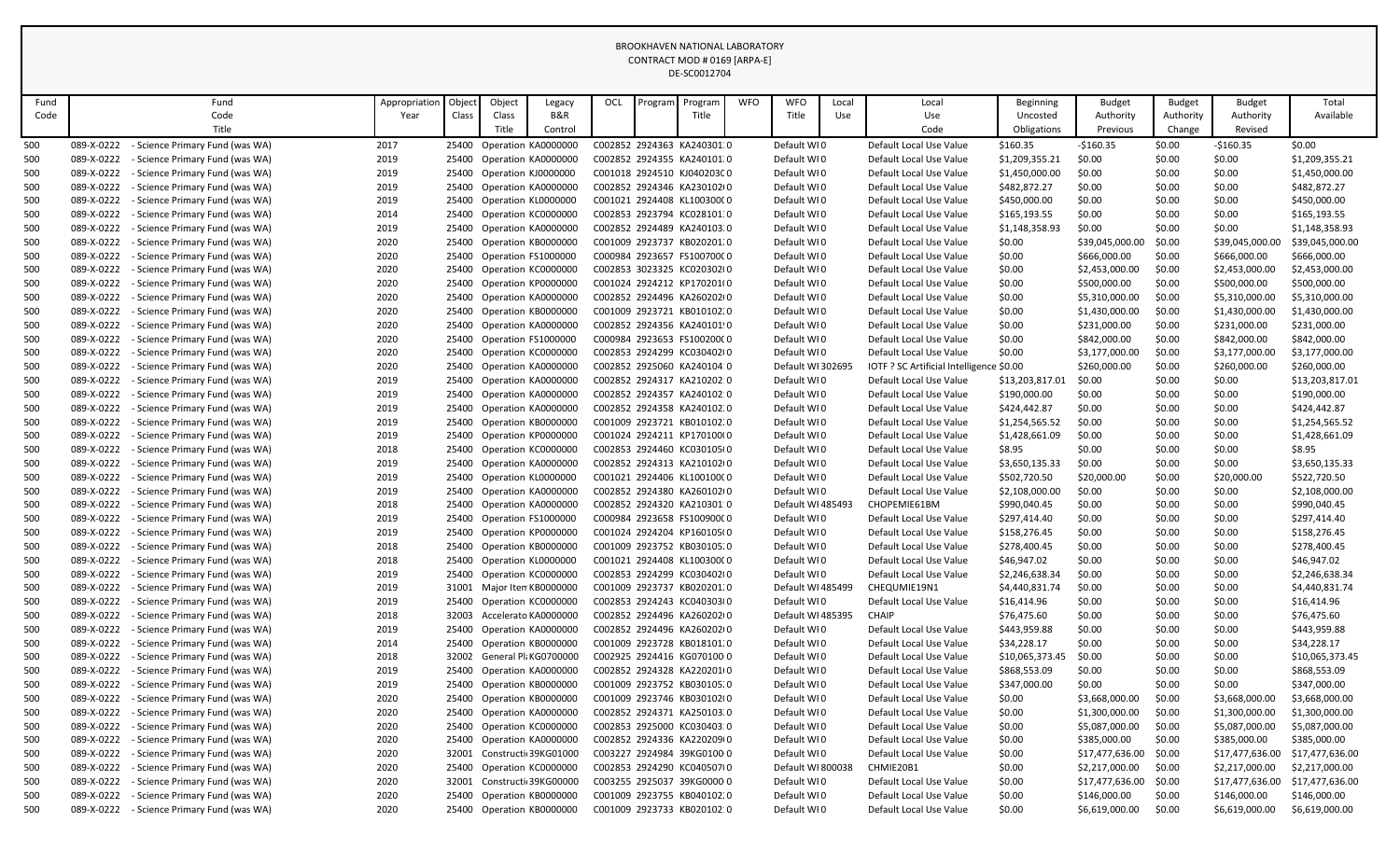|      |                                                                                                                                                                                                                                                                                                                                                                                                                                       |                                 |               |       |        |                            |     |         | <b>BROOKHAVEN NATIONAL LABORATORY</b> |            |                   |       |                                          |                  |                         |                |                 |                                   |
|------|---------------------------------------------------------------------------------------------------------------------------------------------------------------------------------------------------------------------------------------------------------------------------------------------------------------------------------------------------------------------------------------------------------------------------------------|---------------------------------|---------------|-------|--------|----------------------------|-----|---------|---------------------------------------|------------|-------------------|-------|------------------------------------------|------------------|-------------------------|----------------|-----------------|-----------------------------------|
|      |                                                                                                                                                                                                                                                                                                                                                                                                                                       |                                 |               |       |        |                            |     |         | CONTRACT MOD # 0169 [ARPA-E]          |            |                   |       |                                          |                  |                         |                |                 |                                   |
|      |                                                                                                                                                                                                                                                                                                                                                                                                                                       |                                 |               |       |        |                            |     |         | DE-SC0012704                          |            |                   |       |                                          |                  |                         |                |                 |                                   |
|      |                                                                                                                                                                                                                                                                                                                                                                                                                                       |                                 |               |       |        |                            |     |         |                                       |            |                   |       |                                          |                  |                         |                |                 |                                   |
| Fund |                                                                                                                                                                                                                                                                                                                                                                                                                                       | Fund                            | Appropriation | Objec | Object | Legacy                     | OCL | Program | Program                               | <b>WFO</b> | <b>WFO</b>        | Local | Local                                    | <b>Beginning</b> | <b>Budget</b>           | <b>Budget</b>  | <b>Budget</b>   | Total                             |
| Code |                                                                                                                                                                                                                                                                                                                                                                                                                                       | Code                            | Year          | Class | Class  | B&R                        |     |         | Title                                 |            | Title             | Use   | Use                                      | Uncosted         | Authority               | Authority      | Authority       | Available                         |
|      |                                                                                                                                                                                                                                                                                                                                                                                                                                       | Title                           |               |       | Title  | Control                    |     |         |                                       |            |                   |       | Code                                     | Obligations      | Previous                | Change         | Revised         |                                   |
| 500  | 089-X-0222                                                                                                                                                                                                                                                                                                                                                                                                                            | - Science Primary Fund (was WA) | 2020          | 25400 |        | Operation KB0000000        |     |         | C001009 2925029 KB040501.0            |            | Default WI0       |       | Default Local Use Value                  | \$0.00           | \$402,000.00            | \$0.00         | \$402,000.00    | \$402,000.00                      |
| 500  | 089-X-0222                                                                                                                                                                                                                                                                                                                                                                                                                            | - Science Primary Fund (was WA) | 2020          |       |        | 25400 Operation KA0000000  |     |         | C002852 2924358 KA240102.0            |            | Default WI0       |       | Default Local Use Value                  | \$0.00           | \$675,000.00            | \$0.00         | \$675,000.00    | \$675,000.00                      |
| 500  | 089-X-0222                                                                                                                                                                                                                                                                                                                                                                                                                            | - Science Primary Fund (was WA) | 2020          |       |        | 25400 Operation KP0000000  |     |         | C001024 2924218 KP170401(0            |            | Default WI0       |       | Default Local Use Value                  | \$0.00           | \$250,000.00            | \$0.00         | \$250,000.00    | \$250,000.00                      |
| 500  | 089-X-0222                                                                                                                                                                                                                                                                                                                                                                                                                            | - Science Primary Fund (was WA) | 2020          | 25400 |        | Operation KA0000000        |     |         | C002852 2925063 KA240104.0            |            | Default WI 302695 |       | IOTF ? SC Artificial Intelligence \$0.00 |                  | \$150,000.00            | \$0.00         | \$150,000.00    | \$150,000.00                      |
| 500  | 089-X-0222                                                                                                                                                                                                                                                                                                                                                                                                                            | - Science Primary Fund (was WA) | 2019          |       |        | 25400 Operation FS1000000  |     |         | C000984 2923655 FS100500C0            |            | Default WI0       |       | Default Local Use Value                  | \$3,002,135.56   | \$0.00                  | \$0.00         | \$0.00          | \$3,002,135.56                    |
| 500  | 089-X-0222                                                                                                                                                                                                                                                                                                                                                                                                                            | - Science Primary Fund (was WA) | 2018          |       |        | 25400 Operation KC0000000  |     |         | C002853 2924421 KC040603(0            |            | Default WI0       |       | Default Local Use Value                  | \$503,962.44     | \$0.00                  | \$0.00         | \$0.00          | \$503,962.44                      |
| 500  | 089-X-0222                                                                                                                                                                                                                                                                                                                                                                                                                            | - Science Primary Fund (was WA) | 2016          | 25400 |        | Operation KA0000000        |     |         | C002852 2924369 KA250102.0            |            | Default WI0       |       | Default Local Use Value                  | \$43,257.33      | \$0.00                  | \$0.00         | \$0.00          | \$43,257.33                       |
| 500  | 089-X-0222                                                                                                                                                                                                                                                                                                                                                                                                                            | - Science Primary Fund (was WA) | 2019          | 32001 |        | Constructi 39KA00000       |     |         | C002786 2924263 39KA0000(0            |            | Default WI0       |       | Default Local Use Value                  | \$953,904.10     | \$0.00                  | \$0.00         | \$0.00          | \$953,904.10                      |
| 500  | 089-X-0222                                                                                                                                                                                                                                                                                                                                                                                                                            | - Science Primary Fund (was WA) | 2019          |       |        | 25400 Operation KC0000000  |     |         | C002853 2923807 KC030201(0            |            | Default WI0       |       | Default Local Use Value                  | \$1,940,003.60   | \$0.00                  | \$0.00         | \$0.00          | \$1,940,003.60                    |
| 500  | 089-X-0222                                                                                                                                                                                                                                                                                                                                                                                                                            | - Science Primary Fund (was WA) | 2019          | 25400 |        | Operation KA0000000        |     |         | C002852 2924326 KA220103(0            |            | Default WI0       |       | Default Local Use Value                  | \$55,000.00      | \$0.00                  | \$0.00         | \$0.00          | \$55,000.00                       |
| 500  | 089-X-0222                                                                                                                                                                                                                                                                                                                                                                                                                            | - Science Primary Fund (was WA) | 2019          |       |        | 25400 Operation FS1000000  |     |         | C000984 2923657 FS100700C0            |            | Default WI0       |       | Default Local Use Value                  | \$709,000.00     | \$0.00                  | \$0.00         | \$0.00          | \$709,000.00                      |
| 500  | 089-X-0222<br>- Science Primary Fund (was WA)<br>2019<br>25400 Operation KL0000000<br>C001021 2924407 KL10020000<br>Default WI0<br>\$83,278.51<br>\$0.00<br>$-$20,000.00$<br>Default Local Use Value<br>-\$20,000.00<br>089-X-0222<br>- Science Primary Fund (was WA)<br>2019<br>Operation KC0000000<br>C002853 2924192 KC020701(0<br>Default WI0<br>\$1,315,000.00<br>\$0.00<br>\$0.00<br>25400<br>Default Local Use Value<br>\$0.00 |                                 |               |       |        |                            |     |         |                                       |            |                   |       |                                          |                  |                         | \$63,278.51    |                 |                                   |
| 500  | 089-X-0222<br>2018<br>25400 Operation KP0000000<br>C001024 2924200 KP160101(0<br>\$1,344,931.41<br>\$0.00<br>\$0.00<br>- Science Primary Fund (was WA)<br>Default WI0<br>Default Local Use Value<br>\$0.00                                                                                                                                                                                                                            |                                 |               |       |        |                            |     |         |                                       |            |                   |       |                                          |                  |                         | \$1,315,000.00 |                 |                                   |
| 500  |                                                                                                                                                                                                                                                                                                                                                                                                                                       |                                 |               |       |        |                            |     |         |                                       |            |                   |       |                                          |                  |                         | \$1,344,931.41 |                 |                                   |
| 500  | 089-X-0222<br>- Science Primary Fund (was WA)<br>2018<br>25400 Operation KA0000000<br>C002852 2924368 KA250102:0<br>Default WI0<br>\$1,009.15<br>\$0.00<br>\$0.00<br>\$0.00<br>Default Local Use Value                                                                                                                                                                                                                                |                                 |               |       |        |                            |     |         |                                       |            |                   |       |                                          |                  |                         | \$1,009.15     |                 |                                   |
| 500  | 089-X-0222                                                                                                                                                                                                                                                                                                                                                                                                                            | - Science Primary Fund (was WA) | 2019          |       |        | 25400 Operation KA0000000  |     |         | C002852 2924327 KA220109(0            |            | Default WI0       |       | Default Local Use Value                  | \$212,714.88     | \$0.00                  | \$0.00         | \$0.00          | \$212,714.88                      |
| 500  | 089-X-0222                                                                                                                                                                                                                                                                                                                                                                                                                            | - Science Primary Fund (was WA) | 2019          |       |        | 25400 Operation KP0000000  |     |         | C001024 2924203 KP160104(0            |            | Default WI0       |       | Default Local Use Value                  | \$2,330,000.00   | \$0.00                  | \$0.00         | \$0.00          | \$2,330,000.00                    |
| 500  | 089-X-0222                                                                                                                                                                                                                                                                                                                                                                                                                            | - Science Primary Fund (was WA) | 2018          |       |        | 25400 Operation KA0000000  |     |         | C002852 2924314 KA210103(0            |            | Default WI0       |       | Default Local Use Value                  | \$187,277.71     | \$0.00                  | \$0.00         | \$0.00          | \$187,277.71                      |
| 500  | 089-X-0222                                                                                                                                                                                                                                                                                                                                                                                                                            | - Science Primary Fund (was WA) | 2019          |       |        | 25400 Operation KB0000000  |     |         | C001009 2923736 KB020201:0            |            | Default WI0       |       | Default Local Use Value                  | \$17,768,332.51  | \$0.00                  | \$0.00         | \$0.00          | \$17,768,332.51                   |
| 500  | 089-X-0222                                                                                                                                                                                                                                                                                                                                                                                                                            | - Science Primary Fund (was WA) | 2020          |       |        | 25400 Operation FS1000000  |     |         | C000984 2923652 FS100100C0            |            | Default WI0       |       | Default Local Use Value                  | \$0.00           | \$6,761,000.00          | \$0.00         | \$6,761,000.00  | \$6,761,000.00                    |
| 500  | 089-X-0222                                                                                                                                                                                                                                                                                                                                                                                                                            | - Science Primary Fund (was WA) | 2020          |       |        | 25400 Operation KC0000000  |     |         | C002853 2924233 KC040104(0            |            | Default WI0       |       | Default Local Use Value                  | \$0.00           | \$116,164,000.00 \$0.00 |                |                 | \$116,164,000.00 \$116,164,000.00 |
| 500  | 089-X-0222                                                                                                                                                                                                                                                                                                                                                                                                                            | - Science Primary Fund (was WA) | 2020          |       |        | 25400 Operation KC0000000  |     |         | C002853 2924305 KC040602(0            |            | Default WI0       |       | Default Local Use Value                  | \$0.00           | \$380,000.00            | \$0.00         | \$380,000.00    | \$380,000.00                      |
| 500  | 089-X-0222                                                                                                                                                                                                                                                                                                                                                                                                                            | - Science Primary Fund (was WA) | 2020          |       |        | 25400 Operation KA0000000  |     |         | C002852 2924317 KA210202.0            |            | Default WI0       |       | Default Local Use Value                  | \$0.00           | \$24,629,000.00         | \$0.00         | \$24,629,000.00 | \$24,629,000.00                   |
| 500  | 089-X-0222                                                                                                                                                                                                                                                                                                                                                                                                                            | - Science Primary Fund (was WA) | 2020          |       |        | 25400 Operation KA0000000  |     |         | C002852 2924327 KA220109(0            |            | Default WI0       |       | Default Local Use Value                  | \$0.00           | \$783,800.00            | \$0.00         | \$783,800.00    | \$783,800.00                      |
| 500  | 089-X-0222                                                                                                                                                                                                                                                                                                                                                                                                                            | - Science Primary Fund (was WA) | 2019          | 25400 |        | Operation AT0000000        |     |         | C000840 2925051 AT105000(0            |            | Default WI0       |       | Default Local Use Value                  | \$0.00           | \$160,000.00            | \$0.00         | \$160,000.00    | \$160,000.00                      |
| 500  | 089-X-0222                                                                                                                                                                                                                                                                                                                                                                                                                            | - Science Primary Fund (was WA) | 2020          |       |        | 25400 Operation KL0000000  |     |         | C001021 2924407 KL10020000            |            | Default WI0       |       | Default Local Use Value                  | \$0.00           | \$177,000.00            | \$0.00         | \$177,000.00    | \$177,000.00                      |
| 500  | 089-X-0222                                                                                                                                                                                                                                                                                                                                                                                                                            | - Science Primary Fund (was WA) | 2020          |       |        | 25400 Operation KJ0000000  |     |         | C001018 2924510 KJ04020300            |            | Default WI0       |       | Default Local Use Value                  | \$0.00           | \$500,000.00            | \$0.00         | \$500,000.00    | \$500,000.00                      |
| 500  | 089-X-0222                                                                                                                                                                                                                                                                                                                                                                                                                            | - Science Primary Fund (was WA) | 2020          |       |        | 25400 Operation KA0000000  |     |         | C002852 2925070 KA250101!0            |            | Default WI0       |       | Default Local Use Value                  | \$0.00           | \$33,000.00             | \$0.00         | \$33,000.00     | \$33,000.00                       |
| 500  | 089-X-0222                                                                                                                                                                                                                                                                                                                                                                                                                            | - Science Primary Fund (was WA) | 2020          |       |        | 31001 Major Iten KB0000000 |     |         | C001009 2923737 KB020201.0            |            | Default WI 485499 |       | CHEQUMIE19N1                             | \$0.00           | \$9,524,000.00          | \$0.00         | \$9,524,000.00  | \$9,524,000.00                    |
| 500  | 089-X-0222                                                                                                                                                                                                                                                                                                                                                                                                                            | - Science Primary Fund (was WA) | 2020          |       |        | 25400 Operation KA0000000  |     |         | C002852 2925061 KA240104.0            |            | Default WI 302695 |       | IOTF ? SC Artificial Intelligence \$0.00 |                  | \$310,000.00            | \$0.00         | \$310,000.00    | \$310,000.00                      |
| 500  | 089-X-0222                                                                                                                                                                                                                                                                                                                                                                                                                            | - Science Primary Fund (was WA) | 2020          |       |        | 25400 Operation KA0000000  |     |         | C002852 2925062 KA240104.0            |            | Default WI 302695 |       | IOTF ? SC Artificial Intelligence \$0.00 |                  | \$80,000.00             | \$0.00         | \$80,000.00     | \$80,000.00                       |
| 500  | 089-X-0222                                                                                                                                                                                                                                                                                                                                                                                                                            | - Science Primary Fund (was WA) | 2019          | 31003 |        | Other Equi KB0000000       |     |         | C001009 2923737 KB020201.0            |            | Default WI485396  |       | CHEQU                                    | \$1,456,000.00   | \$0.00                  | \$0.00         | \$0.00          | \$1,456,000.00                    |
| 500  | 089-X-0222                                                                                                                                                                                                                                                                                                                                                                                                                            | - Science Primary Fund (was WA) | 2018          | 32003 |        | Accelerato KC0000000       |     |         | C002853 2924233 KC040104(0            |            | Default WI 485395 |       | <b>CHAIP</b>                             | \$111,349.54     | \$0.00                  | \$0.00         | \$0.00          | \$111,349.54                      |
| 500  | 089-X-0222                                                                                                                                                                                                                                                                                                                                                                                                                            | - Science Primary Fund (was WA) | 2019          |       |        | 31001 Major Iten KA0000000 |     |         | C002852 2924320 KA210301:0            |            | Default WI 485496 |       | CHEQUMIE61BL                             | \$2,441,780.26   | \$0.00                  | \$0.00         | \$0.00          | \$2,441,780.26                    |
| 500  | 089-X-0222                                                                                                                                                                                                                                                                                                                                                                                                                            | - Science Primary Fund (was WA) | 2019          |       |        | 25400 Operation KC0000000  |     |         | C002853 2924193 KC030701(0            |            | Default WI0       |       | Default Local Use Value                  | \$2,087,130.00   | \$0.00                  | \$0.00         | \$0.00          | \$2,087,130.00                    |
| 500  | 089-X-0222                                                                                                                                                                                                                                                                                                                                                                                                                            | - Science Primary Fund (was WA) | 2018          | 25400 |        | Operation KC0000000        |     |         | C002853 2924192 KC020701(0            |            | Default WI0       |       | Default Local Use Value                  | \$611,057.47     | \$0.00                  | \$0.00         | \$0.00          | \$611,057.47                      |
| 500  | 089-X-0222                                                                                                                                                                                                                                                                                                                                                                                                                            | - Science Primary Fund (was WA) | 2019          |       |        | 25400 Operation KA0000000  |     |         | C002852 2924371 KA250103.0            |            | Default WI0       |       | Default Local Use Value                  | \$1,163,151.16   | \$0.00                  | \$0.00         | \$0.00          | \$1,163,151.16                    |
| 500  | 089-X-0222                                                                                                                                                                                                                                                                                                                                                                                                                            | - Science Primary Fund (was WA) | 2019          |       |        | 25400 Operation KC0000000  |     |         | C002853 2924245 KC040305(0            |            | Default WI0       |       | Default Local Use Value                  | \$16,414.96      | \$0.00                  | \$0.00         | \$0.00          | \$16,414.96                       |
| 500  | 089-X-0222                                                                                                                                                                                                                                                                                                                                                                                                                            | - Science Primary Fund (was WA) | 2020          |       |        | 25400 Operation KC0000000  |     |         | C002853 2925052 KC040508(0            |            | Default WI 800039 |       | CHMIE20B2                                | \$0.00           | \$850,000.00            | \$0.00         | \$850,000.00    | \$850,000.00                      |
| 500  | 089-X-0222                                                                                                                                                                                                                                                                                                                                                                                                                            | - Science Primary Fund (was WA) | 2017          |       |        | 25400 Operation KA0000000  |     |         | C002852 2924317 KA210202:0            |            | Default WI0       |       | Default Local Use Value                  | \$0.00           | \$791,376.50            | \$0.00         | \$791,376.50    | \$791,376.50                      |
| 500  | 089-X-0222                                                                                                                                                                                                                                                                                                                                                                                                                            | - Science Primary Fund (was WA) | 2020          |       |        | 25400 Operation KP0000000  |     |         | C001024 2924204 KP160105(0            |            | Default WIO       |       | Default Local Use Value                  | \$0.00           | \$1,308,000.00          | \$0.00         | \$1,308,000.00  | \$1,308,000.00                    |
| 500  | 089-X-0222                                                                                                                                                                                                                                                                                                                                                                                                                            | - Science Primary Fund (was WA) | 2020          |       |        | 25400 Operation KP0000000  |     |         | C001024 2924993 KP160701(0            |            | Default WI0       |       | Default Local Use Value                  | \$0.00           | \$4,350,000.00          | \$0.00         | \$4,350,000.00  | \$4,350,000.00                    |
| 500  | 089-X-0222                                                                                                                                                                                                                                                                                                                                                                                                                            | - Science Primary Fund (was WA) | 2020          |       |        | 25400 Operation KB0000000  |     |         | C001009 2923736 KB020201:0            |            | Default WIO       |       | Default Local Use Value                  | \$0.00           | \$136,758,000.00 \$0.00 |                |                 | \$136,758,000.00 \$136,758,000.00 |
| 500  | 089-X-0222                                                                                                                                                                                                                                                                                                                                                                                                                            | - Science Primary Fund (was WA) | 2020          |       |        | 25400 Operation FS1000000  |     |         | C000984 2923654 FS100400C0            |            | Default WIO       |       | Default Local Use Value                  | \$0.00           | \$478,000.00            | \$0.00         | \$478,000.00    | \$478,000.00                      |
| 500  | 089-X-0222                                                                                                                                                                                                                                                                                                                                                                                                                            | - Science Primary Fund (was WA) | 2020          |       |        | 32002 General Pl KG0700000 |     |         | C002925 2924416 KG070100 0            |            | Default WI 485403 |       | <b>CHGPP</b>                             | \$0.00           | \$7,500,000.00          | \$0.00         | \$7,500,000.00  | \$7,500,000.00                    |
| 500  | 089-X-0222                                                                                                                                                                                                                                                                                                                                                                                                                            | - Science Primary Fund (was WA) | 2011          |       |        | 25400 Operation KP0000000  |     |         | C001024 2924206 KP160202(0            |            | Default WI0       |       | Default Local Use Value                  | \$372.03         | -\$372.03               | \$0.00         | $-$372.03$      | \$0.00                            |
| 500  | 089-X-0222                                                                                                                                                                                                                                                                                                                                                                                                                            | - Science Primary Fund (was WA) | 2018          |       |        | 25400 Operation KC0000000  |     |         | C002853 2923803 KC030102(0            |            | Default WI0       |       | Default Local Use Value                  | \$3.83           | \$0.00                  | \$0.00         | \$0.00          | \$3.83                            |
| 500  | 089-X-0222                                                                                                                                                                                                                                                                                                                                                                                                                            | - Science Primary Fund (was WA) | 2019          |       |        | 25400 Operation KA0000000  |     |         | C002852 2924325 KA220102(0            |            | Default WIO       |       | Default Local Use Value                  | \$2,645,827.48   | \$0.00                  | \$0.00         | \$0.00          | \$2,645,827.48                    |
| 500  | 089-X-0222                                                                                                                                                                                                                                                                                                                                                                                                                            | - Science Primary Fund (was WA) | 2016          |       |        | 25400 Operation KP0000000  |     |         | C001024 2924205 KP160201(0            |            | Default WIO       |       | Default Local Use Value                  | \$4,286.34       | \$0.00                  | \$0.00         | \$0.00          | \$4,286.34                        |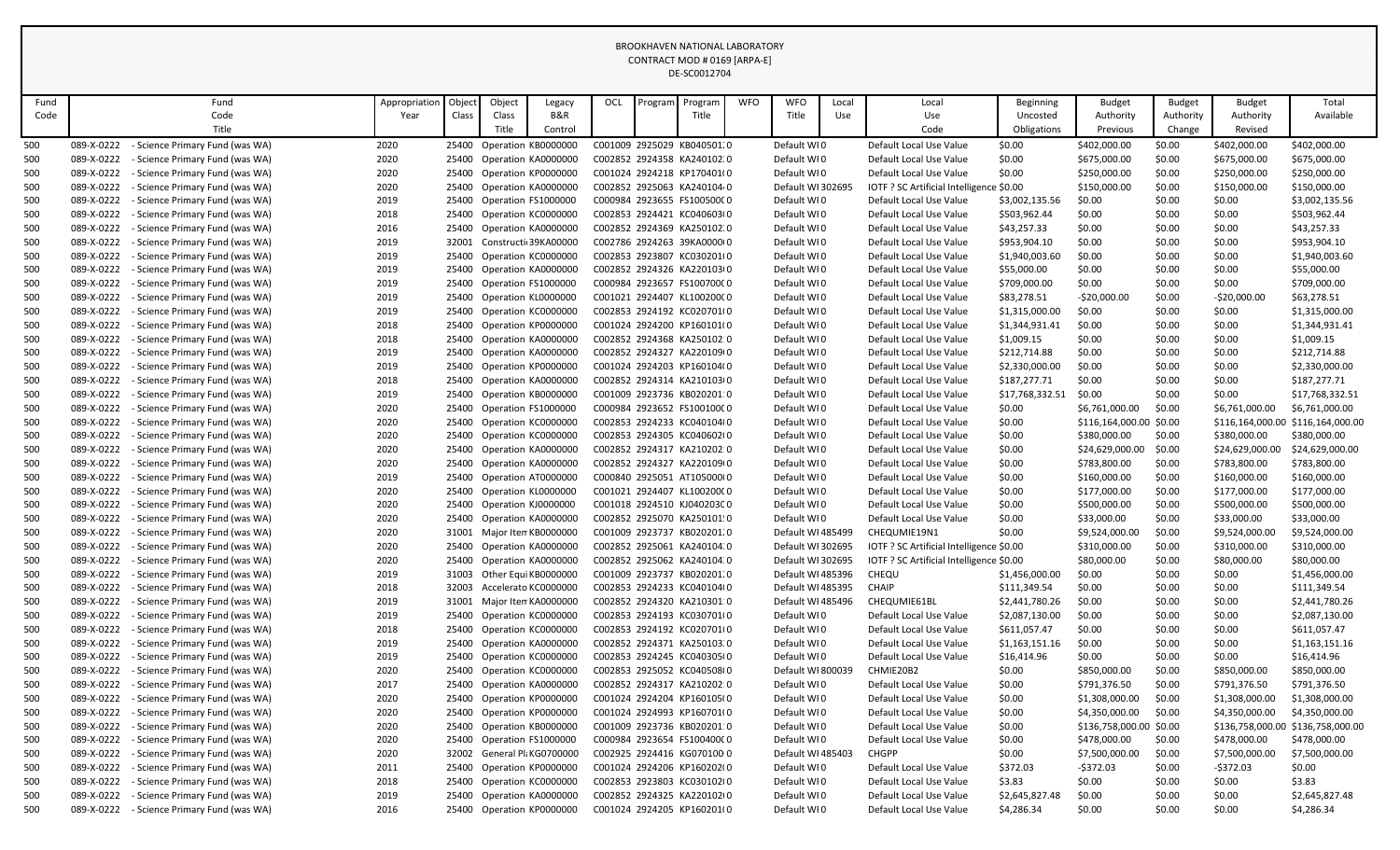|      |                                                                                                                                                                                                                          |                                                                                                                                                                                                                                                                                                                                                                |               |       |        |                            |     |         | BROOKHAVEN NATIONAL LABORATORY              |            |                   |       |                         |                 |                 |               |                 |                 |
|------|--------------------------------------------------------------------------------------------------------------------------------------------------------------------------------------------------------------------------|----------------------------------------------------------------------------------------------------------------------------------------------------------------------------------------------------------------------------------------------------------------------------------------------------------------------------------------------------------------|---------------|-------|--------|----------------------------|-----|---------|---------------------------------------------|------------|-------------------|-------|-------------------------|-----------------|-----------------|---------------|-----------------|-----------------|
|      |                                                                                                                                                                                                                          |                                                                                                                                                                                                                                                                                                                                                                |               |       |        |                            |     |         | CONTRACT MOD # 0169 [ARPA-E]                |            |                   |       |                         |                 |                 |               |                 |                 |
|      |                                                                                                                                                                                                                          |                                                                                                                                                                                                                                                                                                                                                                |               |       |        |                            |     |         | DE-SC0012704                                |            |                   |       |                         |                 |                 |               |                 |                 |
| Fund |                                                                                                                                                                                                                          | Fund                                                                                                                                                                                                                                                                                                                                                           | Appropriation | Objec | Object | Legacy                     | OCL | Program | Program                                     | <b>WFO</b> | WFO               | Local | Local                   | Beginning       | <b>Budget</b>   | <b>Budget</b> | <b>Budget</b>   | Total           |
| Code |                                                                                                                                                                                                                          | Code                                                                                                                                                                                                                                                                                                                                                           | Year          | Class | Class  | B&R                        |     |         | Title                                       |            | Title             | Use   | Use                     | Uncosted        | Authority       | Authority     | Authority       | Available       |
|      |                                                                                                                                                                                                                          | Title                                                                                                                                                                                                                                                                                                                                                          |               |       | Title  | Control                    |     |         |                                             |            |                   |       | Code                    | Obligations     | Previous        | Change        | Revised         |                 |
| 500  | 089-X-0222                                                                                                                                                                                                               | - Science Primary Fund (was WA)                                                                                                                                                                                                                                                                                                                                | 2018          |       |        | 25400 Operation KJ0000000  |     |         | C001018 2924134 KJ04010000                  |            | Default WI0       |       | Default Local Use Value | \$101,496.52    | \$0.00          | \$0.00        | \$0.00          | \$101,496.52    |
| 500  | 089-X-0222                                                                                                                                                                                                               | - Science Primary Fund (was WA)                                                                                                                                                                                                                                                                                                                                | 2019          |       |        | 25400 Operation KC0000000  |     |         | C002853 2924242 KC040302(0                  |            | Default WI0       |       | Default Local Use Value | \$11,530,578.90 | -\$2,577,713.04 | \$0.00        | -\$2,577,713.04 | \$8,952,865.86  |
| 500  | 089-X-0222                                                                                                                                                                                                               | - Science Primary Fund (was WA)                                                                                                                                                                                                                                                                                                                                | 2019          |       |        | 25400 Operation KA0000000  |     |         | C002852 2924336 KA220209(0                  |            | Default WI0       |       | Default Local Use Value | \$169,868.66    | \$0.00          | \$0.00        | \$0.00          | \$169,868.66    |
| 500  | 089-X-0222                                                                                                                                                                                                               | - Science Primary Fund (was WA)                                                                                                                                                                                                                                                                                                                                | 2019          |       |        | 25400 Operation KB0000000  |     |         | C001009 2924156 KB020105.0                  |            | Default WI0       |       | Default Local Use Value | \$214,000.00    | \$0.00          | \$0.00        | \$0.00          | \$214,000.00    |
| 500  | 089-X-0222                                                                                                                                                                                                               | - Science Primary Fund (was WA)                                                                                                                                                                                                                                                                                                                                | 2019          |       |        | 25400 Operation KJ0000000  |     |         | C001018 2924134 KJ04010000                  |            | Default WI0       |       | Default Local Use Value | \$400,000.00    | \$0.00          | \$0.00        | \$0.00          | \$400,000.00    |
| 500  | 089-X-0222                                                                                                                                                                                                               | - Science Primary Fund (was WA)                                                                                                                                                                                                                                                                                                                                | 2019          |       |        | 25400 Operation KC0000000  |     |         | C002853 2924244 KC040304(0                  |            | Default WI0       |       | Default Local Use Value | \$16,414.96     | \$0.00          | \$0.00        | \$0.00          | \$16,414.96     |
| 500  | 089-X-0222                                                                                                                                                                                                               | - Science Primary Fund (was WA)                                                                                                                                                                                                                                                                                                                                | 2018          | 32001 |        | Constructi 39KG01000       |     |         | C003087 2924481 39KG0100 0                  |            | Default WI0       |       | Default Local Use Value | \$23,967,852.43 | \$0.00          | \$0.00        | \$0.00          | \$23,967,852.43 |
| 500  | 089-X-0222                                                                                                                                                                                                               | - Science Primary Fund (was WA)                                                                                                                                                                                                                                                                                                                                | 2019          |       |        | 25400 Operation KB0000000  |     |         | C001009 2923755 KB040102.0                  |            | Default WI0       |       | Default Local Use Value | \$411,205.13    | \$0.00          | \$0.00        | \$0.00          | \$411,205.13    |
| 500  | 089-X-0222                                                                                                                                                                                                               | - Science Primary Fund (was WA)                                                                                                                                                                                                                                                                                                                                | 2019          |       |        | 25400 Operation KA0000000  |     |         | C002852 2924366 KA250101.0                  |            | Default WI 302557 |       | Traineeship             | \$78,400.00     | \$0.00          | \$0.00        | \$0.00          | \$78,400.00     |
| 500  | 089-X-0222                                                                                                                                                                                                               | - Science Primary Fund (was WA)                                                                                                                                                                                                                                                                                                                                | 2019          |       |        | 25400 Operation KA0000000  |     |         | C002852 2924366 KA250101.0                  |            | Default WI0       |       | Default Local Use Value | \$111,366.64    | \$0.00          | \$0.00        | \$0.00          | \$111,366.64    |
| 500  | 089-X-0222                                                                                                                                                                                                               | - Science Primary Fund (was WA)                                                                                                                                                                                                                                                                                                                                | 2017          |       |        | 31001 Major Iten KA0000000 |     |         | C002852 2924320 KA210301:0                  |            | Default WI 485486 |       | CHEQUMIE30YD            | \$838,523.42    | -\$791,376.50   | \$0.00        | -\$791,376.50   | \$47,146.92     |
| 500  | 089-X-0222                                                                                                                                                                                                               | - Science Primary Fund (was WA)                                                                                                                                                                                                                                                                                                                                | 2018          |       |        |                            |     |         | C002853 2924447 KC021301(0                  |            | Default WI0       |       | Default Local Use Value | \$785,276.27    | \$0.00          | \$0.00        | \$0.00          | \$785,276.27    |
| 500  | 089-X-0222                                                                                                                                                                                                               | 25400 Operation KC0000000<br>2019<br>25400 Operation KC0000000<br>C002853 2924472 KC020107(0<br>Default WI0<br>\$2,094,051.59<br>\$0.00<br>\$0.00<br>- Science Primary Fund (was WA)<br>Default Local Use Value<br>\$0.00<br>\$2,771,000.00<br>\$0.00<br>- Science Primary Fund (was WA)<br>2019<br>Default WI0<br>Default Local Use Value<br>\$0.00<br>\$0.00 |               |       |        |                            |     |         |                                             |            |                   |       |                         |                 |                 |               | \$2,094,051.59  |                 |
| 500  | 089-X-0222                                                                                                                                                                                                               | 25400 Operation KP0000000<br>C001024 2924200 KP160101(0                                                                                                                                                                                                                                                                                                        |               |       |        |                            |     |         |                                             |            |                   |       |                         |                 |                 |               | \$2,771,000.00  |                 |
| 500  | \$576,349.41<br>089-X-0222<br>- Science Primary Fund (was WA)<br>2019<br>25400 Operation KP0000000<br>C001024 2924995 KP170300(0<br>Default WI0<br>Default Local Use Value<br>\$576,349.41<br>\$0.00<br>\$0.00<br>\$0.00 |                                                                                                                                                                                                                                                                                                                                                                |               |       |        |                            |     |         |                                             |            |                   |       |                         |                 |                 |               |                 |                 |
| 500  | 089-X-0222<br>- Science Primary Fund (was WA)<br>2014<br>25400 Operation KA0000000<br>C002852 2923681 KA110281.0<br>Default WI0<br>Default Local Use Value<br>\$422,791.27<br>\$0.00<br>\$0.00<br>\$422,791.27<br>\$0.00 |                                                                                                                                                                                                                                                                                                                                                                |               |       |        |                            |     |         |                                             |            |                   |       |                         |                 |                 |               |                 |                 |
| 500  | 089-X-0222                                                                                                                                                                                                               | - Science Primary Fund (was WA)                                                                                                                                                                                                                                                                                                                                | 2018          |       |        | 31003 Other Equi KB0000000 |     |         | C001009 2923736 KB020201:0                  |            | Default WI 485396 |       | CHEQU                   | \$824,000.00    | \$0.00          | \$0.00        | \$0.00          | \$824,000.00    |
| 500  | 089-X-0222                                                                                                                                                                                                               | - Science Primary Fund (was WA)                                                                                                                                                                                                                                                                                                                                | 2020          |       |        | 25400 Operation FS1000000  |     |         | C000984 2923656 FS100600C0                  |            | Default WI0       |       | Default Local Use Value | \$0.00          | \$553,000.00    | \$0.00        | \$553,000.00    | \$553,000.00    |
| 500  | 089-X-0222                                                                                                                                                                                                               | - Science Primary Fund (was WA)                                                                                                                                                                                                                                                                                                                                | 2020          |       |        | 25400 Operation KB0000000  |     |         | C001009 2923749 KB030104.0                  |            | Default WI0       |       | Default Local Use Value | \$0.00          | \$3,513,000.00  | \$0.00        | \$3,513,000.00  | \$3,513,000.00  |
| 500  | 089-X-0222                                                                                                                                                                                                               | - Science Primary Fund (was WA)                                                                                                                                                                                                                                                                                                                                | 2020          | 32003 |        | Accelerato KB0000000       |     |         | C001009 2923736 KB020201:0                  |            | Default WI 485395 |       | <b>CHAIP</b>            | \$0.00          | \$2,460,000.00  | \$0.00        | \$2,460,000.00  | \$2,460,000.00  |
| 500  | 089-X-0222                                                                                                                                                                                                               | - Science Primary Fund (was WA)                                                                                                                                                                                                                                                                                                                                | 2020          |       |        | 25400 Operation KC0000000  |     |         | C002853 2924405 KC020106(0                  |            | Default WI0       |       | Default Local Use Value | \$0.00          | \$2,945,000.00  | \$0.00        | \$2,945,000.00  | \$2,945,000.00  |
| 500  | 089-X-0222                                                                                                                                                                                                               | - Science Primary Fund (was WA)                                                                                                                                                                                                                                                                                                                                | 2020          |       |        | 25400 Operation KA0000000  |     |         | C002852 2924346 KA230102(0                  |            | Default WI0       |       | Default Local Use Value | \$0.00          | \$1,110,000.00  | \$0.00        | \$1,110,000.00  | \$1,110,000.00  |
| 500  | 089-X-0222                                                                                                                                                                                                               | - Science Primary Fund (was WA)                                                                                                                                                                                                                                                                                                                                | 2020          |       |        | 25400 Operation KA0000000  |     |         | C002852 2924313 KA210102(0                  |            | Default WI0       |       | Default Local Use Value | \$0.00          | \$5,440,000.00  | \$0.00        | \$5,440,000.00  | \$5,440,000.00  |
| 500  | 089-X-0222                                                                                                                                                                                                               | - Science Primary Fund (was WA)                                                                                                                                                                                                                                                                                                                                | 2020          |       |        | 25400 Operation FS1000000  |     |         | C000984 2923658 FS100900C0                  |            | Default WI0       |       | Default Local Use Value | \$0.00          | \$701,000.00    | \$0.00        | \$701,000.00    | \$701,000.00    |
| 500  | 089-X-0222                                                                                                                                                                                                               | - Science Primary Fund (was WA)                                                                                                                                                                                                                                                                                                                                | 2020          |       |        | 25400 Operation KA0000000  |     |         | C002852 2924357 KA240102:0                  |            | Default WI0       |       | Default Local Use Value | \$0.00          | \$190,000.00    | \$0.00        | \$190,000.00    | \$190,000.00    |
| 500  | 089-X-0222                                                                                                                                                                                                               | - Science Primary Fund (was WA)                                                                                                                                                                                                                                                                                                                                | 2020          |       |        | 25400 Operation KA0000000  |     |         | C002852 2924325 KA220102(0                  |            | Default WI0       |       | Default Local Use Value | \$0.00          | \$5,886,000.00  | \$0.00        | \$5,886,000.00  | \$5,886,000.00  |
| 500  | 089-X-0222                                                                                                                                                                                                               | Science Primary Fund (was WA)                                                                                                                                                                                                                                                                                                                                  | 2020          |       |        | 25400 Operation FS1000000  |     |         | C000984 2923655 FS100500C0                  |            | Default WI0       |       | Default Local Use Value | \$0.00          | \$3,170,000.00  | \$0.00        | \$3,170,000.00  | \$3,170,000.00  |
| 510  | 089-X-0222                                                                                                                                                                                                               | - Science Reimbursable Work Technology Transf                                                                                                                                                                                                                                                                                                                  | 2020          |       |        | 25400 Operation 456100000  |     |         | C003005 6600199 4561650214861091            |            | CHAGRRIK 0        |       | Default Local Use Value | \$0.00          | \$633,912.97    | \$0.00        | \$633,912.97    | \$633,912.97    |
| 510  | 089-X-0222                                                                                                                                                                                                               | - Science Reimbursable Work Technology Transf                                                                                                                                                                                                                                                                                                                  | 2020          |       |        | 25400 Operation 456100000  |     |         | C003005 6600199 4561650214861208            |            | CHAGR8440         |       | Default Local Use Value | \$0.00          | \$133,495.15    | \$0.00        | \$133,495.15    | \$133,495.15    |
| 510  | 089-X-0222                                                                                                                                                                                                               | - Science Reimbursable Work Technology Transf                                                                                                                                                                                                                                                                                                                  | 2019          |       |        | 25400 Operation 456100000  |     |         | C003005 6600199 4561650214861091            |            | CHAGRRIK 0        |       | Default Local Use Value | \$126,259.91    | -\$21,063.96    | \$0.00        | -\$21,063.96    | \$105,195.95    |
| 511  | 089-X-0222                                                                                                                                                                                                               | - Science Reimbursable Work with Non-Federal                                                                                                                                                                                                                                                                                                                   | 2019          |       |        | 25400 Operation 456100000  |     |         | C003005 6600146 4561600314861138            |            | AGR844160         |       | Default Local Use Value | \$1,730.51      | -\$1,730.51     | \$0.00        | $-$1,730.51$    | \$0.00          |
| 511  | 089-X-0222                                                                                                                                                                                                               | - Science Reimbursable Work with Non-Federal                                                                                                                                                                                                                                                                                                                   | 2019          |       |        | 25400 Operation 456100000  |     |         | C003005 6600146 4561600314861174 CHAGR8440  |            |                   |       | Default Local Use Value | \$25,000.00     | \$0.00          | \$0.00        | \$0.00          | \$25,000.00     |
| 511  | 089-X-0222                                                                                                                                                                                                               | - Science Reimbursable Work with Non-Federal                                                                                                                                                                                                                                                                                                                   | 2014          |       |        | 25400 Operation 456100000  |     |         | C003005 6600146 4561600314860871            |            | CHAGR8720         |       | Default Local Use Value | \$70,159.64     | \$0.00          | \$0.00        | \$0.00          | \$70,159.64     |
| 511  | 089-X-0222                                                                                                                                                                                                               | - Science Reimbursable Work with Non-Federal                                                                                                                                                                                                                                                                                                                   | 2019          |       |        | 25400 Operation 456100000  |     |         | C003005 6600146 4561600314861128            |            | CHAGR8440         |       | Default Local Use Value | \$72,436.83     | \$0.00          | \$0.00        | \$0.00          | \$72,436.83     |
| 511  | 089-X-0222                                                                                                                                                                                                               | - Science Reimbursable Work with Non-Federal                                                                                                                                                                                                                                                                                                                   | 2019          |       |        | 25400 Operation 456100000  |     |         | C003005 6600147 4561600324861032 CHAGR8410  |            |                   |       | Default Local Use Value | \$7,756.88      | -\$234.03       | \$0.00        | $-$ \$234.03    | \$7,522.85      |
| 511  | 089-X-0222                                                                                                                                                                                                               | - Science Reimbursable Work with Non-Federal                                                                                                                                                                                                                                                                                                                   | 2019          |       |        | 25400 Operation 456100000  |     |         | C003005 6600146 4561600314861173            |            | CHAGR8440         |       | Default Local Use Value | \$517.07        | \$0.00          | \$0.00        | \$0.00          | \$517.07        |
| 511  | 089-X-0222                                                                                                                                                                                                               | - Science Reimbursable Work with Non-Federal                                                                                                                                                                                                                                                                                                                   | 2018          |       |        | 25400 Operation 456100000  |     |         | C003005 6600146 4561600314861072 CHAGR8420  |            |                   |       | Default Local Use Value | \$2,578.06      | \$0.00          | \$0.00        | \$0.00          | \$2,578.06      |
| 511  | 089-X-0222                                                                                                                                                                                                               | - Science Reimbursable Work with Non-Federal                                                                                                                                                                                                                                                                                                                   | 2019          |       |        | 25400 Operation 456100000  |     |         | C003005 6600146 4561600314861099 CHAGR8430  |            |                   |       | Default Local Use Value | \$98,452.58     | \$0.00          | \$0.00        | \$0.00          | \$98,452.58     |
| 511  | 089-X-0222                                                                                                                                                                                                               | - Science Reimbursable Work with Non-Federal                                                                                                                                                                                                                                                                                                                   | 2020          |       |        | 25400 Operation 456100000  |     |         | C003005 6600146 4561600314861193 CHAGR84C0  |            |                   |       | Default Local Use Value | \$0.00          | \$58,903.08     | \$0.00        | \$58,903.08     | \$58,903.08     |
| 511  | 089-X-0222                                                                                                                                                                                                               | - Science Reimbursable Work with Non-Federal                                                                                                                                                                                                                                                                                                                   | 2020          |       |        | 25400 Operation 456100000  |     |         | C003005 6600146 4561600314861196 CHAGR8440  |            |                   |       | Default Local Use Value | \$0.00          | \$13,055.47     | \$0.00        | \$13,055.47     | \$13,055.47     |
| 511  | 089-X-0222                                                                                                                                                                                                               | - Science Reimbursable Work with Non-Federal                                                                                                                                                                                                                                                                                                                   | 2020          |       |        | 25400 Operation 456100000  |     |         | C003005 6600146 4561600314861187 CHAGR8440  |            |                   |       | Default Local Use Value | \$0.00          | \$40,789.28     | \$0.00        | \$40,789.28     | \$40,789.28     |
| 511  | 089-X-0222                                                                                                                                                                                                               | - Science Reimbursable Work with Non-Federal                                                                                                                                                                                                                                                                                                                   | 2020          |       |        | 25400 Operation 456100000  |     |         | C003005 6600147 4561600324861189 CHAGR8440  |            |                   |       | Default Local Use Value | \$0.00          | \$26,747.57     | \$0.00        | \$26,747.57     | \$26,747.57     |
| 511  | 089-X-0222                                                                                                                                                                                                               | - Science Reimbursable Work with Non-Federal                                                                                                                                                                                                                                                                                                                   | 2020          |       |        | 25400 Operation 456100000  |     |         | C003005 6600146 4561600314861225 CHNF-19-40 |            |                   |       | Default Local Use Value | \$0.00          | \$33,747.57     | \$0.00        | \$33,747.57     | \$33,747.57     |
| 511  | 089-X-0222                                                                                                                                                                                                               | - Science Reimbursable Work with Non-Federal                                                                                                                                                                                                                                                                                                                   | 2019          |       |        | 25400 Operation 456100000  |     |         | C003005 6600147 4561600324861076 CHAGR8430  |            |                   |       | Default Local Use Value | \$265,095.87    | \$0.00          | \$0.00        | \$0.00          | \$265,095.87    |
| 511  | 089-X-0222                                                                                                                                                                                                               | - Science Reimbursable Work with Non-Federal                                                                                                                                                                                                                                                                                                                   | 2019          |       |        | 25400 Operation 456100000  |     |         | C003005 6600147 4561600324861175 CHAGR8440  |            |                   |       | Default Local Use Value | \$30,694.87     | \$0.00          | \$0.00        | \$0.00          | \$30,694.87     |
| 511  | 089-X-0222                                                                                                                                                                                                               | - Science Reimbursable Work with Non-Federal                                                                                                                                                                                                                                                                                                                   | 2019          |       |        | 25400 Operation 456100000  |     |         | C003005 6600146 4561600314860946 CHAGR8730  |            |                   |       | Default Local Use Value | \$702.48        | \$0.00          | \$0.00        | \$0.00          | \$702.48        |
| 511  | 089-X-0222                                                                                                                                                                                                               | - Science Reimbursable Work with Non-Federal                                                                                                                                                                                                                                                                                                                   | 2019          |       |        | 25400 Operation 456100000  |     |         | C003005 6600146 4561600314861165 CHAGR8440  |            |                   |       | Default Local Use Value | \$473.59        | \$0.00          | \$0.00        | \$0.00          | \$473.59        |
| 511  | 089-X-0222                                                                                                                                                                                                               | - Science Reimbursable Work with Non-Federal                                                                                                                                                                                                                                                                                                                   | 2019          |       |        | 25400 Operation 456100000  |     |         | C003005 6600146 4561600314861102 CHAGR8430  |            |                   |       | Default Local Use Value | \$1,020.18      | -\$1,020.18     | \$0.00        | -\$1,020.18     | \$0.00          |
| 511  | 089-X-0222                                                                                                                                                                                                               | - Science Reimbursable Work with Non-Federal                                                                                                                                                                                                                                                                                                                   | 2019          |       |        | 25400 Operation 456100000  |     |         | C003005 6600146 4561600314861157 CHAGR8440  |            |                   |       | Default Local Use Value | \$37,812.96     | -\$147.10       | \$0.00        | $-$147.10$      | \$37,665.86     |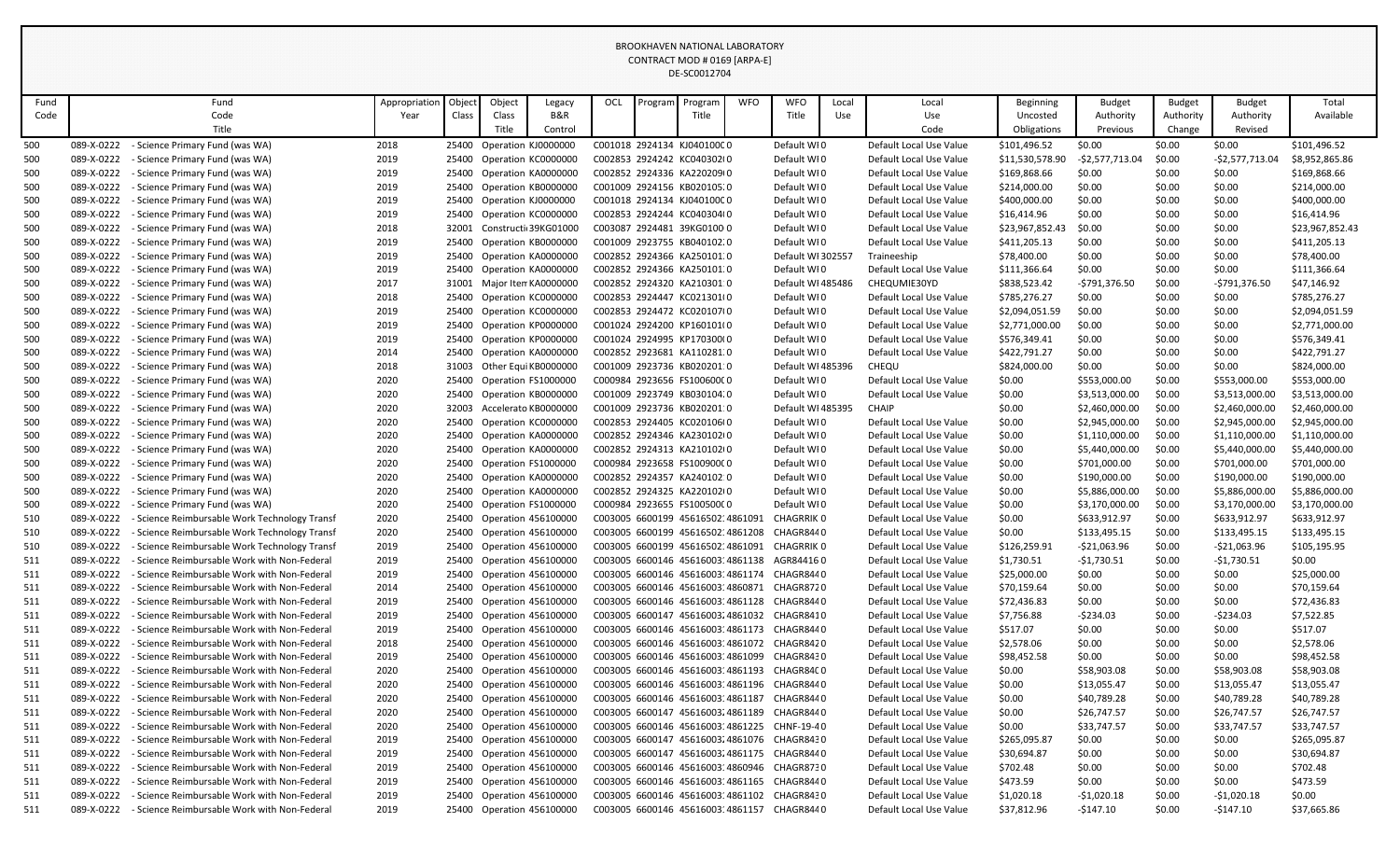|            |                                                                                                                                                                                                                                                                                                                                                                                                                                                                                                                                                               |                                                                                              |               |       |                |                                                        |            |         | BROOKHAVEN NATIONAL LABORATORY   |            |                                                                                          |       |                                                    |                         |                             |                     |                             |                         |
|------------|---------------------------------------------------------------------------------------------------------------------------------------------------------------------------------------------------------------------------------------------------------------------------------------------------------------------------------------------------------------------------------------------------------------------------------------------------------------------------------------------------------------------------------------------------------------|----------------------------------------------------------------------------------------------|---------------|-------|----------------|--------------------------------------------------------|------------|---------|----------------------------------|------------|------------------------------------------------------------------------------------------|-------|----------------------------------------------------|-------------------------|-----------------------------|---------------------|-----------------------------|-------------------------|
|            |                                                                                                                                                                                                                                                                                                                                                                                                                                                                                                                                                               |                                                                                              |               |       |                |                                                        |            |         | CONTRACT MOD # 0169 [ARPA-E]     |            |                                                                                          |       |                                                    |                         |                             |                     |                             |                         |
|            |                                                                                                                                                                                                                                                                                                                                                                                                                                                                                                                                                               |                                                                                              |               |       |                |                                                        |            |         | DE-SC0012704                     |            |                                                                                          |       |                                                    |                         |                             |                     |                             |                         |
|            |                                                                                                                                                                                                                                                                                                                                                                                                                                                                                                                                                               |                                                                                              |               |       |                |                                                        |            |         |                                  |            |                                                                                          |       |                                                    |                         |                             |                     |                             |                         |
| Fund       |                                                                                                                                                                                                                                                                                                                                                                                                                                                                                                                                                               | Fund                                                                                         | Appropriation | Objec | Object         | Legacy                                                 | <b>OCL</b> | Program | Program                          | <b>WFO</b> | <b>WFO</b>                                                                               | Local | Local                                              | Beginning               | Budget                      | Budget              | Budget                      | Total                   |
| Code       |                                                                                                                                                                                                                                                                                                                                                                                                                                                                                                                                                               | Code<br>Title                                                                                | Year          | Class | Class<br>Title | <b>B&amp;R</b><br>Control                              |            |         | Title                            |            | Title                                                                                    | Use   | Use<br>Code                                        | Uncosted<br>Obligations | Authority<br>Previous       | Authority<br>Change | Authority<br>Revised        | Available               |
|            |                                                                                                                                                                                                                                                                                                                                                                                                                                                                                                                                                               |                                                                                              |               |       |                |                                                        |            |         |                                  |            |                                                                                          |       |                                                    |                         |                             |                     |                             |                         |
| 511        | 089-X-0222                                                                                                                                                                                                                                                                                                                                                                                                                                                                                                                                                    | - Science Reimbursable Work with Non-Federal                                                 | 2019          |       |                | 25400 Operation 456100000                              |            |         | C003005 6600146 4561600314861052 |            | CHAGR8410                                                                                |       | Default Local Use Value                            | \$10,408,626.62         | \$0.00                      | \$0.00              | \$0.00                      | \$10,408,626.62         |
| 511<br>511 | 089-X-0222<br>089-X-0222                                                                                                                                                                                                                                                                                                                                                                                                                                                                                                                                      | - Science Reimbursable Work with Non-Federal<br>- Science Reimbursable Work with Non-Federal | 2019<br>2020  |       |                | 25400 Operation 456100000<br>25400 Operation 456100000 |            |         | C003005 6600146 4561600314861164 |            | CHAGR8440<br>C003005 6600146 4561600314861163 CHAGR8440                                  |       | Default Local Use Value<br>Default Local Use Value | \$4,583.97<br>\$0.00    | $-$4,583.97$<br>\$9,025.19  | \$0.00<br>\$0.00    | $-$4,583.97$                | \$0.00<br>\$9,025.19    |
|            | 089-X-0222                                                                                                                                                                                                                                                                                                                                                                                                                                                                                                                                                    | - Science Reimbursable Work with Non-Federal                                                 | 2020          | 25400 |                | Operation 456100000                                    |            |         | C003005 6600146 4561600314861133 |            | CHAGR8440                                                                                |       | Default Local Use Value                            | \$0.00                  | \$41,504.03                 | \$0.00              | \$9,025.19<br>\$41,504.03   | \$41,504.03             |
| 511<br>511 | 089-X-0222                                                                                                                                                                                                                                                                                                                                                                                                                                                                                                                                                    | - Science Reimbursable Work with Non-Federal                                                 | 2020          |       |                | 25400 Operation 456100000                              |            |         | C003005 6600146 4561600314861186 |            | CHAGR8440                                                                                |       | Default Local Use Value                            | \$0.00                  | \$11,178.00                 | \$0.00              | \$11,178.00                 | \$11,178.00             |
| 511        | 089-X-0222                                                                                                                                                                                                                                                                                                                                                                                                                                                                                                                                                    | - Science Reimbursable Work with Non-Federal                                                 | 2020          |       |                |                                                        |            |         |                                  |            | CHAGR8430                                                                                |       | Default Local Use Value                            | \$0.00                  | \$317,212.30                | \$0.00              | \$317,212.30                | \$317,212.30            |
| 511        | 25400 Operation 456100000<br>C003005 6600146 4561600314861120<br>089-X-0222<br>C003005 6600147 45616003 4861161<br>\$55,502.09<br>\$0.00<br>\$55,502.09<br>\$55,502.09<br>- Science Reimbursable Work with Non-Federal<br>2020<br>25400<br>Operation 456100000<br>CHAGR8440<br>Default Local Use Value<br>\$0.00<br>25400 Operation 456100000<br>C003005 6600146 4561600314861144 CHAGR8440<br>089-X-0222<br>- Science Reimbursable Work with Non-Federal<br>2020<br>Default Local Use Value<br>\$88,735.00<br>\$0.00<br>\$88,735.00<br>\$88,735.00<br>\$0.00 |                                                                                              |               |       |                |                                                        |            |         |                                  |            |                                                                                          |       |                                                    |                         |                             |                     |                             |                         |
| 511        |                                                                                                                                                                                                                                                                                                                                                                                                                                                                                                                                                               |                                                                                              |               |       |                |                                                        |            |         |                                  |            |                                                                                          |       |                                                    |                         |                             |                     |                             |                         |
| 511        | 089-X-0222<br>- Science Reimbursable Work with Non-Federal<br>2017<br>25400 Operation 456100000<br>C003005 6600147 4561600324801577 CH AGR8710<br>\$13,862.87<br>\$0.00<br>\$0.00<br>\$0.00<br>\$13,862.87<br>Default Local Use Value<br>089-X-0222<br>25400 Operation 456100000<br>C003005 6600146 4561600314861075<br>CHAGR8430<br>\$0.00<br>\$0.00<br>- Science Reimbursable Work with Non-Federal<br>2019<br>Default Local Use Value<br>\$0.00                                                                                                            |                                                                                              |               |       |                |                                                        |            |         |                                  |            |                                                                                          |       |                                                    |                         |                             |                     |                             |                         |
| 511        | \$2,569.90<br>\$2,569.90<br>25400 Operation 456100000<br>C003005 6600146 4561600314861098 CHAGR8430                                                                                                                                                                                                                                                                                                                                                                                                                                                           |                                                                                              |               |       |                |                                                        |            |         |                                  |            |                                                                                          |       |                                                    |                         |                             |                     |                             |                         |
| 511        | 089-X-0222                                                                                                                                                                                                                                                                                                                                                                                                                                                                                                                                                    | - Science Reimbursable Work with Non-Federal                                                 | 2019          |       |                |                                                        |            |         |                                  |            |                                                                                          |       | Default Local Use Value                            | \$31,889.11             | \$0.00                      | \$0.00              | \$0.00                      | \$31,889.11             |
| 511        |                                                                                                                                                                                                                                                                                                                                                                                                                                                                                                                                                               |                                                                                              |               |       |                |                                                        |            |         |                                  |            |                                                                                          |       |                                                    |                         |                             |                     |                             |                         |
| 511        | 089-X-0222<br>- Science Reimbursable Work with Non-Federal<br>2018<br>25400 Operation 456100000<br>C003005 6600147 4561600324801577 CH AGR8710<br>\$50,485.44<br>\$0.00<br>\$0.00<br>\$0.00<br>\$50,485.44<br>Default Local Use Value<br>089-X-0222<br>C003005 6600146 4561600314861023<br>CHAGR84C0<br>\$59,729.79<br>\$0.00<br>\$0.00<br>\$59,729.79<br>- Science Reimbursable Work with Non-Federal<br>2019<br>25400 Operation 456100000<br>Default Local Use Value<br>\$0.00                                                                              |                                                                                              |               |       |                |                                                        |            |         |                                  |            |                                                                                          |       |                                                    |                         |                             |                     |                             |                         |
| 511        | 089-X-0222<br>- Science Reimbursable Work with Non-Federal<br>2019<br>25400 Operation 456100000<br>C003005 6600146 4561600314861133 CHAGR8440<br>Default Local Use Value<br>\$25,432.08<br>\$0.00<br>\$0.00<br>\$0.00<br>\$25,432.08                                                                                                                                                                                                                                                                                                                          |                                                                                              |               |       |                |                                                        |            |         |                                  |            |                                                                                          |       |                                                    |                         |                             |                     |                             |                         |
| 511        | 089-X-0222<br>- Science Reimbursable Work with Non-Federal<br>2019<br>Operation 456100000<br>C003005 6600146 4561600314861160<br>CHAGR8440<br>\$23,324.26<br>$-$ \$3,497.04<br>\$0.00<br>-\$3,497.04<br>25400<br>Default Local Use Value                                                                                                                                                                                                                                                                                                                      |                                                                                              |               |       |                |                                                        |            |         |                                  |            |                                                                                          |       |                                                    |                         |                             | \$19,827.22         |                             |                         |
| 511        | 089-X-0222                                                                                                                                                                                                                                                                                                                                                                                                                                                                                                                                                    | - Science Reimbursable Work with Non-Federal                                                 | 2019          |       |                | 25400 Operation 456100000                              |            |         | C003005 6600147 45616003 4861167 |            | CHAGR8440                                                                                |       | Default Local Use Value                            | \$3,229.20              | \$0.00                      | \$0.00              | \$0.00                      | \$3,229.20              |
| 511        | 089-X-0222                                                                                                                                                                                                                                                                                                                                                                                                                                                                                                                                                    | - Science Reimbursable Work with Non-Federal                                                 | 2019          |       |                | 25400 Operation 456100000                              |            |         |                                  |            | C003005 6600146 4561600314861022 CHAGR8410                                               |       | Default Local Use Value                            | \$176,129.53            | \$0.00                      | \$0.00              | \$0.00                      | \$176,129.53            |
| 511        | 089-X-0222                                                                                                                                                                                                                                                                                                                                                                                                                                                                                                                                                    | - Science Reimbursable Work with Non-Federal                                                 | 2020          |       |                | 25400 Operation 456100000                              |            |         |                                  |            | C003005 6600146 4561600314861052 CHAGR8410                                               |       | Default Local Use Value                            | \$0.00                  | \$6,234,678.94              | \$0.00              | \$6,234,678.94              | \$6,234,678.94          |
| 511        | 089-X-0222                                                                                                                                                                                                                                                                                                                                                                                                                                                                                                                                                    | - Science Reimbursable Work with Non-Federal                                                 | 2020          |       |                | 25400 Operation 456100000                              |            |         | C003005 6600146 4561600314861190 |            | CHAGR8440                                                                                |       | Default Local Use Value                            | \$0.00                  | \$41,310.38                 | \$0.00              | \$41,310.38                 | \$41,310.38             |
| 511        | 089-X-0222                                                                                                                                                                                                                                                                                                                                                                                                                                                                                                                                                    | - Science Reimbursable Work with Non-Federal                                                 | 2020          |       |                | 25400 Operation 456100000                              |            |         |                                  |            | C003005 6600146 4561600314861195 CHAGR8440                                               |       | Default Local Use Value                            | \$0.00                  | \$166,043.77                | \$0.00              | \$166,043.77                | \$166,043.77            |
| 511        | 089-X-0222                                                                                                                                                                                                                                                                                                                                                                                                                                                                                                                                                    | - Science Reimbursable Work with Non-Federal                                                 | 2017          |       |                | 25400 Operation 456100000                              |            |         |                                  |            | C003005 6600147 45616003 4861015 CHAGR84C0                                               |       | Default Local Use Value                            | \$581,487.16            | -\$581,743.15               | \$0.00              | $-$ \$581,743.15            | $-$ \$255.99            |
| 511        | 089-X-0222                                                                                                                                                                                                                                                                                                                                                                                                                                                                                                                                                    | - Science Reimbursable Work with Non-Federal                                                 | 2019          |       |                | 25400 Operation 456100000                              |            |         | C003005 6600146 4561600314861170 |            | CHAGR8440                                                                                |       | Default Local Use Value                            | \$22,135.92             | \$0.00                      | \$0.00              | \$0.00                      | \$22,135.92             |
| 511        | 089-X-0222                                                                                                                                                                                                                                                                                                                                                                                                                                                                                                                                                    | - Science Reimbursable Work with Non-Federal                                                 | 2018          |       |                | 25400 Operation 456100000                              |            |         |                                  |            | C003005 6600147 4561600324861065 CHAGR8420                                               |       | Default Local Use Value                            | \$128,364.60            | \$0.00                      | \$0.00              | \$0.00                      | \$128,364.60            |
| 511        | 089-X-0222                                                                                                                                                                                                                                                                                                                                                                                                                                                                                                                                                    | - Science Reimbursable Work with Non-Federal                                                 | 2019          |       |                | 25400 Operation 456100000                              |            |         | C003005 6600146 4561600314861135 |            | CHAGR8440                                                                                |       | Default Local Use Value                            | \$57,129.44             | \$0.00                      | \$0.00              | \$0.00                      | \$57,129.44             |
| 511        | 089-X-0222                                                                                                                                                                                                                                                                                                                                                                                                                                                                                                                                                    | - Science Reimbursable Work with Non-Federal                                                 | 2019          |       |                | 25400 Operation 456100000                              |            |         |                                  |            | C003005 6600146 4561600314861153 CHAGR8440                                               |       | Default Local Use Value                            | \$182.63                | $-5182.63$                  | \$0.00              | $-$182.63$                  | \$0.00                  |
| 511        | 089-X-0222                                                                                                                                                                                                                                                                                                                                                                                                                                                                                                                                                    | - Science Reimbursable Work with Non-Federal                                                 | 2020          |       |                | 25400 Operation 456100000                              |            |         |                                  |            | C003005 6600147 4561600324861201 CHAGR8440                                               |       | Default Local Use Value                            | \$0.00                  | \$46,601.94                 | \$0.00              | \$46,601.94                 | \$46,601.94             |
| 511        | 089-X-0222                                                                                                                                                                                                                                                                                                                                                                                                                                                                                                                                                    | - Science Reimbursable Work with Non-Federal                                                 | 2020          | 25400 |                | Operation 456100000                                    |            |         | C003005 6600146 4561600314861135 |            | CHAGR8440                                                                                |       | Default Local Use Value                            | \$0.00                  | \$221,359.20                | \$0.00              | \$221,359.20                | \$221,359.20            |
| 511        | 089-X-0222                                                                                                                                                                                                                                                                                                                                                                                                                                                                                                                                                    | - Science Reimbursable Work with Non-Federal                                                 | 2020          |       |                | 25400 Operation 456100000                              |            |         |                                  |            | C003005 6600146 4561600314861204 CHAGR8440                                               |       | Default Local Use Value                            | \$0.00                  | \$200,000.00                | \$0.00              | \$200,000.00                | \$200,000.00            |
| 511        | 089-X-0222                                                                                                                                                                                                                                                                                                                                                                                                                                                                                                                                                    | - Science Reimbursable Work with Non-Federal                                                 | 2020          |       |                | 25400 Operation 456100000                              |            |         |                                  |            | C003005 6600146 4561600314861115 CHAGR8430                                               |       | Default Local Use Value                            | \$0.00                  | \$16,811.78                 | \$0.00              | \$16,811.78                 | \$16,811.78             |
| 511        | 089-X-0222                                                                                                                                                                                                                                                                                                                                                                                                                                                                                                                                                    | - Science Reimbursable Work with Non-Federal                                                 | 2020          | 25400 |                | Operation 456100000                                    |            |         |                                  |            | C003005 6600146 4561600314861222 CHNF-20-10                                              |       | Default Local Use Value                            | \$0.00                  | \$60,000.00                 | \$0.00              | \$60,000.00                 | \$60,000.00             |
| 511        | 089-X-0222                                                                                                                                                                                                                                                                                                                                                                                                                                                                                                                                                    | - Science Reimbursable Work with Non-Federal                                                 | 2020          |       |                | 25400 Operation 456100000                              |            |         | C003005 6600147 45616003 4861210 |            | CHAGR8440                                                                                |       | Default Local Use Value                            | \$0.00                  | \$7,381.78                  | \$0.00              | \$7,381.78                  | \$7,381.78              |
| 511        | 089-X-0222                                                                                                                                                                                                                                                                                                                                                                                                                                                                                                                                                    | - Science Reimbursable Work with Non-Federal                                                 | 2020          |       |                | 25400 Operation 456100000                              |            |         |                                  |            | C003005 6600146 4561600314861197 CHAGR8440                                               |       | Default Local Use Value                            | \$0.00                  | \$24,975.94                 | \$0.00              | \$24,975.94                 | \$24,975.94             |
| 511        | 089-X-0222                                                                                                                                                                                                                                                                                                                                                                                                                                                                                                                                                    | - Science Reimbursable Work with Non-Federal                                                 | 2019          | 25400 |                | Operation 456100000                                    |            |         | C003005 6600146 4561600314860969 |            | CHAGR8730                                                                                |       | Default Local Use Value                            | \$194,172.07            | \$0.00                      | \$0.00              | \$0.00                      | \$194,172.07            |
| 511        | 089-X-0222                                                                                                                                                                                                                                                                                                                                                                                                                                                                                                                                                    | - Science Reimbursable Work with Non-Federal                                                 | 2019          |       |                | 25400 Operation 456100000                              |            |         | C003005 6600146 4561600314861144 |            | CHAGR8440                                                                                |       | Default Local Use Value                            | \$3,427.80              | \$0.00                      | \$0.00              | \$0.00                      | \$3,427.80              |
| 511        | 089-X-0222                                                                                                                                                                                                                                                                                                                                                                                                                                                                                                                                                    | - Science Reimbursable Work with Non-Federal                                                 | 2019          |       |                | 25400 Operation 456100000                              |            |         |                                  |            | C003005 6600146 4561600314861177 CHAGR8440                                               |       | Default Local Use Value                            | \$13,333.00             | \$0.00                      | \$0.00              | \$0.00                      | \$13,333.00             |
| 511        | 089-X-0222                                                                                                                                                                                                                                                                                                                                                                                                                                                                                                                                                    | - Science Reimbursable Work with Non-Federal                                                 | 2018          |       |                | 25400 Operation 456100000                              |            |         | C003005 6600146 4561600314861088 |            | CHAGR8430                                                                                |       | Default Local Use Value                            | \$10,045.33             | $-$10,045.33$               | \$0.00              | $-$10,045.33$               | \$0.00                  |
| 511        | 089-X-0222                                                                                                                                                                                                                                                                                                                                                                                                                                                                                                                                                    | - Science Reimbursable Work with Non-Federal                                                 | 2019          |       |                | 25400 Operation 456100000                              |            |         |                                  |            | C003005 6600146 4561600314861121 CHAGR8440                                               |       | Default Local Use Value                            | \$121,934.75            | \$0.00                      | \$0.00              | \$0.00                      | \$121,934.75            |
| 511        | 089-X-0222                                                                                                                                                                                                                                                                                                                                                                                                                                                                                                                                                    | - Science Reimbursable Work with Non-Federal                                                 | 2016          |       |                | 25400 Operation 456100000                              |            |         |                                  |            | C003005 6600146 4561600314860871 CHAGR8720                                               |       | Default Local Use Value                            | \$13,578.50             | \$0.00                      | \$0.00              | \$0.00                      | \$13,578.50             |
| 511        | 089-X-0222                                                                                                                                                                                                                                                                                                                                                                                                                                                                                                                                                    | - Science Reimbursable Work with Non-Federal                                                 | 2019          |       |                | 25400 Operation 456100000                              |            |         |                                  |            | C003005 6600146 4561600314861134 CHAGR8440                                               |       | Default Local Use Value                            | \$166,471.93            | \$0.00                      | \$0.00              | \$0.00                      | \$166,471.93            |
| 511        | 089-X-0222                                                                                                                                                                                                                                                                                                                                                                                                                                                                                                                                                    | - Science Reimbursable Work with Non-Federal                                                 | 2020          |       |                | 25400 Operation 456100000                              |            |         |                                  |            | C003005 6600146 4561600314861139 AGR844170                                               |       | Default Local Use Value                            | \$0.00                  | \$137,190.26                | \$0.00              | \$137,190.26                | \$137,190.26            |
| 511        | 089-X-0222                                                                                                                                                                                                                                                                                                                                                                                                                                                                                                                                                    | - Science Reimbursable Work with Non-Federal                                                 | 2020          |       |                | 25400 Operation 456100000                              |            |         |                                  |            | C003005 6600146 4561600314861181 CHAGR8440                                               |       | Default Local Use Value                            | \$0.00                  | \$44,271.84                 | \$0.00              | \$44,271.84                 | \$44,271.84             |
| 511        | 089-X-0222                                                                                                                                                                                                                                                                                                                                                                                                                                                                                                                                                    | - Science Reimbursable Work with Non-Federal                                                 | 2020          |       |                | 25400 Operation 456100000                              |            |         |                                  |            | C003005 6600146 4561600314861224 CHNF-20-10                                              |       | Default Local Use Value                            | \$0.00                  | \$50,000.00                 | \$0.00              | \$50,000.00                 | \$50,000.00             |
| 511        | 089-X-0222<br>089-X-0222                                                                                                                                                                                                                                                                                                                                                                                                                                                                                                                                      | - Science Reimbursable Work with Non-Federal                                                 | 2020          |       |                | 25400 Operation 456100000                              |            |         |                                  |            | C003005 6600147 4561600324861213 CHAGR8440<br>C003005 6600146 4561600314861104 CHAGR8430 |       | Default Local Use Value                            | \$0.00                  | \$33,301.25                 | \$0.00              | \$33,301.25                 | \$33,301.25             |
| 511        |                                                                                                                                                                                                                                                                                                                                                                                                                                                                                                                                                               | - Science Reimbursable Work with Non-Federal<br>- Science Reimbursable Work with Non-Federal | 2020          |       |                | 25400 Operation 456100000                              |            |         |                                  |            |                                                                                          |       | Default Local Use Value                            | \$0.00                  | \$58,913.09                 | \$0.00              | \$58,913.09                 | \$58,913.09             |
| 511        | 089-X-0222<br>089-X-0222                                                                                                                                                                                                                                                                                                                                                                                                                                                                                                                                      | - Science Reimbursable Work with Non-Federal                                                 | 2020<br>2020  |       |                | 25400 Operation 456100000<br>25400 Operation 456100000 |            |         |                                  |            | C003005 6600146 4561600314861162 CHAGR8440<br>C003005 6600146 4561600314861200 CHAGR8440 |       | Default Local Use Value                            | \$0.00                  | \$68.15                     | \$0.00              | \$68.15                     | \$68.15<br>\$265,631.07 |
| 511        | 089-X-0222                                                                                                                                                                                                                                                                                                                                                                                                                                                                                                                                                    | - Science Reimbursable Work with Non-Federal                                                 | 2020          |       |                | 25400 Operation 456100000                              |            |         |                                  |            | C003005 6600146 4561600314861068 CHAGR8420                                               |       | Default Local Use Value<br>Default Local Use Value | \$0.00<br>\$0.00        | \$265,631.07<br>\$14,749.93 | \$0.00<br>\$0.00    | \$265,631.07<br>\$14,749.93 | \$14,749.93             |
| 511<br>511 | 089-X-0222                                                                                                                                                                                                                                                                                                                                                                                                                                                                                                                                                    | - Science Reimbursable Work with Non-Federal                                                 | 2020          |       |                | 25400 Operation 456100000                              |            |         |                                  |            | C003005 6600146 4561600314861206 CHAGR8440                                               |       | Default Local Use Value                            | \$0.00                  | \$133,205.02                | \$0.00              | \$133,205.02                | \$133,205.02            |
| 511        | 089-X-0222                                                                                                                                                                                                                                                                                                                                                                                                                                                                                                                                                    | - Science Reimbursable Work with Non-Federal                                                 | 2019          |       |                | 25400 Operation 456100000                              |            |         |                                  |            | C003005 6600146 4561600314861139 AGR844170                                               |       | Default Local Use Value                            | \$54,055.25             | \$0.00                      | \$0.00              | \$0.00                      | \$54,055.25             |
|            |                                                                                                                                                                                                                                                                                                                                                                                                                                                                                                                                                               |                                                                                              |               |       |                |                                                        |            |         |                                  |            |                                                                                          |       |                                                    |                         |                             |                     |                             |                         |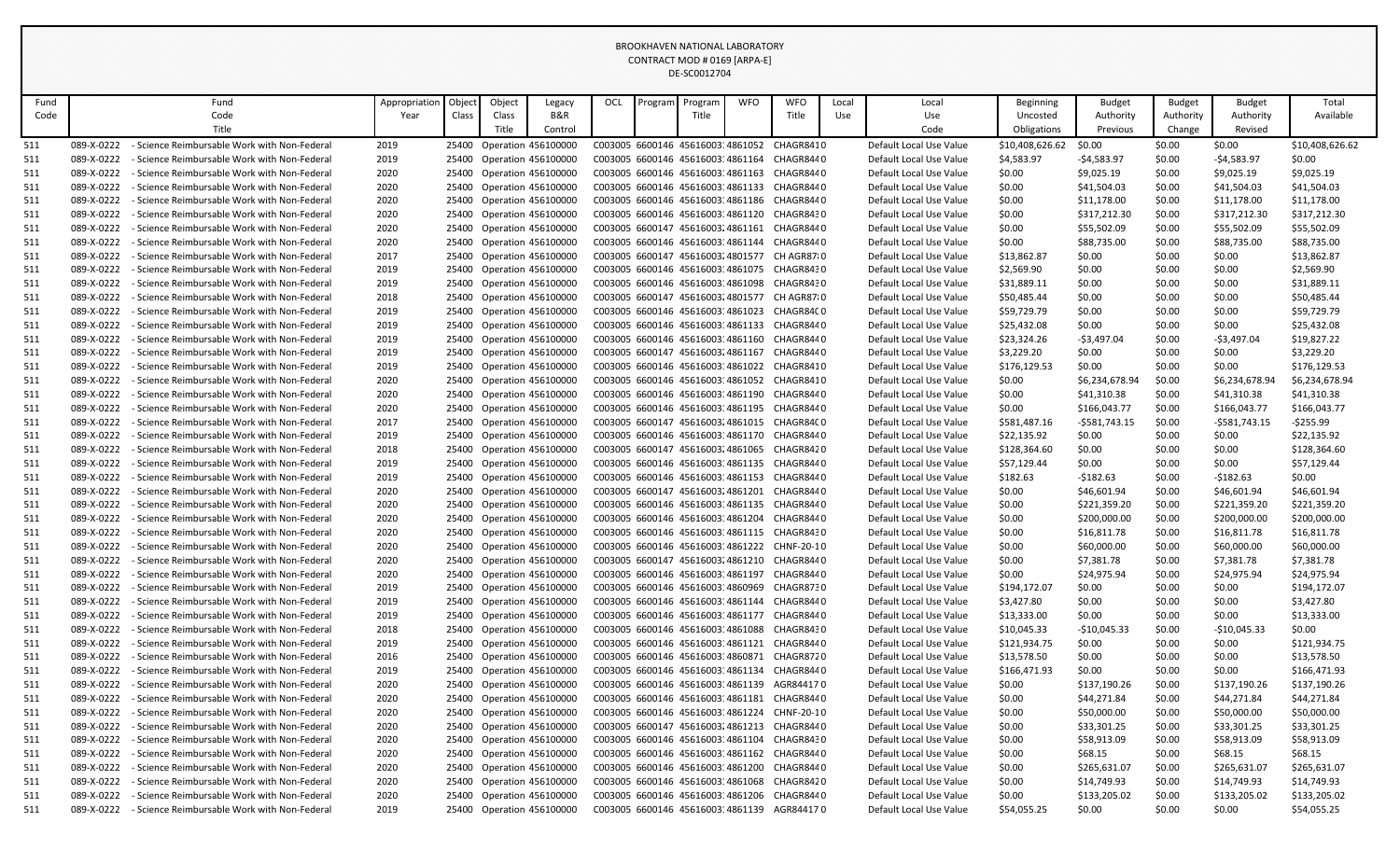|            |                                                                                                                                                                                                                                                                                                                                                                                                                                                                                                                                                    |                                                                                              |               |       |                |                                                        |     |         | <b>BROOKHAVEN NATIONAL LABORATORY</b>                                |            |                                                                                          |       |                                                    |                           |                            |                     |                            |                            |
|------------|----------------------------------------------------------------------------------------------------------------------------------------------------------------------------------------------------------------------------------------------------------------------------------------------------------------------------------------------------------------------------------------------------------------------------------------------------------------------------------------------------------------------------------------------------|----------------------------------------------------------------------------------------------|---------------|-------|----------------|--------------------------------------------------------|-----|---------|----------------------------------------------------------------------|------------|------------------------------------------------------------------------------------------|-------|----------------------------------------------------|---------------------------|----------------------------|---------------------|----------------------------|----------------------------|
|            |                                                                                                                                                                                                                                                                                                                                                                                                                                                                                                                                                    |                                                                                              |               |       |                |                                                        |     |         | CONTRACT MOD # 0169 [ARPA-E]                                         |            |                                                                                          |       |                                                    |                           |                            |                     |                            |                            |
|            |                                                                                                                                                                                                                                                                                                                                                                                                                                                                                                                                                    |                                                                                              |               |       |                |                                                        |     |         | DE-SC0012704                                                         |            |                                                                                          |       |                                                    |                           |                            |                     |                            |                            |
|            |                                                                                                                                                                                                                                                                                                                                                                                                                                                                                                                                                    |                                                                                              |               |       |                |                                                        |     |         |                                                                      |            |                                                                                          |       |                                                    |                           |                            |                     |                            |                            |
| Fund       |                                                                                                                                                                                                                                                                                                                                                                                                                                                                                                                                                    | Fund                                                                                         | Appropriation | Objec | Object         | Legacy                                                 | OCL | Program | Program                                                              | <b>WFO</b> | <b>WFO</b>                                                                               | Local | Local                                              | Beginning                 | Budget                     | <b>Budget</b>       | <b>Budget</b>              | Total                      |
| Code       |                                                                                                                                                                                                                                                                                                                                                                                                                                                                                                                                                    | Code<br>Title                                                                                | Year          | Class | Class<br>Title | B&R<br>Control                                         |     |         | Title                                                                |            | Title                                                                                    | Use   | Use<br>Code                                        | Uncosted<br>Obligations   | Authority<br>Previous      | Authority<br>Change | Authority<br>Revised       | Available                  |
|            |                                                                                                                                                                                                                                                                                                                                                                                                                                                                                                                                                    |                                                                                              |               |       |                |                                                        |     |         |                                                                      |            |                                                                                          |       |                                                    |                           |                            |                     |                            |                            |
| 511        | 089-X-0222                                                                                                                                                                                                                                                                                                                                                                                                                                                                                                                                         | - Science Reimbursable Work with Non-Federal                                                 | 2019          |       |                | 25400 Operation 456100000                              |     |         | C003005 6600146 4561600314861178                                     |            | CHAGR8440                                                                                |       | Default Local Use Value                            | \$46,593.37               | \$0.00                     | \$0.00              | \$0.00                     | \$46,593.37                |
| 511<br>511 | 089-X-0222<br>089-X-0222                                                                                                                                                                                                                                                                                                                                                                                                                                                                                                                           | - Science Reimbursable Work with Non-Federal<br>- Science Reimbursable Work with Non-Federal | 2019<br>2019  |       |                | 25400 Operation 456100000<br>25400 Operation 456100000 |     |         | C003005 6600146 4561600314861158<br>C003005 6600146 4561600314861053 |            | CHAGR8440<br>CHAGR8420                                                                   |       | Default Local Use Value<br>Default Local Use Value | \$6,021.68                | -\$447.24<br>\$0.00        | \$0.00<br>\$0.00    | -\$447.24<br>\$0.00        | \$5,574.44<br>\$6,766.57   |
| 511        | 089-X-0222                                                                                                                                                                                                                                                                                                                                                                                                                                                                                                                                         | - Science Reimbursable Work with Non-Federal                                                 | 2019          |       |                | 25400 Operation 456100000                              |     |         | C003005 6600146 4561600314861107                                     |            | CHAGR8430                                                                                |       | Default Local Use Value                            | \$6,766.57<br>\$17,624.33 | -\$17,624.31               | \$0.00              | -\$17,624.31               | \$0.02\$                   |
| 511        | 089-X-0222                                                                                                                                                                                                                                                                                                                                                                                                                                                                                                                                         | - Science Reimbursable Work with Non-Federal                                                 | 2019          |       |                | 25400 Operation 456100000                              |     |         |                                                                      |            | C003005 6600147 4561600324861161 CHAGR8440                                               |       | Default Local Use Value                            | \$33,419.95               | \$0.00                     | \$0.00              | \$0.00                     | \$33,419.95                |
| 511        | 089-X-0222                                                                                                                                                                                                                                                                                                                                                                                                                                                                                                                                         | - Science Reimbursable Work with Non-Federal                                                 | 2019          |       |                |                                                        |     |         |                                                                      |            | CHAGR8420                                                                                |       | Default Local Use Value                            | \$9,628.13                | \$0.00                     | \$0.00              | \$0.00                     | \$9,628.13                 |
| 511        | 25400 Operation 456100000<br>C003005 6600146 4561600314861063<br>089-X-0222<br>\$194,174.76<br>\$0.00<br>\$194,174.76<br>- Science Reimbursable Work with Non-Federal<br>2019<br>25400 Operation 456100000<br>C003005 6600147 4561600324861065<br>CHAGR8420<br>Default Local Use Value<br>\$0.00<br>\$0.00<br>\$0.00<br>\$10,900.53<br>089-X-0222<br>- Science Reimbursable Work with Non-Federal<br>2019<br>25400 Operation 456100000<br>C003005 6600146 4561600314861100 CHAGR8430<br>Default Local Use Value<br>\$10,900.53<br>\$0.00<br>\$0.00 |                                                                                              |               |       |                |                                                        |     |         |                                                                      |            |                                                                                          |       |                                                    |                           |                            |                     |                            |                            |
| 511        | 089-X-0222<br>\$18,670.77<br>\$18,670.77<br>- Science Reimbursable Work with Non-Federal<br>2019<br>25400 Operation 456100000<br>C003005 6600146 4561600314861115<br>CHAGR8430<br>Default Local Use Value<br>\$0.00<br>\$0.00<br>\$0.00                                                                                                                                                                                                                                                                                                            |                                                                                              |               |       |                |                                                        |     |         |                                                                      |            |                                                                                          |       |                                                    |                           |                            |                     |                            |                            |
| 511        | 089-X-0222<br>- Science Reimbursable Work with Non-Federal<br>C003005 6600146 4561600314861109<br>CHAGR8430                                                                                                                                                                                                                                                                                                                                                                                                                                        |                                                                                              |               |       |                |                                                        |     |         |                                                                      |            |                                                                                          |       |                                                    |                           |                            |                     |                            |                            |
| 511        | \$666.73<br>\$521.88<br>2019<br>25400 Operation 456100000<br>Default Local Use Value<br>$-$144.85$<br>\$0.00<br>-\$144.85                                                                                                                                                                                                                                                                                                                                                                                                                          |                                                                                              |               |       |                |                                                        |     |         |                                                                      |            |                                                                                          |       |                                                    |                           |                            |                     |                            |                            |
| 511        | 25400 Operation 456100000<br>CHAGR84C0<br>$-567.81$<br>\$0.00<br>089-X-0222<br>- Science Reimbursable Work with Non-Federal<br>2018<br>C003005 6600147 4561600324860984<br>Default Local Use Value<br>\$67.81<br>\$0.00<br>-\$67.81                                                                                                                                                                                                                                                                                                                |                                                                                              |               |       |                |                                                        |     |         |                                                                      |            |                                                                                          |       |                                                    |                           |                            |                     |                            |                            |
| 511        | -\$4.86<br>089-X-0222<br>- Science Reimbursable Work with Non-Federal<br>2018<br>25400 Operation 456100000<br>C003005 6600146 4561600314861114<br>CHAGR8430<br>Default Local Use Value<br>\$1,896.61<br>\$0.00<br>-\$4.86<br>\$1,891.75                                                                                                                                                                                                                                                                                                            |                                                                                              |               |       |                |                                                        |     |         |                                                                      |            |                                                                                          |       |                                                    |                           |                            |                     |                            |                            |
| 511        | 089-X-0222<br>C003005 6600147 4561600324861176 CHAGR8440<br>\$66,702.80<br>\$0.00<br>\$66,702.80<br>- Science Reimbursable Work with Non-Federal<br>2019<br>25400 Operation 456100000<br>Default Local Use Value<br>\$0.00<br>\$0.00                                                                                                                                                                                                                                                                                                               |                                                                                              |               |       |                |                                                        |     |         |                                                                      |            |                                                                                          |       |                                                    |                           |                            |                     |                            |                            |
| 511        | 089-X-0222<br>\$5,557.10<br>- Science Reimbursable Work with Non-Federal<br>2019<br>25400 Operation 456100000<br>C003005 6600146 4561600314861163 CHAGR8440<br>Default Local Use Value<br>\$5,557.10<br>\$0.00<br>\$0.00<br>\$0.00                                                                                                                                                                                                                                                                                                                 |                                                                                              |               |       |                |                                                        |     |         |                                                                      |            |                                                                                          |       |                                                    |                           |                            |                     |                            |                            |
| 511        | 089-X-0222<br>- Science Reimbursable Work with Non-Federal<br>2020<br>25400 Operation 456100000<br>C003005 6600146 4561600314861023<br>CHAGR84C 0<br>Default Local Use Value<br>\$0.00<br>\$74,380.51<br>\$0.00<br>\$74,380.51                                                                                                                                                                                                                                                                                                                     |                                                                                              |               |       |                |                                                        |     |         |                                                                      |            |                                                                                          |       |                                                    |                           |                            | \$74,380.51         |                            |                            |
| 511        | 089-X-0222                                                                                                                                                                                                                                                                                                                                                                                                                                                                                                                                         | - Science Reimbursable Work with Non-Federal                                                 | 2020          |       |                | 25400 Operation 456100000                              |     |         | C003005 6600146 4561600314861198                                     |            | CHAGR8440                                                                                |       | Default Local Use Value                            | \$0.00                    | \$8,325.31                 | \$0.00              | \$8,325.31                 | \$8,325.31                 |
| 511        | 089-X-0222                                                                                                                                                                                                                                                                                                                                                                                                                                                                                                                                         | - Science Reimbursable Work with Non-Federal                                                 | 2020          |       |                | 25400 Operation 456100000                              |     |         |                                                                      |            | C003005 6600147 4561600324861176 CHAGR8440                                               |       | Default Local Use Value                            | \$0.00                    | \$242,718.45               | \$0.00              | \$242,718.45               | \$242,718.45               |
| 511        | 089-X-0222                                                                                                                                                                                                                                                                                                                                                                                                                                                                                                                                         | - Science Reimbursable Work with Non-Federal                                                 | 2020          |       |                | 25400 Operation 456100000                              |     |         | C003005 6600146 4561600314861203                                     |            | CHAGR8440                                                                                |       | Default Local Use Value                            | \$0.00                    | \$40,333.25                | \$0.00              | \$40,333.25                | \$40,333.25                |
| 511        | 089-X-0222                                                                                                                                                                                                                                                                                                                                                                                                                                                                                                                                         | - Science Reimbursable Work with Non-Federal                                                 | 2020          |       |                | 25400 Operation 456100000                              |     |         | C003005 6600146 4561600314861223                                     |            | CHNF-20-10                                                                               |       | Default Local Use Value                            | \$0.00                    | \$67,345.00                | \$0.00              | \$67,345.00                | \$67,345.00                |
| 511        | 089-X-0222                                                                                                                                                                                                                                                                                                                                                                                                                                                                                                                                         | - Science Reimbursable Work with Non-Federal                                                 | 2020          |       |                | 25400 Operation 456100000                              |     |         |                                                                      |            | C003005 6600146 4561600314861121 CHAGR8440                                               |       | Default Local Use Value                            | \$0.00                    | \$6,306.29                 | \$0.00              | \$6,306.29                 | \$6,306.29                 |
| 511        | 089-X-0222                                                                                                                                                                                                                                                                                                                                                                                                                                                                                                                                         | - Science Reimbursable Work with Non-Federal                                                 | 2020          |       |                | 25400 Operation 456100000                              |     |         | C003005 6600146 4561600314861053                                     |            | CHAGR8420                                                                                |       | Default Local Use Value                            | \$0.00                    | \$85,731.00                | \$0.00              | \$85,731.00                | \$85,731.00                |
| 511        | 089-X-0222                                                                                                                                                                                                                                                                                                                                                                                                                                                                                                                                         | - Science Reimbursable Work with Non-Federal                                                 | 2020          |       |                | 25400 Operation 456100000                              |     |         | C003005 6600146 4561600314861192                                     |            | CHAGR8440                                                                                |       | Default Local Use Value                            | \$0.00                    | \$44,271.84                | \$0.00              | \$44,271.84                | \$44,271.84                |
| 511        | 089-X-0222                                                                                                                                                                                                                                                                                                                                                                                                                                                                                                                                         | - Science Reimbursable Work with Non-Federal                                                 | 2018          |       |                | 25400 Operation 456100000                              |     |         | C003005 6600146 4561600314861090                                     |            | CHAGR8430                                                                                |       | Default Local Use Value                            | \$29,453.57               | \$0.00                     | \$0.00              | \$0.00                     | \$29,453.57                |
| 511        | 089-X-0222                                                                                                                                                                                                                                                                                                                                                                                                                                                                                                                                         | - Science Reimbursable Work with Non-Federal                                                 | 2019          |       |                | 25400 Operation 456100000                              |     |         | C003005 6600146 4561600314861089                                     |            | CHAGR8430                                                                                |       | Default Local Use Value                            | \$309.19                  | $-$ \$309.19               | \$0.00              | -\$309.19                  | \$0.00                     |
| 511        | 089-X-0222                                                                                                                                                                                                                                                                                                                                                                                                                                                                                                                                         | - Science Reimbursable Work with Non-Federal                                                 | 2019          |       |                | 25400 Operation 456100000                              |     |         | C003005 6600146 4561600314861151                                     |            | CHAGR8440                                                                                |       | Default Local Use Value                            | \$222,250.56              | \$0.00                     | \$0.00              | \$0.00                     | \$222,250.56               |
| 511        | 089-X-0222                                                                                                                                                                                                                                                                                                                                                                                                                                                                                                                                         | - Science Reimbursable Work with Non-Federal                                                 | 2019          |       |                | 25400 Operation 456100000                              |     |         | C003005 6600147 45616003 4861184                                     |            | CHAGR8440                                                                                |       | Default Local Use Value                            | \$23,335.70               | \$0.00                     | \$0.00              | \$0.00                     | \$23,335.70                |
| 511        | 089-X-0222                                                                                                                                                                                                                                                                                                                                                                                                                                                                                                                                         | - Science Reimbursable Work with Non-Federal                                                 | 2019          |       |                | 25400 Operation 456100000                              |     |         | C003005 6600146 4561600314861159                                     |            | CHAGR8440                                                                                |       | Default Local Use Value                            | \$7,622.05                | \$0.00                     | \$0.00              | \$0.00                     | \$7,622.05                 |
| 511        | 089-X-0222                                                                                                                                                                                                                                                                                                                                                                                                                                                                                                                                         | - Science Reimbursable Work with Non-Federal                                                 | 2019          |       |                | 25400 Operation 456100000                              |     |         | C003005 6600146 4561600314861068                                     |            | CHAGR8420                                                                                |       | Default Local Use Value                            | \$16,735.45               | \$0.00                     | \$0.00              | \$0.00                     | \$16,735.45                |
| 511        | 089-X-0222                                                                                                                                                                                                                                                                                                                                                                                                                                                                                                                                         | - Science Reimbursable Work with Non-Federal                                                 | 2019          |       |                | 25400 Operation 456100000                              |     |         |                                                                      |            | C003005 6600147 4561600324801577 CH AGR8710                                              |       | Default Local Use Value                            | \$50,485.44               | \$0.00                     | \$0.00              | \$0.00                     | \$50,485.44                |
| 511        | 089-X-0222                                                                                                                                                                                                                                                                                                                                                                                                                                                                                                                                         | - Science Reimbursable Work with Non-Federal                                                 | 2019          |       |                | 25400 Operation 456100000                              |     |         | C003005 6600146 4561600314861182                                     |            | CHAGR8440                                                                                |       | Default Local Use Value                            | \$21,667.00               | \$0.00                     | \$0.00              | \$0.00                     | \$21,667.00                |
| 511        | 089-X-0222                                                                                                                                                                                                                                                                                                                                                                                                                                                                                                                                         | - Science Reimbursable Work with Non-Federal                                                 | 2019          |       |                | 25400 Operation 456100000                              |     |         | C003005 6600146 4561600314861104                                     |            | CHAGR8430                                                                                |       | Default Local Use Value                            | \$61,831.65               | \$0.00                     | \$0.00              | \$0.00                     | \$61,831.65                |
| 511        | 089-X-0222                                                                                                                                                                                                                                                                                                                                                                                                                                                                                                                                         | - Science Reimbursable Work with Non-Federal                                                 | 2019          |       |                | 25400 Operation 456100000                              |     |         |                                                                      |            | C003005 6600146 4561600314861130 CHAGR8440                                               |       | Default Local Use Value                            | \$443,163.35              | \$0.00                     | \$0.00              | \$0.00                     | \$443,163.35               |
| 511        | 089-X-0222                                                                                                                                                                                                                                                                                                                                                                                                                                                                                                                                         | - Science Reimbursable Work with Non-Federal                                                 | 2019          |       |                | 25400 Operation 456100000                              |     |         |                                                                      |            | C003005 6600146 4561600314861145 CHAGR8440                                               |       | Default Local Use Value                            | \$12,149.46               | \$0.00                     | \$0.00              | \$0.00                     | \$12,149.46                |
| 511        | 089-X-0222                                                                                                                                                                                                                                                                                                                                                                                                                                                                                                                                         | - Science Reimbursable Work with Non-Federal                                                 | 2020          |       |                | 25400 Operation 456100000                              |     |         | C003005 6600146 4561600314861177                                     |            | CHAGR8440                                                                                |       | Default Local Use Value                            | \$0.00                    | \$110,263.69               | \$0.00              | \$110,263.69               | \$110,263.69               |
| 511        | 089-X-0222                                                                                                                                                                                                                                                                                                                                                                                                                                                                                                                                         | - Science Reimbursable Work with Non-Federal                                                 | 2020          |       |                | 25400 Operation 456100000                              |     |         |                                                                      |            | C003005 6600147 4561600324861175 CHAGR8440                                               |       | Default Local Use Value                            | \$0.00                    | \$38,834.96                | \$0.00              | \$38,834.96                | \$38,834.96                |
| 511        | 089-X-0222                                                                                                                                                                                                                                                                                                                                                                                                                                                                                                                                         | - Science Reimbursable Work with Non-Federal                                                 | 2020          |       |                | 25400 Operation 456100000                              |     |         | C003005 6600146 4561600314861212                                     |            | CHAGR8440                                                                                |       | Default Local Use Value                            | \$0.00                    | \$75,000.00                | \$0.00              | \$75,000.00                | \$75,000.00                |
| 511        | 089-X-0222                                                                                                                                                                                                                                                                                                                                                                                                                                                                                                                                         | - Science Reimbursable Work with Non-Federal                                                 | 2020          |       |                | 25400 Operation 456100000                              |     |         |                                                                      |            | C003005 6600147 4561600324861184 CHAGR8440                                               |       | Default Local Use Value                            | \$0.00                    | \$4,113.34                 | \$0.00              | \$4,113.34                 | \$4,113.34                 |
| 511        | 089-X-0222                                                                                                                                                                                                                                                                                                                                                                                                                                                                                                                                         | - Science Reimbursable Work with Non-Federal                                                 | 2020          |       |                | 25400 Operation 456100000                              |     |         |                                                                      |            | C003005 6600146 4561600314861178 CHAGR8440                                               |       | Default Local Use Value                            | \$0.00                    | \$116,875.00               | \$0.00              | \$116,875.00               | \$116,875.00               |
| 511        | 089-X-0222                                                                                                                                                                                                                                                                                                                                                                                                                                                                                                                                         | - Science Reimbursable Work with Non-Federal                                                 | 2020          |       |                | 25400 Operation 456100000                              |     |         |                                                                      |            | C003005 6600146 4561600314861217 CHAGR8440                                               |       | Default Local Use Value                            | \$0.00                    | \$133,205.02               | \$0.00              | \$133,205.02               | \$133,205.02               |
| 511        | 089-X-0222                                                                                                                                                                                                                                                                                                                                                                                                                                                                                                                                         | - Science Reimbursable Work with Non-Federal                                                 | 2018          |       |                | 25400 Operation 456100000                              |     |         |                                                                      |            | C003005 6600146 4561600314861079 CHAGR8430                                               |       | Default Local Use Value                            | \$41,439.06               | \$0.00                     | \$0.00              | \$0.00                     | \$41,439.06                |
| 511        | 089-X-0222                                                                                                                                                                                                                                                                                                                                                                                                                                                                                                                                         | - Science Reimbursable Work with Non-Federal                                                 | 2018          |       |                | 25400 Operation 456100000                              |     |         |                                                                      |            | C003005 6600146 4561600314861075 CHAGR8430                                               |       | Default Local Use Value                            | \$149.96                  | \$0.00                     | \$0.00              | \$0.00                     | \$149.96                   |
| 511        | 089-X-0222                                                                                                                                                                                                                                                                                                                                                                                                                                                                                                                                         | - Science Reimbursable Work with Non-Federal                                                 | 2019          |       |                | 25400 Operation 456100000                              |     |         |                                                                      |            | C003005 6600146 4561600314860936 CHAGR8720                                               |       | Default Local Use Value                            | \$7,788.29                | -\$7,788.29                | \$0.00              | -\$7,788.29                | \$0.00                     |
| 511        | 089-X-0222                                                                                                                                                                                                                                                                                                                                                                                                                                                                                                                                         | - Science Reimbursable Work with Non-Federal                                                 | 2019          |       |                | 25400 Operation 456100000                              |     |         |                                                                      |            | C003005 6600146 4561600314861179 CHAGR8440                                               |       | Default Local Use Value                            | \$20,000.00               | -\$382.93                  | \$0.00              | -\$382.93                  | \$19,617.07                |
| 511        | 089-X-0222                                                                                                                                                                                                                                                                                                                                                                                                                                                                                                                                         | - Science Reimbursable Work with Non-Federal                                                 | 2019          |       |                | 25400 Operation 456100000                              |     |         |                                                                      |            | C003005 6600146 4561600314861120 CHAGR8430                                               |       | Default Local Use Value                            | \$16,921.32               | \$0.00                     | \$0.00              | \$0.00                     | \$16,921.32                |
| 511        | 089-X-0222<br>089-X-0222                                                                                                                                                                                                                                                                                                                                                                                                                                                                                                                           | - Science Reimbursable Work with Non-Federal                                                 | 2019          |       |                | 25400 Operation 456100000                              |     |         |                                                                      |            | C003005 6600146 4561600314861136 CHAGR8440<br>C003005 6600146 4561600314861162 CHAGR8440 |       | Default Local Use Value<br>Default Local Use Value | \$20,035.01               | \$0.00                     | \$0.00              | \$0.00                     | \$20,035.01                |
| 511        | 089-X-0222                                                                                                                                                                                                                                                                                                                                                                                                                                                                                                                                         | - Science Reimbursable Work with Non-Federal<br>- Science Reimbursable Work with Non-Federal | 2019          |       |                | 25400 Operation 456100000                              |     |         |                                                                      |            | C003005 6600146 4561600314861182 CHAGR8440                                               |       |                                                    | \$20,251.77               | -\$13,520.16               | \$0.00              | -\$13,520.16               | \$6,731.61                 |
| 511<br>511 | 089-X-0222                                                                                                                                                                                                                                                                                                                                                                                                                                                                                                                                         | - Science Reimbursable Work with Non-Federal                                                 | 2020<br>2020  |       |                | 25400 Operation 456100000<br>25400 Operation 456100000 |     |         |                                                                      |            | C003005 6600146 4561600314861159 CHAGR8440                                               |       | Default Local Use Value<br>Default Local Use Value | \$0.00<br>\$0.00          | \$60,734.06<br>\$17,563.33 | \$0.00<br>\$0.00    | \$60,734.06<br>\$17,563.33 | \$60,734.06<br>\$17,563.33 |
| 511        | 089-X-0222                                                                                                                                                                                                                                                                                                                                                                                                                                                                                                                                         | - Science Reimbursable Work with Non-Federal                                                 | 2020          |       |                | 25400 Operation 456100000                              |     |         |                                                                      |            | C003005 6600146 4561600314861098 CHAGR8430                                               |       | Default Local Use Value                            | \$0.00                    | \$65,288.41                | \$0.00              | \$65,288.41                | \$65,288.41                |
|            |                                                                                                                                                                                                                                                                                                                                                                                                                                                                                                                                                    |                                                                                              |               |       |                |                                                        |     |         |                                                                      |            |                                                                                          |       |                                                    |                           |                            |                     |                            |                            |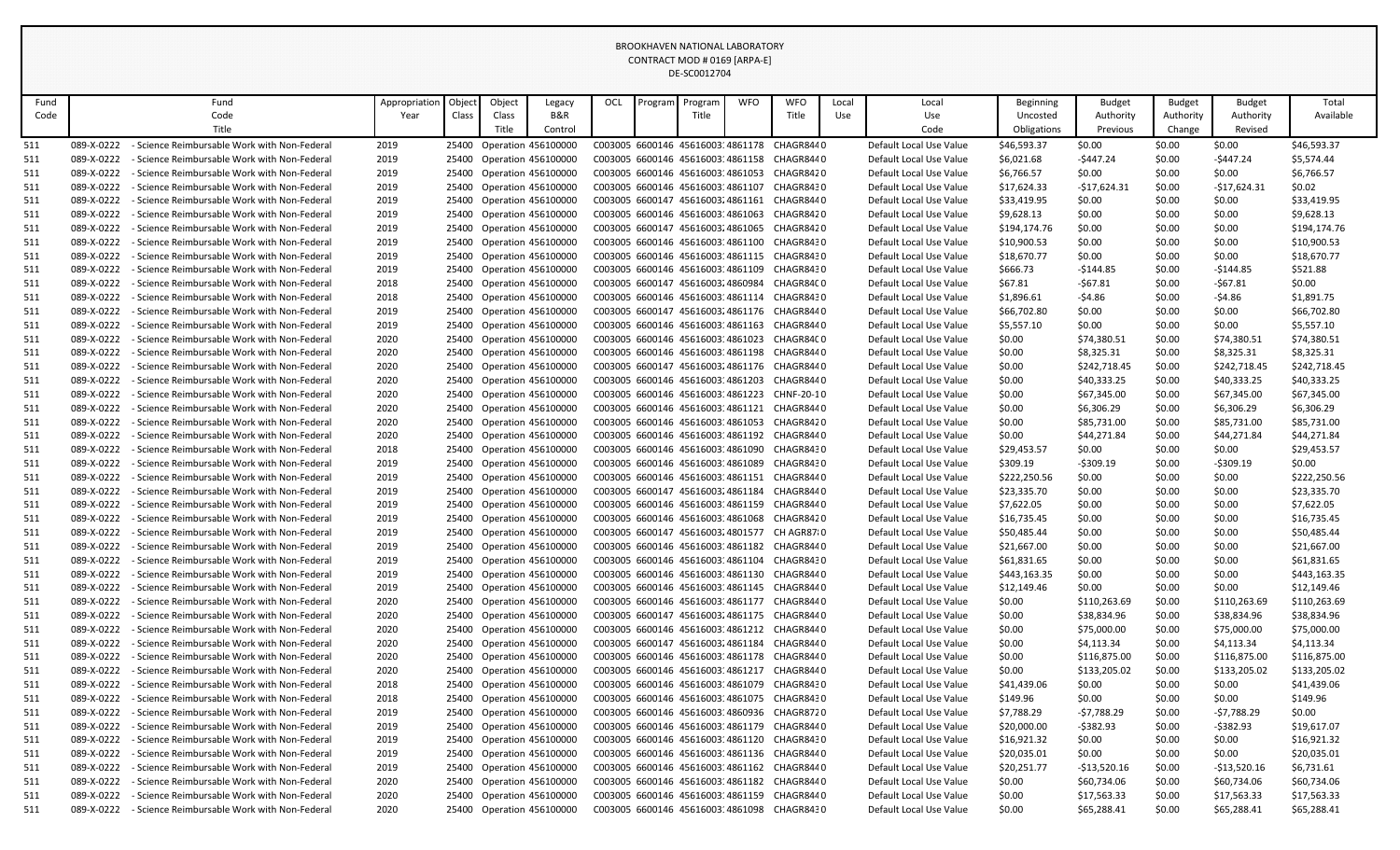|            |                                                                                                                                                                                                                                                                                                                                                                                                                                                                                                                                                                                                                                                                                                                               |                                               |               |        |                |                           |     |         | BROOKHAVEN NATIONAL LABORATORY    |            |                                                         |       |                         |                         |                       |                     |                      |                |
|------------|-------------------------------------------------------------------------------------------------------------------------------------------------------------------------------------------------------------------------------------------------------------------------------------------------------------------------------------------------------------------------------------------------------------------------------------------------------------------------------------------------------------------------------------------------------------------------------------------------------------------------------------------------------------------------------------------------------------------------------|-----------------------------------------------|---------------|--------|----------------|---------------------------|-----|---------|-----------------------------------|------------|---------------------------------------------------------|-------|-------------------------|-------------------------|-----------------------|---------------------|----------------------|----------------|
|            |                                                                                                                                                                                                                                                                                                                                                                                                                                                                                                                                                                                                                                                                                                                               |                                               |               |        |                |                           |     |         | CONTRACT MOD # 0169 [ARPA-E]      |            |                                                         |       |                         |                         |                       |                     |                      |                |
|            |                                                                                                                                                                                                                                                                                                                                                                                                                                                                                                                                                                                                                                                                                                                               |                                               |               |        |                |                           |     |         | DE-SC0012704                      |            |                                                         |       |                         |                         |                       |                     |                      |                |
|            |                                                                                                                                                                                                                                                                                                                                                                                                                                                                                                                                                                                                                                                                                                                               |                                               |               |        |                |                           |     |         |                                   |            |                                                         |       |                         |                         |                       |                     |                      |                |
| Fund       |                                                                                                                                                                                                                                                                                                                                                                                                                                                                                                                                                                                                                                                                                                                               | Fund                                          | Appropriation | Object | Object         | Legacy                    | OCL | Program | Program                           | <b>WFO</b> | <b>WFO</b>                                              | Local | Local                   | Beginning               | Budget                | <b>Budget</b>       | <b>Budget</b>        | Total          |
| Code       |                                                                                                                                                                                                                                                                                                                                                                                                                                                                                                                                                                                                                                                                                                                               | Code<br>Title                                 | Year          | Class  | Class<br>Title | B&R<br>Control            |     |         | Title                             |            | Title                                                   | Use   | Use                     | Uncosted<br>Obligations | Authority<br>Previous | Authority<br>Change | Authority<br>Revised | Available      |
|            |                                                                                                                                                                                                                                                                                                                                                                                                                                                                                                                                                                                                                                                                                                                               |                                               |               |        |                |                           |     |         |                                   |            |                                                         |       | Code                    |                         |                       |                     |                      |                |
| 511        | 089-X-0222                                                                                                                                                                                                                                                                                                                                                                                                                                                                                                                                                                                                                                                                                                                    | - Science Reimbursable Work with Non-Federal  | 2020          | 25400  |                | Operation 456100000       |     |         | C003005 6600146 4561600314861191  |            | CHAGR8440                                               |       | Default Local Use Value | \$0.00                  | \$94,258.00           | \$0.00              | \$94,258.00          | \$94,258.00    |
| 511        | 089-X-0222                                                                                                                                                                                                                                                                                                                                                                                                                                                                                                                                                                                                                                                                                                                    | - Science Reimbursable Work with Non-Federal  | 2020          | 25400  |                | Operation 456100000       |     |         | C003005 6600146 4561600314861202  |            | CHAGR8440                                               |       | Default Local Use Value | \$0.00                  | \$29,644.66           | \$0.00              | \$29,644.66          | \$29,644.66    |
| 511        | 089-X-0222                                                                                                                                                                                                                                                                                                                                                                                                                                                                                                                                                                                                                                                                                                                    | - Science Reimbursable Work with Non-Federal  | 2020          | 25400  |                | Operation 456100000       |     |         | C003005 6600146 4561600314861128  |            | CHAGR8440                                               |       | Default Local Use Value | \$0.00                  | \$9,787.58            | \$0.00              | \$9,787.58           | \$9,787.58     |
| 511        | 089-X-0222                                                                                                                                                                                                                                                                                                                                                                                                                                                                                                                                                                                                                                                                                                                    | - Science Reimbursable Work with Non-Federal  | 2020          | 25400  |                | Operation 456100000       |     |         | C003005 6600147 4561600324801577  |            | CH AGR8710<br>C003005 6600099 456140374860911 CHAGRNR(0 |       | Default Local Use Value | \$0.00                  | \$50,485.44           | \$0.00              | \$50,485.44          | \$50,485.44    |
| 512        | 089-X-0222<br>089-X-0222                                                                                                                                                                                                                                                                                                                                                                                                                                                                                                                                                                                                                                                                                                      | - Science Reimbursable Work with Other Federa | 2017          |        |                | 25400 Operation 456100000 |     |         |                                   |            |                                                         |       | Default Local Use Value | \$72,595.39             | \$0.00                | \$0.00              | \$0.00               | \$72,595.39    |
| 512<br>512 | C003005 6600051 45614020(4861105<br>CHAGR1830<br>\$10,509.17<br>\$0.00<br>\$10,509.17<br>- Science Reimbursable Work with Other Federa<br>2018<br>Operation 456100000<br>Default Local Use Value<br>\$0.00<br>\$0.00<br>25400<br>\$0.00<br>\$17,223.11<br>089-X-0222<br>- Science Reimbursable Work with Other Federa<br>2019<br>25400<br>Operation 456100000<br>C003005 6600050 45614019(4861154<br>CHAGR80L0<br>Default Local Use Value<br>\$17,223.11<br>\$0.00<br>\$0.00<br>089-X-0222<br>C003005 6600066 4561403514860970<br>CHAGR1930<br>\$503,880.42<br>\$503,880.42<br>- Science Reimbursable Work with Other Federa<br>2016<br>25400<br>Operation 456100000<br>Default Local Use Value<br>\$0.00<br>\$0.00<br>\$0.00 |                                               |               |        |                |                           |     |         |                                   |            |                                                         |       |                         |                         |                       |                     |                      |                |
|            |                                                                                                                                                                                                                                                                                                                                                                                                                                                                                                                                                                                                                                                                                                                               |                                               |               |        |                |                           |     |         |                                   |            |                                                         |       |                         |                         |                       |                     |                      |                |
| 512<br>512 | \$144,726.35<br>\$0.00<br>089-X-0222<br>- Science Reimbursable Work with Other Federa<br>2019<br>25400 Operation 456100000<br>C003005 6600050 45614019(4861073<br>CHAGR80I 0<br>Default Local Use Value<br>\$0.00<br>\$0.00<br>\$144,726.35<br>089-X-0222<br>- Science Reimbursable Work with Other Federa<br>2014<br>25400 Operation 456100000<br>C003005 6600072 4561403574860914<br>CHAGR1930<br>Default Local Use Value<br>\$6,708.87<br>\$0.00<br>\$0.00<br>\$0.00<br>\$6,708.87                                                                                                                                                                                                                                         |                                               |               |        |                |                           |     |         |                                   |            |                                                         |       |                         |                         |                       |                     |                      |                |
| 512        | 089-X-0222<br>25400 Operation 456100000<br>C003005 6600053 45614022(4861118<br>CHAGR1R20<br>\$0.00<br>\$199,458.49<br>- Science Reimbursable Work with Other Federa<br>2019<br>Default Local Use Value<br>\$199,458.49<br>\$0.00<br>\$0.00                                                                                                                                                                                                                                                                                                                                                                                                                                                                                    |                                               |               |        |                |                           |     |         |                                   |            |                                                         |       |                         |                         |                       |                     |                      |                |
|            | 089-X-0222<br>- Science Reimbursable Work with Other Federa<br>C003005 6600053 45614022(4803492<br>\$0.00<br>\$731,897.00<br>2014<br>25400<br>Operation 456100000<br>CH AGRNII 0<br>Default Local Use Value<br>\$731,897.00<br>\$0.00<br>\$0.00                                                                                                                                                                                                                                                                                                                                                                                                                                                                               |                                               |               |        |                |                           |     |         |                                   |            |                                                         |       |                         |                         |                       |                     |                      |                |
| 512<br>512 |                                                                                                                                                                                                                                                                                                                                                                                                                                                                                                                                                                                                                                                                                                                               |                                               |               |        |                |                           |     |         |                                   |            |                                                         |       |                         |                         |                       |                     |                      |                |
| 512        | \$0.00<br>089-X-0222<br>- Science Reimbursable Work with Other Federa<br>2018<br>25400<br>Operation 456100000<br>C003005 6600096 4561403714861126 CHNRC3130<br>Default Local Use Value<br>\$252,639.11<br>\$0.00<br>\$0.00<br>\$252,639.11                                                                                                                                                                                                                                                                                                                                                                                                                                                                                    |                                               |               |        |                |                           |     |         |                                   |            |                                                         |       |                         |                         |                       |                     |                      |                |
| 512        | 089-X-0222<br>C003005 6600096 4561403714861125 CHNRC3130<br>\$0.00<br>\$169,902.91<br>\$169,902.91<br>- Science Reimbursable Work with Other Federa<br>2020<br>25400 Operation 456100000<br>Default Local Use Value<br>\$0.00<br>\$169,902.91                                                                                                                                                                                                                                                                                                                                                                                                                                                                                 |                                               |               |        |                |                           |     |         |                                   |            |                                                         |       |                         |                         |                       |                     |                      |                |
| 512        | 089-X-0222<br>C003005 6600007 45614005(4861123<br>\$242,718.45<br>\$242,718.45<br>\$242,718.45<br>- Science Reimbursable Work with Other Federa<br>2020<br>25400 Operation 456100000<br>CHAGRP180<br>Default Local Use Value<br>\$0.00<br>\$0.00                                                                                                                                                                                                                                                                                                                                                                                                                                                                              |                                               |               |        |                |                           |     |         |                                   |            |                                                         |       |                         |                         |                       |                     |                      |                |
| 512        | 089-X-0222                                                                                                                                                                                                                                                                                                                                                                                                                                                                                                                                                                                                                                                                                                                    | - Science Reimbursable Work with Other Federa | 2014          |        |                | 25400 Operation 456100000 |     |         | C003005 6600099 4561403744860697  |            | CH189N670                                               |       | Default Local Use Value | \$67,304.85             | -\$67,304.85          | \$0.00              | -\$67,304.85         | \$0.00         |
| 512        | 089-X-0222                                                                                                                                                                                                                                                                                                                                                                                                                                                                                                                                                                                                                                                                                                                    | - Science Reimbursable Work with Other Federa | 2015          |        |                | 25400 Operation 456100000 |     |         | C003005 6600072 4561403514860914  |            | CHAGR1930                                               |       | Default Local Use Value | \$260.99                | \$0.00                | \$0.00              | \$0.00               | \$260.99       |
| 512        | 089-X-0222                                                                                                                                                                                                                                                                                                                                                                                                                                                                                                                                                                                                                                                                                                                    | - Science Reimbursable Work with Other Federa | 2018          |        |                | 25400 Operation 456100000 |     |         | C003005 6600050 45614019(4860991  |            | CHAGRNN 0                                               |       | Default Local Use Value | \$190,814.09            | \$0.00                | \$0.00              | \$0.00               | \$190,814.09   |
| 512        | 089-X-0222                                                                                                                                                                                                                                                                                                                                                                                                                                                                                                                                                                                                                                                                                                                    | - Science Reimbursable Work with Other Federa | 2017          | 25400  |                | Operation 456100000       |     |         | C003005 6600007 45614005(4861041  |            | CHAGR2010                                               |       | Default Local Use Value | \$109.78                | \$0.00                | \$0.00              | \$0.00               | \$109.78       |
| 512        | 089-X-0222                                                                                                                                                                                                                                                                                                                                                                                                                                                                                                                                                                                                                                                                                                                    | - Science Reimbursable Work with Other Federa | 2019          |        |                | 25400 Operation 456100000 |     |         | C003005 6600007 45614005(4861119  |            | CHAGRP180                                               |       | Default Local Use Value | \$699,896.32            | \$0.00                | \$0.00              | \$0.00               | \$699,896.32   |
| 512        | 089-X-0222                                                                                                                                                                                                                                                                                                                                                                                                                                                                                                                                                                                                                                                                                                                    | - Science Reimbursable Work with Other Federa | 2019          |        |                | 25400 Operation 456100000 |     |         | C003005 6600073 4561403583015354  |            | CRAGR0840                                               |       | Default Local Use Value | \$194,174.76            | \$0.00                | \$0.00              | \$0.00               | \$194,174.76   |
| 512        | 089-X-0222                                                                                                                                                                                                                                                                                                                                                                                                                                                                                                                                                                                                                                                                                                                    | - Science Reimbursable Work with Other Federa | 2019          | 25400  |                | Operation 456100000       |     |         | C003005 6600007 45614005(4861123  |            | CHAGRP180                                               |       | Default Local Use Value | \$81,383.58             | \$0.00                | \$0.00              | \$0.00               | \$81,383.58    |
| 512        | 089-X-0222                                                                                                                                                                                                                                                                                                                                                                                                                                                                                                                                                                                                                                                                                                                    | - Science Reimbursable Work with Other Federa | 2019          |        |                | 25400 Operation 456100000 |     |         | C003005 6600053 45614022(4861180  |            | CHAGRP3C0                                               |       | Default Local Use Value | \$3,600,000.00          | \$0.00                | \$0.00              | \$0.00               | \$3,600,000.00 |
| 512        | 089-X-0222                                                                                                                                                                                                                                                                                                                                                                                                                                                                                                                                                                                                                                                                                                                    | - Science Reimbursable Work with Other Federa | 2011          |        |                | 25400 Operation 456100000 |     |         | C003005 6600096 4561403714860532  |            | CH189J4140                                              |       | Default Local Use Value | \$3,429.21              | \$0.00                | \$0.00              | \$0.00               | \$3,429.21     |
| 512        | 089-X-0222                                                                                                                                                                                                                                                                                                                                                                                                                                                                                                                                                                                                                                                                                                                    | - Science Reimbursable Work with Other Federa | 2016          |        |                | 25400 Operation 456100000 |     |         |                                   |            | C003005 6600053 45614022(4803492 CH AGRNII 0            |       | Default Local Use Value | \$455,077.00            | \$0.00                | \$0.00              | \$0.00               | \$455,077.00   |
| 512        | 089-X-0222                                                                                                                                                                                                                                                                                                                                                                                                                                                                                                                                                                                                                                                                                                                    | - Science Reimbursable Work with Other Federa | 2014          |        |                | 25400 Operation 456100000 |     |         |                                   |            | C003005 6600073 4561403583011110 CRAGRS-O 0             |       | Default Local Use Value | \$121.25                | $-$121.25$            | \$0.00              | -\$121.25            | \$0.00         |
| 512        | 089-X-0222                                                                                                                                                                                                                                                                                                                                                                                                                                                                                                                                                                                                                                                                                                                    | - Science Reimbursable Work with Other Federa | 2014          |        |                | 25400 Operation 456100000 |     |         | C003005 6600099 456140374 4860657 |            | CH189V610                                               |       | Default Local Use Value | \$29,137.54             | \$0.00                | \$0.00              | \$0.00               | \$29,137.54    |
| 512        | 089-X-0222                                                                                                                                                                                                                                                                                                                                                                                                                                                                                                                                                                                                                                                                                                                    | - Science Reimbursable Work with Other Federa | 2018          |        |                | 25400 Operation 456100000 |     |         | C003005 6600069 4561403544860930  |            | CHAGRAID 0                                              |       | Default Local Use Value | \$59,493.70             | \$0.00                | \$0.00              | \$0.00               | \$59,493.70    |
| 512        | 089-X-0222                                                                                                                                                                                                                                                                                                                                                                                                                                                                                                                                                                                                                                                                                                                    | - Science Reimbursable Work with Other Federa | 2019          |        |                | 25400 Operation 456100000 |     |         | C003005 6600050 45614019(4860942  |            | CHAGRNN 0                                               |       | Default Local Use Value | \$181,755.69            | \$0.00                | \$0.00              | \$0.00               | \$181,755.69   |
| 512        | 089-X-0222                                                                                                                                                                                                                                                                                                                                                                                                                                                                                                                                                                                                                                                                                                                    | - Science Reimbursable Work with Other Federa | 2019          | 25400  |                | Operation 456100000       |     |         | C003005 6600050 45614019(4861025  |            | CHAGRNN 0                                               |       | Default Local Use Value | \$1,494.72              | \$0.00                | \$0.00              | \$0.00               | \$1,494.72     |
| 512        | 089-X-0222                                                                                                                                                                                                                                                                                                                                                                                                                                                                                                                                                                                                                                                                                                                    | - Science Reimbursable Work with Other Federa | 2019          |        |                | 25400 Operation 456100000 |     |         | C003005 6600096 4561403714861126  |            | CHNRC3130                                               |       | Default Local Use Value | \$302,153.89            | \$0.00                | \$0.00              | \$0.00               | \$302,153.89   |
| 512        | 089-X-0222                                                                                                                                                                                                                                                                                                                                                                                                                                                                                                                                                                                                                                                                                                                    | - Science Reimbursable Work with Other Federa | 2017          |        |                | 25400 Operation 456100000 |     |         | C003005 6600007 45614005(4860843  |            | CHAGR2010                                               |       | Default Local Use Value | \$611.68                | \$0.00                | \$0.00              | \$0.00               | \$611.68       |
| 512        | 089-X-0222                                                                                                                                                                                                                                                                                                                                                                                                                                                                                                                                                                                                                                                                                                                    | - Science Reimbursable Work with Other Federa | 2016          | 25400  |                | Operation 456100000       |     |         | C003005 6600050 45614019(4860745  |            | CHAGRNN.0                                               |       | Default Local Use Value | \$6,224.31              | \$0.00                | \$0.00              | \$0.00               | \$6,224.31     |
| 512        | 089-X-0222                                                                                                                                                                                                                                                                                                                                                                                                                                                                                                                                                                                                                                                                                                                    | - Science Reimbursable Work with Other Federa | 2015          |        |                | 25400 Operation 456100000 |     |         | C003005 6600050 45614019t4860927  |            | CHARGNN 0                                               |       | Default Local Use Value | \$354.45                | \$0.00                | \$0.00              | \$0.00               | \$354.45       |
| 512        | 089-X-0222                                                                                                                                                                                                                                                                                                                                                                                                                                                                                                                                                                                                                                                                                                                    | - Science Reimbursable Work with Other Federa | 2017          |        |                | 25400 Operation 456100000 |     |         | C003005 6600099 456140374 4860947 |            | CHAGRNR(0                                               |       | Default Local Use Value | \$1,430.36              | -\$1,430.36           | \$0.00              | -\$1,430.36          | \$0.00         |
| 512        | 089-X-0222                                                                                                                                                                                                                                                                                                                                                                                                                                                                                                                                                                                                                                                                                                                    | Science Reimbursable Work with Other Federa   | 2017          | 25400  |                | Operation 456100000       |     |         | C003005 6600066 4561403514861057  |            | CH1931CP 0                                              |       | Default Local Use Value | \$1,583,240.81          | \$0.00                | \$0.00              | \$0.00               | \$1,583,240.81 |
| 512        | 089-X-0222                                                                                                                                                                                                                                                                                                                                                                                                                                                                                                                                                                                                                                                                                                                    | - Science Reimbursable Work with Other Federa | 2019          |        |                | 25400 Operation 456100000 |     |         | C003005 6600069 4561403544860930  |            | CHAGRAID 0                                              |       | Default Local Use Value | \$359,733.49            | \$0.00                | \$0.00              | \$0.00               | \$359,733.49   |
| 512        | 089-X-0222                                                                                                                                                                                                                                                                                                                                                                                                                                                                                                                                                                                                                                                                                                                    | - Science Reimbursable Work with Other Federa | 2013          |        |                | 25400 Operation 456100000 |     |         | C003005 6600007 45614005(4860849  |            | CHAGR2010                                               |       | Default Local Use Value | \$2,007.03              | $-$2,007.03$          | \$0.00              | -\$2,007.03          | \$0.00         |
| 512        | 089-X-0222                                                                                                                                                                                                                                                                                                                                                                                                                                                                                                                                                                                                                                                                                                                    | - Science Reimbursable Work with Other Federa | 2013          |        |                | 25400 Operation 456100000 |     |         | C003005 6600067 4561403524860796  |            | CHAGRSIA 0                                              |       | Default Local Use Value | \$19.78                 | \$0.00                | \$0.00              | \$0.00               | \$19.78        |
| 512        | 089-X-0222                                                                                                                                                                                                                                                                                                                                                                                                                                                                                                                                                                                                                                                                                                                    | - Science Reimbursable Work with Other Federa | 2019          |        |                | 25400 Operation 456100000 |     |         | C003005 6600099 456140374 4860894 |            | CHAGRNR(0                                               |       | Default Local Use Value | \$1,553.31              | \$0.00                | \$0.00              | \$0.00               | \$1,553.31     |
| 512        | 089-X-0222                                                                                                                                                                                                                                                                                                                                                                                                                                                                                                                                                                                                                                                                                                                    | - Science Reimbursable Work with Other Federa | 2020          |        |                | 25400 Operation 456100000 |     |         |                                   |            | C003005 6600096 4561403714861228 CH313100 0             |       | Default Local Use Value | \$0.00                  | \$490,291.26          | \$0.00              | \$490,291.26         | \$490,291.26   |
| 512        | 089-X-0222                                                                                                                                                                                                                                                                                                                                                                                                                                                                                                                                                                                                                                                                                                                    | - Science Reimbursable Work with Other Federa | 2020          |        |                | 25400 Operation 456100000 |     |         | C003005 6600073 4561403583015354  |            | CRAGR0840                                               |       | Default Local Use Value | \$0.00                  | \$194,174.76          | \$0.00              | \$194,174.76         | \$194,174.76   |
| 512        | 089-X-0222                                                                                                                                                                                                                                                                                                                                                                                                                                                                                                                                                                                                                                                                                                                    | - Science Reimbursable Work with Other Federa | 2005          |        |                | 25400 Operation 456100000 |     |         |                                   |            | C003005 6600053 45614022(4803774 CH AGRRW0              |       | Default Local Use Value | \$527,491.57            | \$0.00                | \$0.00              | \$0.00               | \$527,491.57   |
| 512        | 089-X-0222                                                                                                                                                                                                                                                                                                                                                                                                                                                                                                                                                                                                                                                                                                                    | - Science Reimbursable Work with Other Federa | 2015          |        |                | 25400 Operation 456100000 |     |         | C003005 6600067 45614035 4860964  |            | CHAGR1930                                               |       | Default Local Use Value | \$68,048.75             | \$0.00                | \$0.00              | \$0.00               | \$68,048.75    |
| 512        | 089-X-0222                                                                                                                                                                                                                                                                                                                                                                                                                                                                                                                                                                                                                                                                                                                    | - Science Reimbursable Work with Other Federa | 2015          |        |                | 25400 Operation 456100000 |     |         | C003005 6600007 45614005(4860561  |            | CHAGR9EV0                                               |       | Default Local Use Value | \$1.29                  | \$0.00                | \$0.00              | \$0.00               | \$1.29         |
| 512        | 089-X-0222                                                                                                                                                                                                                                                                                                                                                                                                                                                                                                                                                                                                                                                                                                                    | - Science Reimbursable Work with Other Federa | 2015          |        |                | 25400 Operation 456100000 |     |         |                                   |            | C003005 6600053 45614022(4860897 CHAGRR210              |       | Default Local Use Value | \$6,228.29              | \$0.00                | \$0.00              | \$0.00               | \$6,228.29     |
| 512        | 089-X-0222                                                                                                                                                                                                                                                                                                                                                                                                                                                                                                                                                                                                                                                                                                                    | - Science Reimbursable Work with Other Federa | 2014          |        |                | 25400 Operation 456100000 |     |         | C003005 6600073 4561403584860852  |            | CHAGR0170                                               |       | Default Local Use Value | \$83,084.91             | \$0.00                | \$0.00              | \$0.00               | \$83,084.91    |
| 512        | 089-X-0222                                                                                                                                                                                                                                                                                                                                                                                                                                                                                                                                                                                                                                                                                                                    | - Science Reimbursable Work with Other Federa | 2015          |        |                | 25400 Operation 456100000 |     |         | C003005 6600099 456140374 4860657 |            | CH189V610                                               |       | Default Local Use Value | \$9,708.74              | \$0.00                | \$0.00              | \$0.00               | \$9,708.74     |
| 512        | 089-X-0222                                                                                                                                                                                                                                                                                                                                                                                                                                                                                                                                                                                                                                                                                                                    | - Science Reimbursable Work with Other Federa | 2016          |        |                | 25400 Operation 456100000 |     |         |                                   |            | C003005 6600099 4561403744860817 CH189V640              |       | Default Local Use Value | \$1,784.78              | \$0.00                | \$0.00              | \$0.00               | \$1,784.78     |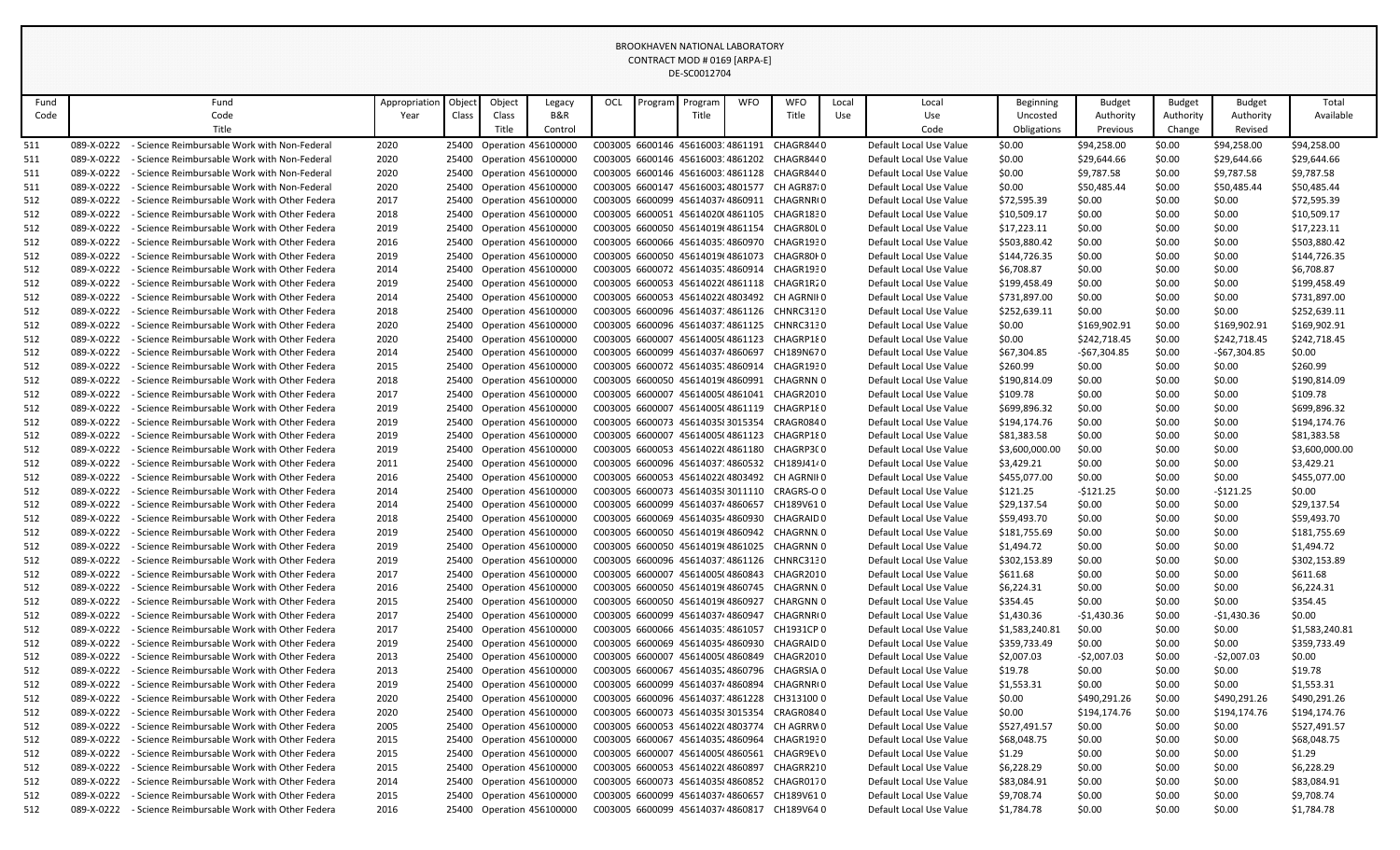|            | <b>BROOKHAVEN NATIONAL LABORATORY</b><br>CONTRACT MOD # 0169 [ARPA-E] |                                                                                                |               |       |        |                                                        |     |         |                                                                      |            |                                              |       |                                                    |                           |                  |                  |                  |                           |
|------------|-----------------------------------------------------------------------|------------------------------------------------------------------------------------------------|---------------|-------|--------|--------------------------------------------------------|-----|---------|----------------------------------------------------------------------|------------|----------------------------------------------|-------|----------------------------------------------------|---------------------------|------------------|------------------|------------------|---------------------------|
|            |                                                                       |                                                                                                |               |       |        |                                                        |     |         |                                                                      |            |                                              |       |                                                    |                           |                  |                  |                  |                           |
|            |                                                                       |                                                                                                |               |       |        |                                                        |     |         | DE-SC0012704                                                         |            |                                              |       |                                                    |                           |                  |                  |                  |                           |
|            |                                                                       |                                                                                                |               |       |        |                                                        |     |         |                                                                      |            |                                              |       |                                                    |                           |                  |                  |                  |                           |
| Fund       |                                                                       | Fund                                                                                           | Appropriation | Objec | Object | Legacy                                                 | OCL | Progran | Program                                                              | <b>WFO</b> | <b>WFO</b>                                   | Local | Local                                              | Beginning                 | <b>Budget</b>    | <b>Budget</b>    | <b>Budget</b>    | Total                     |
| Code       |                                                                       | Code                                                                                           | Year          | Class | Class  | B&R                                                    |     |         | Title                                                                |            | Title                                        | Use   | Use                                                | Uncosted                  | Authority        | Authority        | Authority        | Available                 |
|            |                                                                       | Title                                                                                          |               |       | Title  | Control                                                |     |         |                                                                      |            |                                              |       | Code                                               | Obligations               | Previous         | Change           | Revised          |                           |
| 512        | 089-X-0222                                                            | - Science Reimbursable Work with Other Federa                                                  | 2015          |       |        | 25400 Operation 456100000                              |     |         | C003005 6600007 45614005(4860959                                     |            | CHAGR2010                                    |       | Default Local Use Value                            | \$473.22                  | \$0.00           | \$0.00           | \$0.00           | \$473.22                  |
| 512        | 089-X-0222                                                            | - Science Reimbursable Work with Other Federa                                                  | 2017          |       |        | 25400 Operation 456100000                              |     |         | C003005 6600099 456140374 4860901                                    |            | CHAGRNR(0                                    |       | Default Local Use Value                            | \$34,547.10               | \$0.00           | \$0.00           | \$0.00           | \$34,547.10               |
| 512        | 089-X-0222<br>089-X-0222                                              | - Science Reimbursable Work with Other Federa<br>- Science Reimbursable Work with Other Federa | 2007          |       |        | 25400 Operation 456100000                              |     |         | C003005 6600050 45614019(4860316<br>C003005 6600099 4561403744860724 |            | CHAGRNN.0<br>CH189V610                       |       | Default Local Use Value                            | \$20,870.32               | \$0.00           | \$0.00           | \$0.00           | \$20,870.32               |
| 512<br>512 | 089-X-0222                                                            | - Science Reimbursable Work with Other Federa                                                  | 2016<br>2016  |       |        | 25400 Operation 456100000<br>25400 Operation 456100000 |     |         |                                                                      |            | C003005 6600099 456140374860941 CHAGRNRO     |       | Default Local Use Value<br>Default Local Use Value | \$3,761.11<br>\$26,293.22 | \$0.00<br>\$0.00 | \$0.00<br>\$0.00 | \$0.00<br>\$0.00 | \$3,761.11<br>\$26,293.22 |
| 512        | 089-X-0222                                                            | - Science Reimbursable Work with Other Federa                                                  | 2018          |       |        | 25400 Operation 456100000                              |     |         | C003005 6600096 4561403714860873                                     |            | CHAGRNR(0                                    |       | Default Local Use Value                            | \$129,900.08              | \$0.00           | \$0.00           | \$0.00           | \$129,900.08              |
| 512        | 089-X-0222                                                            | - Science Reimbursable Work with Other Federa                                                  | 2019          |       |        | 25400 Operation 456100000                              |     |         | C003005 6600050 45614019(4861169                                     |            | CHAGR80C0                                    |       | Default Local Use Value                            | \$273,330.10              | \$0.00           | \$0.00           | \$0.00           | \$273,330.10              |
| 512        | 089-X-0222                                                            | - Science Reimbursable Work with Other Federa                                                  | 2014          |       |        | 25400 Operation 456100000                              |     |         |                                                                      |            | C003005 6600096 4561403714860776 CH189QBV0   |       | Default Local Use Value                            | \$9,993.07                | \$0.00           | \$0.00           | \$0.00           | \$9,993.07                |
| 512        | 089-X-0222                                                            | - Science Reimbursable Work with Other Federa                                                  | 2018          |       |        | 25400 Operation 456100000                              |     |         | C003005 6600053 45614022(4860902                                     |            | CHAGRP410                                    |       | Default Local Use Value                            | \$94,589.38               | \$0.00           | \$0.00           | \$0.00           | \$94,589.38               |
| 512        | 089-X-0222                                                            | - Science Reimbursable Work with Other Federa                                                  | 2013          |       |        | 25400 Operation 456100000                              |     |         | C003005 6600007 45614005(4860561                                     |            | CHAGR9EV0                                    |       | Default Local Use Value                            | \$11,621.01               | \$0.00           | \$0.00           | \$0.00           | \$11,621.01               |
| 512        | 089-X-0222                                                            | - Science Reimbursable Work with Other Federa                                                  | 2015          |       |        | 25400 Operation 456100000                              |     |         | C003005 6600099 4561403744860913                                     |            | CHAGRNR(0                                    |       | Default Local Use Value                            | \$151.73                  | \$0.00           | \$0.00           | \$0.00           | \$151.73                  |
| 512        | 089-X-0222                                                            | - Science Reimbursable Work with Other Federa                                                  | 2005          |       |        | 25400 Operation 456100000                              |     |         | C003005 6600066 4561403514806666                                     |            | CHAGRRW 0                                    |       | Default Local Use Value                            | \$394,234.20              | \$0.00           | \$0.00           | \$0.00           | \$394,234.20              |
| 512        | 089-X-0222                                                            | - Science Reimbursable Work with Other Federa                                                  | 2017          |       |        | 25400 Operation 456100000                              |     |         | C003005 6600100 45614037!4860765                                     |            | CH189N750                                    |       | Default Local Use Value                            | \$280.57                  | \$0.00           | \$0.00           | \$0.00           | \$280.57                  |
| 512        | 089-X-0222                                                            | - Science Reimbursable Work with Other Federa                                                  | 2018          |       |        | 25400 Operation 456100000                              |     |         |                                                                      |            | C003005 6600007 45614005(4860850 CHAGR2010   |       | Default Local Use Value                            | \$193.69                  | \$0.00           | \$0.00           | \$0.00           | \$193.69                  |
| 512        | 089-X-0222                                                            | - Science Reimbursable Work with Other Federa                                                  | 2016          |       |        | 25400 Operation 456100000                              |     |         | C003005 6600066 4561403514861012                                     |            | CHAGR1930                                    |       | Default Local Use Value                            | \$702,340.86              | \$0.00           | \$0.00           | \$0.00           | \$702,340.86              |
| 512        | 089-X-0222                                                            | - Science Reimbursable Work with Other Federa                                                  | 2020          |       |        | 25400 Operation 456100000                              |     |         | C003005 6600096 4561403714860873                                     |            | CHAGRNR(0                                    |       | Default Local Use Value                            | \$0.00                    | \$194,174.75     | \$0.00           | \$194,174.75     | \$194,174.75              |
| 512        | 089-X-0222                                                            | - Science Reimbursable Work with Other Federa                                                  | 2020          |       |        | 25400 Operation 456100000                              |     |         | C003005 6600069 4561403544860930                                     |            | CHAGRAID 0                                   |       | Default Local Use Value                            | \$0.00                    | \$61,056.55      | \$0.00           | \$61,056.55      | \$61,056.55               |
| 512        | 089-X-0222                                                            | - Science Reimbursable Work with Other Federa                                                  | 2015          |       |        | 25400 Operation 456100000                              |     |         |                                                                      |            | C003005 6600053 45614022(4803492 CH AGRNII 0 |       | Default Local Use Value                            | \$822,752.00              | \$0.00           | \$0.00           | \$0.00           | \$822,752.00              |
| 512        | 089-X-0222                                                            | - Science Reimbursable Work with Other Federa                                                  | 2014          |       |        | 25400 Operation 456100000                              |     |         | C003005 6600007 45614005(4860561                                     |            | CHAGR9EV0                                    |       | Default Local Use Value                            | \$8,737.52                | \$0.00           | \$0.00           | \$0.00           | \$8,737.52                |
| 512        | 089-X-0222                                                            | - Science Reimbursable Work with Other Federa                                                  | 2019          |       |        | 25400 Operation 456100000                              |     |         | C003005 6600066 4561403514861183                                     |            | CH1931CP 0                                   |       | Default Local Use Value                            | \$11,000,000.00           | \$0.00           | \$0.00           | \$0.00           | \$11,000,000.00           |
| 512        | 089-X-0222                                                            | - Science Reimbursable Work with Other Federa                                                  | 2018          |       |        | 25400 Operation 456100000                              |     |         | C003005 6600050 45614019(4861069                                     |            | CHAGR80I 0                                   |       | Default Local Use Value                            | \$134,939.61              | \$0.00           | \$0.00           | \$0.00           | \$134,939.61              |
| 512        | 089-X-0222                                                            | - Science Reimbursable Work with Other Federa                                                  | 2018          |       |        | 25400 Operation 456100000                              |     |         | C003005 6600066 4561403514861127                                     |            | CH1931CP 0                                   |       | Default Local Use Value                            | \$8,220,896.20            | \$0.00           | \$0.00           | \$0.00           | \$8,220,896.20            |
| 512        | 089-X-0222                                                            | - Science Reimbursable Work with Other Federa                                                  | 2019          |       |        | 25400 Operation 456100000                              |     |         | C003005 6600050 45614019(4860979                                     |            | CHAGRNN.0                                    |       | Default Local Use Value                            | \$7,251,862.99            | $-53,592,233.01$ | \$0.00           | -\$3,592,233.01  | \$3,659,629.98            |
| 512        | 089-X-0222                                                            | - Science Reimbursable Work with Other Federa                                                  | 2017          |       |        | 25400 Operation 456100000                              |     |         | C003005 6600007 45614005(4861054                                     |            | CHAGRNA: 0                                   |       | Default Local Use Value                            | \$8,453.63                | \$0.00           | \$0.00           | \$0.00           | \$8,453.63                |
| 512        | 089-X-0222                                                            | - Science Reimbursable Work with Other Federa                                                  | 2019          |       |        | 25400 Operation 456100000                              |     |         | C003005 6600096 4561403714861125                                     |            | CHNRC3130                                    |       | Default Local Use Value                            | \$155,641.60              | \$0.00           | \$0.00           | \$0.00           | \$155,641.60              |
| 512        | 089-X-0222                                                            | - Science Reimbursable Work with Other Federa                                                  | 2016          |       |        | 25400 Operation 456100000                              |     |         | C003005 6600099 4561403744860760                                     |            | CH189N690                                    |       | Default Local Use Value                            | \$13,279.83               | \$0.00           | \$0.00           | \$0.00           | \$13,279.83               |
| 512        | 089-X-0222                                                            | - Science Reimbursable Work with Other Federa                                                  | 2019          |       |        | 25400 Operation 456100000                              |     |         | C003005 6600050 45614019(4860991                                     |            | CHAGRNN 0                                    |       | Default Local Use Value                            | \$112,621.36              | \$0.00           | \$0.00           | \$0.00           | \$112,621.36              |
| 512        | 089-X-0222                                                            | - Science Reimbursable Work with Other Federa                                                  | 2016          |       |        | 25400 Operation 456100000                              |     |         | C003005 6600099 456140374 4860948                                    |            | CHAGRNR(0                                    |       | Default Local Use Value                            | \$93,297.65               | \$0.00           | \$0.00           | \$0.00           | \$93,297.65               |
| 512        | 089-X-0222                                                            | - Science Reimbursable Work with Other Federa                                                  | 2019          |       |        | 25400 Operation 456100000                              |     |         | C003005 6600007 45614005(4861131                                     |            | CHAGRER20                                    |       | Default Local Use Value                            | \$12,305.74               | \$0.00           | \$0.00           | \$0.00           | \$12,305.74               |
| 512        | 089-X-0222                                                            | - Science Reimbursable Work with Other Federa                                                  | 2019          |       |        | 25400 Operation 456100000                              |     |         | C003005 6600096 4561403714861185                                     |            | CHNRC3130                                    |       | Default Local Use Value                            | \$145,631.07              | \$0.00           | \$0.00           | \$0.00           | \$145,631.07              |
| 512        | 089-X-0222                                                            | - Science Reimbursable Work with Other Federa                                                  | 2018          |       |        | 25400 Operation 456100000                              |     |         | C003005 6600050 45614019(4860992                                     |            | CHAGRNN.0                                    |       | Default Local Use Value                            | \$50.71                   | \$0.00           | \$0.00           | \$0.00           | \$50.71                   |
| 512        | 089-X-0222                                                            | - Science Reimbursable Work with Other Federa                                                  | 2019          |       |        | 25400 Operation 456100000                              |     |         | C003005 6600096 4561403714860873                                     |            | CHAGRNR(0                                    |       | Default Local Use Value                            | \$882,226.04              | \$0.00           | \$0.00           | \$0.00           | \$882,226.04              |
| 512        | 089-X-0222                                                            | - Science Reimbursable Work with Other Federa                                                  | 2013          |       |        | 25400 Operation 456100000                              |     |         | C003005 6600053 45614022(4860794                                     |            | CHAGRAGI 0                                   |       | Default Local Use Value                            | \$8,934.17                | \$0.00           | \$0.00           | \$0.00           | \$8,934.17                |
| 512        | 089-X-0222                                                            | - Science Reimbursable Work with Other Federa                                                  | 2012          |       |        | 25400 Operation 456100000                              |     |         | C003005 6600053 45614022(4804168                                     |            | CH AGRY1(0                                   |       | Default Local Use Value                            | \$3,309.73                | \$0.00           | \$0.00           | \$0.00           | \$3,309.73                |
| 512        | 089-X-0222                                                            | - Science Reimbursable Work with Other Federa                                                  | 2020          |       |        | 25400 Operation 456100000                              |     |         |                                                                      |            | C003005 6600096 4561403714861126 CHNRC3130   |       | Default Local Use Value                            | \$0.00                    | \$1,213,592.23   | \$0.00           | \$1,213,592.23   | \$1,213,592.23            |
| 512        | 089-X-0222                                                            | - Science Reimbursable Work with Other Federa                                                  | 2020          |       |        | 25400 Operation 456100000                              |     |         | C003005 6600066 4561403514861183                                     |            | CH1931CP 0                                   |       | Default Local Use Value                            | \$0.00                    | \$1,500,000.00   | \$0.00           | \$1,500,000.00   | \$1,500,000.00            |
| 512        | 089-X-0222                                                            | - Science Reimbursable Work with Other Federa                                                  | 2020          |       |        | 25400 Operation 456100000                              |     |         | C003005 6600096 4561403714861185                                     |            | CHNRC3130                                    |       | Default Local Use Value                            | \$0.00                    | \$97,087.38      | \$0.00           | \$97,087.38      | \$97,087.38               |
| 512        | 089-X-0222                                                            | - Science Reimbursable Work with Other Federa                                                  | 2013          |       |        | 25400 Operation 456100000                              |     |         |                                                                      |            | C003005 6600066 4561403514860844 CHAGRSIA.0  |       | Default Local Use Value                            | \$3,823.49                | \$0.00           | \$0.00           | \$0.00           | \$3,823.49                |
| 512        |                                                                       | 089-X-0222 - Science Reimbursable Work with Other Federa                                       | 2017          |       |        | 25400 Operation 456100000                              |     |         |                                                                      |            | C003005 6600007 45614005(4861037 CHAGR17E0   |       | Default Local Use Value                            | \$3.72                    | \$0.00           | \$0.00           | \$0.00           | \$3.72                    |
| 517        |                                                                       | 089-X-0222 - Science RW Agreements for Commercializing Techn                                   | 2018          |       |        | 25400 Operation 456100000                              |     |         |                                                                      |            | C003005 6600207 456167SC(4860826 CHAGR8720   |       | Default Local Use Value                            | \$7,745.02                | \$0.00           | \$0.00           | \$0.00           | \$7,745.02                |
| 517        |                                                                       | 089-X-0222 - Science RW Agreements for Commercializing Techn                                   | 2019          |       |        | 25400 Operation 456100000                              |     |         |                                                                      |            | C003005 6600207 456167SC(4860823 CHAGR8720   |       | Default Local Use Value                            | \$35,674.26               | \$0.00           | \$0.00           | \$0.00           | \$35,674.26               |
| 517        |                                                                       | 089-X-0222 - Science RW Agreements for Commercializing Techn                                   | 2019          |       |        | 25400 Operation 456100000                              |     |         |                                                                      |            | C003005 6600207 456167SC(4861108 CHAGR8430   |       | Default Local Use Value                            | \$3,602,103.30            | \$0.00           | \$0.00           | \$0.00           | \$3,602,103.30            |
| 517        |                                                                       | 089-X-0222 - Science RW Agreements for Commercializing Techn                                   | 2019          |       |        | 25400 Operation 456100000                              |     |         |                                                                      |            | C003005 6600207 456167SC(4861010 CHAGR8730   |       | Default Local Use Value                            | \$3,138,491.98            | \$0.00           | \$0.00           | \$0.00           | \$3,138,491.98            |
| 517        |                                                                       | 089-X-0222 - Science RW Agreements for Commercializing Techn                                   | 2018          |       |        | 25400 Operation 456100000                              |     |         |                                                                      |            | C003005 6600207 456167SC(4860834 CHAGR8720   |       | Default Local Use Value                            | \$13,298.02               | \$0.00           | \$0.00           | \$0.00           | \$13,298.02               |
| 517        |                                                                       | 089-X-0222 - Science RW Agreements for Commercializing Techn                                   | 2020          |       |        | 25400 Operation 456100000                              |     |         |                                                                      |            | C003005 6600207 456167SC(4861108 CHAGR8430   |       | Default Local Use Value                            | \$0.00                    | \$1,260,437.86   | \$0.00           | \$1,260,437.86   | \$1,260,437.86            |
| 517        |                                                                       | 089-X-0222 - Science RW Agreements for Commercializing Techn                                   | 2018          |       |        | 25400 Operation 456100000                              |     |         |                                                                      |            | C003005 6600207 456167SC(4861108 CHAGR8430   |       | Default Local Use Value                            | \$3,060,444.99            | \$0.00           | \$0.00           | \$0.00           | \$3,060,444.99            |
| 525        |                                                                       | 089-20/21-0222 - Science RW with Other Federal Agencies                                        | 2020          |       |        | 25400 Operation 456100000                              |     |         |                                                                      |            | C003005 6600050 45614019(4861214 CHAGRNN 0   |       | Default Local Use Value                            | \$0.00                    | \$110,000.00     | \$0.00           | \$110,000.00     | \$110,000.00              |
| 525        |                                                                       | 089-20/21-0222 - Science RW with Other Federal Agencies                                        | 2020          |       |        | 25400 Operation 456100000                              |     |         |                                                                      |            | C003005 6600007 45614005(4861131 CHAGRER20   |       | Default Local Use Value                            | \$0.00                    | \$69,527.18      | \$0.00           | \$69,527.18      | \$69,527.18               |
| 525        |                                                                       | 089-20/21-0222 - Science RW with Other Federal Agencies                                        | 2020          |       |        | 25400 Operation 456100000                              |     |         |                                                                      |            | C003005 6600050 45614019(4861216 CHAGR80I 0  |       | Default Local Use Value                            | \$0.00                    | \$100,266.99     | \$0.00           | \$100,266.99     | \$100,266.99              |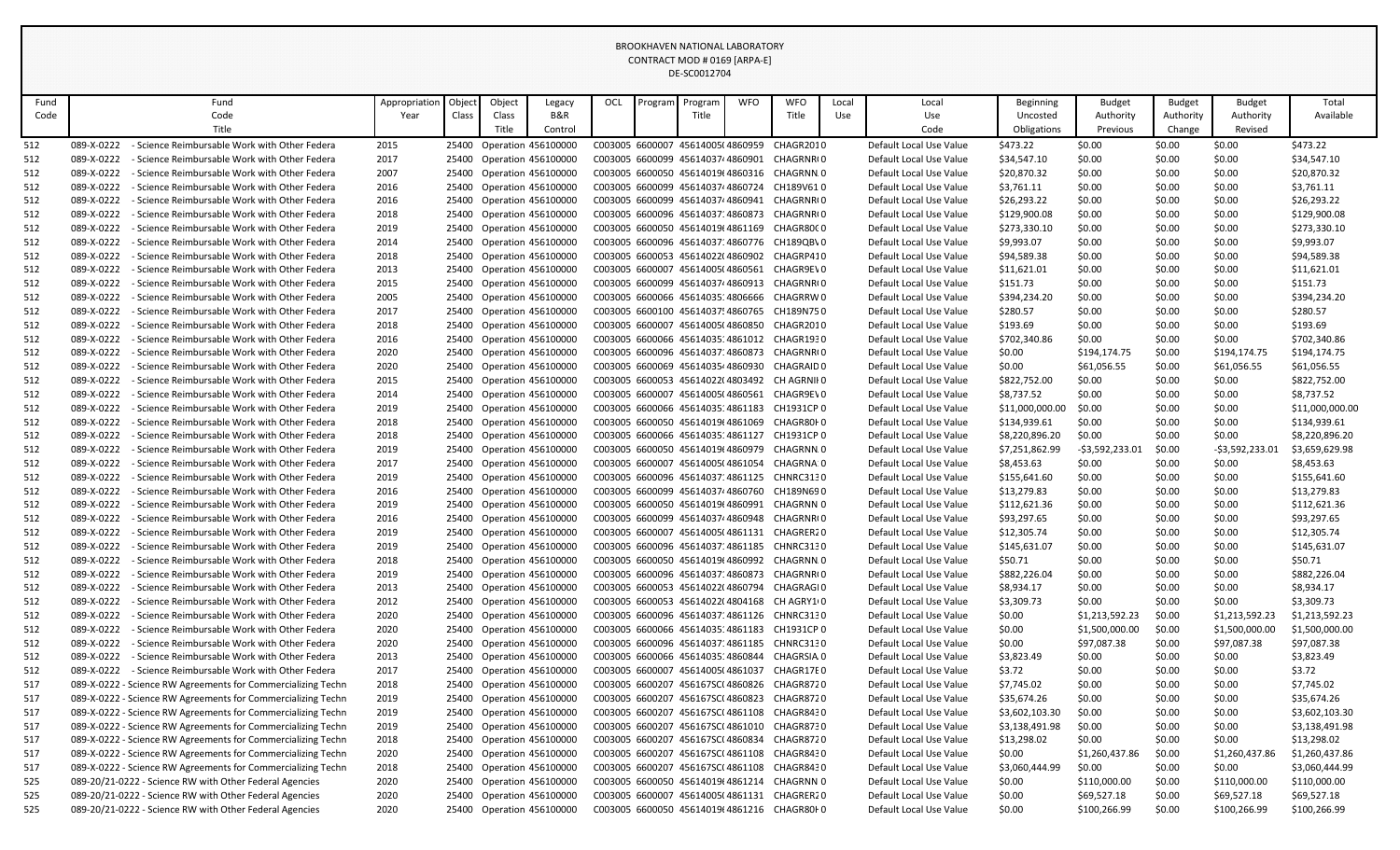|      |                                                                                                                                                                                                                                                                                                                                                                                                                                                  |                                                              |               |       |        |                           |     |         | BROOKHAVEN NATIONAL LABORATORY    |            |                                              |       |                         |                |                |                |                |                |
|------|--------------------------------------------------------------------------------------------------------------------------------------------------------------------------------------------------------------------------------------------------------------------------------------------------------------------------------------------------------------------------------------------------------------------------------------------------|--------------------------------------------------------------|---------------|-------|--------|---------------------------|-----|---------|-----------------------------------|------------|----------------------------------------------|-------|-------------------------|----------------|----------------|----------------|----------------|----------------|
|      |                                                                                                                                                                                                                                                                                                                                                                                                                                                  |                                                              |               |       |        |                           |     |         | CONTRACT MOD # 0169 [ARPA-E]      |            |                                              |       |                         |                |                |                |                |                |
|      |                                                                                                                                                                                                                                                                                                                                                                                                                                                  |                                                              |               |       |        |                           |     |         | DE-SC0012704                      |            |                                              |       |                         |                |                |                |                |                |
|      |                                                                                                                                                                                                                                                                                                                                                                                                                                                  |                                                              |               |       |        |                           |     |         |                                   |            |                                              |       |                         |                |                |                |                |                |
| Fund |                                                                                                                                                                                                                                                                                                                                                                                                                                                  | Fund                                                         | Appropriation | Objec | Object | Legacy                    | OCL | Program | Program                           | <b>WFO</b> | <b>WFO</b>                                   | Local | Local                   | Beginning      | <b>Budget</b>  | <b>Budget</b>  | <b>Budget</b>  | Total          |
| Code |                                                                                                                                                                                                                                                                                                                                                                                                                                                  | Code                                                         | Year          | Class | Class  | B&R                       |     |         | Title                             |            | Title                                        | Use   | Use                     | Uncosted       | Authority      | Authority      | Authority      | Available      |
|      |                                                                                                                                                                                                                                                                                                                                                                                                                                                  | Title                                                        |               |       | Title  | Control                   |     |         |                                   |            |                                              |       | Code                    | Obligations    | Previous       | Change         | Revised        |                |
| 525  |                                                                                                                                                                                                                                                                                                                                                                                                                                                  | 089-20/21-0222 - Science RW with Other Federal Agencies      | 2020          | 25400 |        | Operation 456100000       |     |         | C003005 6600050 45614019(4861154  |            | CHAGR80L0                                    |       | Default Local Use Value | \$0.00         | \$31,445.63    | \$0.00         | \$31,445.63    | \$31,445.63    |
| 525  |                                                                                                                                                                                                                                                                                                                                                                                                                                                  | 089-20/21-0222 - Science RW with Other Federal Agencies      | 2020          | 25400 |        | Operation 456100000       |     |         | C003005 6600050 45614019(4861207  |            | CHAGR80J0                                    |       | Default Local Use Value | \$0.00         | \$6,796,116.50 | \$0.00         | \$6,796,116.50 | \$6,796,116.50 |
| 525  |                                                                                                                                                                                                                                                                                                                                                                                                                                                  | 089-20/21-0222 - Science RW with Other Federal Agencies      | 2020          | 25400 |        | Operation 456100000       |     |         | C003005 6600050 45614019(4861073  |            | CHAGR80F0                                    |       | Default Local Use Value | \$0.00         | \$44,660.19    | \$0.00         | \$44,660.19    | \$44,660.19    |
| 528  |                                                                                                                                                                                                                                                                                                                                                                                                                                                  | 089-20/21-0222 ? Science CARES ACT Supplemental PL 116-136   | 2020          | 25400 |        | Operation KP0000000       |     |         | C001024 2925149 KP180730(0        |            | Default WI0                                  |       | Default Local Use Value | \$0.00         | \$480,000.00   | \$0.00         | \$480,000.00   | \$480,000.00   |
| 528  |                                                                                                                                                                                                                                                                                                                                                                                                                                                  | 089-20/21-0222 ? Science CARES ACT Supplemental PL 116-136   | 2020          |       |        | 25400 Operation KC0000000 |     |         | C002853 2925141 KC090201(0        |            | Default WI0                                  |       | Default Local Use Value | \$0.00         | \$3,850,000.00 | \$0.00         | \$3,850,000.00 | \$3,850,000.00 |
| 528  |                                                                                                                                                                                                                                                                                                                                                                                                                                                  | 089-20/21-0222 ? Science CARES ACT Supplemental PL 116-136   | 2020          |       |        | 25400 Operation KC0000000 |     |         | C002853 2925140 KC090101(0        |            | Default WI0                                  |       | Default Local Use Value | \$0.00         | \$150,000.00   | \$0.00         | \$150,000.00   | \$150,000.00   |
| 541  |                                                                                                                                                                                                                                                                                                                                                                                                                                                  | 089-19/20-0222 ? Science Reimbursable Work with Other Federa | 2020          | 25400 |        | Operation 456100000       |     |         | C003005 6600050 45614019(4861211  |            | CHAGR80C0                                    |       | Default Local Use Value | \$0.00         | \$316,019.42   | \$0.00         | \$316,019.42   | \$316,019.42   |
| 541  |                                                                                                                                                                                                                                                                                                                                                                                                                                                  | 089-19/20-0222 ? Science Reimbursable Work with Other Federa | 2020          | 25400 |        | Operation 456100000       |     |         | C003005 6600050 45614019(4860992  |            | CHAGRNN.0                                    |       | Default Local Use Value | \$0.00         | \$48,543.69    | \$0.00         | \$48,543.69    | \$48,543.69    |
| 541  | 089-19/20-0222 ? Science Reimbursable Work with Other Federa<br>2020<br>C003005 6600050 45614019(4861207<br>CHAGR80J0<br>\$3,592,233.01<br>\$0.00<br>\$3,592,233.01<br>25400 Operation 456100000<br>Default Local Use Value<br>\$0.00<br>089-18/19-0228 - DA Primary Fund<br>25400 Operation TT0000000<br>C003093 4500001 TT102000(0<br>\$0.00<br>\$9,923.86<br>2018<br>Default WI0<br>Default Local Use Value<br>\$9,923.86<br>\$0.00<br>\$0.00 |                                                              |               |       |        |                           |     |         |                                   |            |                                              |       |                         |                |                | \$3,592,233.01 |                |                |
| 674  |                                                                                                                                                                                                                                                                                                                                                                                                                                                  |                                                              |               |       |        |                           |     |         |                                   |            |                                              |       |                         |                |                |                |                |                |
| 679  | 089-15/16-0228 - DA Transfer from USAID (23 USC 2392)<br>2015<br>25400 Operation WA2200000<br>C001104 2822390 WA22301(0<br>Default WI 302064<br>Climate REDI / CEM FY15 632( \$40,000.00<br>\$0.00<br>\$0.00<br>\$0.00<br>\$40,000.00                                                                                                                                                                                                            |                                                              |               |       |        |                           |     |         |                                   |            |                                              |       |                         |                |                |                |                |                |
| 681  | 089-14/15-0228 - DA IA Transfer from USAID (23 USC 2392)<br>C001104 2822390 WA22301(0<br>Default WI0<br>\$0.00<br>\$0.00<br>\$0.00<br>2014<br>25400 Operation WA2200000<br>Default Local Use Value<br>\$39,548.18                                                                                                                                                                                                                                |                                                              |               |       |        |                           |     |         |                                   |            |                                              |       |                         |                |                |                |                |                |
| 692  | \$39,548.18<br>\$0.00<br>\$17,728.79<br>089-14/15-0228 - DA Primary Fund (P.L. 113-76 FY14)<br>2014<br>25400<br>Operation WN0000000<br>C001118 1721222 WN02190(4860825<br>CHAGR8720<br>Default Local Use Value<br>\$17,728.79<br>\$0.00<br>\$0.00                                                                                                                                                                                                |                                                              |               |       |        |                           |     |         |                                   |            |                                              |       |                         |                |                |                |                |                |
| 900  | 089-X-0240                                                                                                                                                                                                                                                                                                                                                                                                                                       | - Weapons Activities (WA) Primary Fund (was T                | 2014          |       |        | 25400 Operation DP4000000 |     |         | C000925 2222480 DP401109 0        |            | Default WI0                                  |       | Default Local Use Value | \$2,057.91     | -\$2,057.91    | \$0.00         | -\$2,057.91    | \$0.00         |
| 900  | 089-X-0240                                                                                                                                                                                                                                                                                                                                                                                                                                       | - Weapons Activities (WA) Primary Fund (was T                | 2014          | 25400 |        | Operation DP1204000       |     |         | C000912 2220743 DP1204010         |            | Default WI0                                  |       | Default Local Use Value | \$836.82       | \$0.00         | \$0.00         | \$0.00         | \$836.82       |
| 900  | 089-X-0240                                                                                                                                                                                                                                                                                                                                                                                                                                       | - Weapons Activities (WA) Primary Fund (was T                | 2015          | 25400 |        | Operation DP8000000       |     |         | C002982 2222989 DP800000 0        |            | Default WI0                                  |       | Default Local Use Value | \$1,260.15     | \$0.00         | \$0.00         | \$0.00         | \$1,260.15     |
| 900  | 089-X-0240                                                                                                                                                                                                                                                                                                                                                                                                                                       | - Weapons Activities (WA) Primary Fund (was T                | 2019          |       |        | 25400 Operation DP0909000 |     |         | C002955 2223112 DP0909010         |            | Default WI0                                  |       | Default Local Use Value | \$35,687.86    | \$0.00         | \$0.00         | \$0.00         | \$35,687.86    |
|      | 089-X-0240                                                                                                                                                                                                                                                                                                                                                                                                                                       |                                                              |               | 25400 |        |                           |     |         | C002955 2223112 DP0909010         |            |                                              |       |                         |                |                | \$0.00         |                | \$427,000.00   |
| 900  |                                                                                                                                                                                                                                                                                                                                                                                                                                                  | - Weapons Activities (WA) Primary Fund (was T                | 2020          |       |        | Operation DP0909000       |     |         |                                   |            | Default WI0                                  |       | Default Local Use Value | \$0.00         | \$427,000.00   |                | \$427,000.00   |                |
| 910  | 089-X-0240                                                                                                                                                                                                                                                                                                                                                                                                                                       | - WA Reimbursable Work with Other Federal Age                | 2014          | 25400 |        | Operation 456100000       |     |         | C003005 6600084 45614036I 4841247 |            | CHAGRHSI 0                                   |       | Default Local Use Value | \$4,212.25     | \$0.00         | \$0.00         | \$0.00         | \$4,212.25     |
| 910  | 089-X-0240                                                                                                                                                                                                                                                                                                                                                                                                                                       | - WA Reimbursable Work with Other Federal Age                | 2014          | 25400 |        | Operation 456100000       |     |         | C003005 6600084 45614036I 4860789 |            | CHAGRHSI 0                                   |       | Default Local Use Value | \$4,403.81     | \$0.00         | \$0.00         | \$0.00         | \$4,403.81     |
| 910  | 089-X-0240                                                                                                                                                                                                                                                                                                                                                                                                                                       | - WA Reimbursable Work with Other Federal Age                | 2017          | 25400 |        | Operation 456100000       |     |         | C003005 6600072 4561403514860787  |            | CHAGRSIA 0                                   |       | Default Local Use Value | \$0.01         | \$0.00         | \$0.00         | \$0.00         | \$0.01         |
| 910  | 089-X-0240                                                                                                                                                                                                                                                                                                                                                                                                                                       | - WA Reimbursable Work with Other Federal Age                | 2014          | 25400 |        | Operation 456100000       |     |         | C003005 6600084 45614036I 4860915 |            | CHAGRHSI 0                                   |       | Default Local Use Value | \$11,352.52    | \$0.00         | \$0.00         | \$0.00         | \$11,352.52    |
| 910  | 089-X-0240                                                                                                                                                                                                                                                                                                                                                                                                                                       | - WA Reimbursable Work with Other Federal Age                | 2015          |       |        | 25400 Operation 456100000 |     |         | C003005 6600014 45614007!4860884  |            | CHAGRW70                                     |       | Default Local Use Value | \$34,783.01    | -\$34,783.01   | \$0.00         | -\$34,783.01   | \$0.00         |
| 910  | 089-X-0240                                                                                                                                                                                                                                                                                                                                                                                                                                       | - WA Reimbursable Work with Other Federal Age                | 2015          | 25400 |        | Operation 456100000       |     |         | C003005 6600084 45614036I 4860847 |            | CHAGRHSI 0                                   |       | Default Local Use Value | \$34,200.86    | \$0.00         | \$0.00         | \$0.00         | \$34,200.86    |
| 910  | 089-X-0240                                                                                                                                                                                                                                                                                                                                                                                                                                       | - WA Reimbursable Work with Other Federal Age                | 2014          |       |        | 25400 Operation 456100000 |     |         | C003005 6600072 4561403574860787  |            | CHAGRSIA.0                                   |       | Default Local Use Value | \$849.00       | \$0.00         | \$0.00         | \$0.00         | \$849.00       |
| 1050 | 089-X-0243                                                                                                                                                                                                                                                                                                                                                                                                                                       | - Other Defense Activities (ODA) Primary Fund                | 2018          |       |        | 25400 Operation HU0000000 |     |         | C002426 3184709 HU2006100         |            | Default WI0                                  |       | Default Local Use Value | \$8.89         | \$0.00         | \$0.00         | \$0.00         | \$8.89         |
| 1050 | 089-X-0243                                                                                                                                                                                                                                                                                                                                                                                                                                       | - Other Defense Activities (ODA) Primary Fund                | 2019          | 25400 |        | Operation HQ0000000       |     |         | C002425 3184701 HQ1001000         |            | Default WI0                                  |       | Default Local Use Value | \$67,876.51    | \$0.00         | \$0.00         | \$0.00         | \$67,876.51    |
| 1055 | 089-X-0243                                                                                                                                                                                                                                                                                                                                                                                                                                       | - ODA Reimbursable Work with Other Federal Ag                | 2018          |       |        | 25400 Operation 456100000 |     |         | C003005 6600040 45614014;4861113  |            | CHAGREA(0                                    |       | Default Local Use Value | \$3,776.95     | \$0.00         | \$0.00         | \$0.00         | \$3,776.95     |
| 1055 | 089-X-0243                                                                                                                                                                                                                                                                                                                                                                                                                                       | - ODA Reimbursable Work with Other Federal Ag                | 2016          |       |        | 25400 Operation 456100000 |     |         | C003005 6600084 45614036I 4860960 |            | CHAGRHSI 0                                   |       | Default Local Use Value | \$90,000.00    | \$0.00         | \$0.00         | \$0.00         | \$90,000.00    |
| 1055 | 089-X-0243                                                                                                                                                                                                                                                                                                                                                                                                                                       | - ODA Reimbursable Work with Other Federal Ag                | 2019          | 25400 |        | Operation 456100000       |     |         | C003005 6600040 4561401424861152  |            | CHAGRHQ <sub>10</sub>                        |       | Default Local Use Value | \$172,483.51   | \$0.00         | \$0.00         | \$0.00         | \$172,483.51   |
| 1055 | 089-X-0243                                                                                                                                                                                                                                                                                                                                                                                                                                       | - ODA Reimbursable Work with Other Federal Ag                | 2019          |       |        | 25400 Operation 456100000 |     |         | C003005 6600040 45614014;4861148  |            | CHAGREA(0                                    |       | Default Local Use Value | \$98,179.86    | \$0.00         | \$0.00         | \$0.00         | \$98,179.86    |
| 1055 | 089-X-0243                                                                                                                                                                                                                                                                                                                                                                                                                                       | - ODA Reimbursable Work with Other Federal Ag                | 2020          | 25400 |        | Operation 456100000       |     |         | C003005 6600084 45614036I 4861129 |            | CHAGR70F0                                    |       | Default Local Use Value | \$0.00         | \$1,050,000.00 | \$0.00         | \$1,050,000.00 | \$1,050,000.00 |
| 1055 | 089-X-0243                                                                                                                                                                                                                                                                                                                                                                                                                                       | - ODA Reimbursable Work with Other Federal Ag                | 2017          | 25400 |        | Operation 456100000       |     |         | C003005 6600084 45614036I 4861005 |            | CHAGRHSI 0                                   |       | Default Local Use Value | \$1,122,345.17 | \$0.00         | \$0.00         | \$0.00         | \$1,122,345.17 |
| 1055 | 089-X-0243                                                                                                                                                                                                                                                                                                                                                                                                                                       | - ODA Reimbursable Work with Other Federal Ag                | 2018          |       |        | 25400 Operation 456100000 |     |         | C003005 6600038 45614013!4861106  |            | CHAGRHR(0                                    |       | Default Local Use Value | \$3,607.88     | \$0.00         | \$0.00         | \$0.00         | \$3,607.88     |
| 1055 | 089-X-0243                                                                                                                                                                                                                                                                                                                                                                                                                                       | - ODA Reimbursable Work with Other Federal Ag                | 2018          |       |        | 25400 Operation 456100000 |     |         | C003005 6600040 4561401424861083  |            | CHAGREA(0                                    |       | Default Local Use Value | \$22,941.95    | \$0.00         | \$0.00         | \$0.00         | \$22,941.95    |
| 1055 | 089-X-0243                                                                                                                                                                                                                                                                                                                                                                                                                                       | - ODA Reimbursable Work with Other Federal Ag                | 2018          | 25400 |        | Operation 456100000       |     |         | C003005 6600040 45614014;4861055  |            | CHAGRNC: 0                                   |       | Default Local Use Value | \$299,732.80   | \$0.00         | \$0.00         | \$0.00         | \$299,732.80   |
| 1055 | 089-X-0243                                                                                                                                                                                                                                                                                                                                                                                                                                       | - ODA Reimbursable Work with Other Federal Ag                | 2019          |       |        | 25400 Operation 456100000 |     |         |                                   |            | C003005 6600040 4561401424861155 CHAGREA(0   |       | Default Local Use Value | \$127,323.50   | \$0.00         | \$0.00         | \$0.00         | \$127,323.50   |
| 1055 | 089-X-0243                                                                                                                                                                                                                                                                                                                                                                                                                                       | - ODA Reimbursable Work with Other Federal Ag                | 2020          |       |        | 25400 Operation 456100000 |     |         | C003005 6600084 45614036I 3015399 |            | CRAGR70R0                                    |       | Default Local Use Value | \$0.00         | \$30,000.00    | \$0.00         | \$30,000.00    | \$30,000.00    |
| 1055 | 089-X-0243                                                                                                                                                                                                                                                                                                                                                                                                                                       | - ODA Reimbursable Work with Other Federal Ag                | 2019          |       |        | 25400 Operation 456100000 |     |         |                                   |            | C003005 6600040 4561401424861147 CHAGREA(0   |       | Default Local Use Value | \$345.96       | -\$345.96      | \$0.00         | -\$345.96      | \$0.00         |
| 1055 | 089-X-0243                                                                                                                                                                                                                                                                                                                                                                                                                                       | - ODA Reimbursable Work with Other Federal Ag                | 2018          |       |        | 25400 Operation 456100000 |     |         |                                   |            | C003005 6600084 45614036I 4861051 CHAGRHSI 0 |       | Default Local Use Value | \$149,682.38   | \$0.00         | \$0.00         | \$0.00         | \$149,682.38   |
| 1055 | 089-X-0243                                                                                                                                                                                                                                                                                                                                                                                                                                       | - ODA Reimbursable Work with Other Federal Ag                | 2019          |       |        | 25400 Operation 456100000 |     |         |                                   |            | C003005 6600040 4561401424861149 CHAGREA(0   |       | Default Local Use Value | \$119,234.20   | \$0.00         | \$0.00         | \$0.00         | \$119,234.20   |
| 1055 | 089-X-0243                                                                                                                                                                                                                                                                                                                                                                                                                                       | - ODA Reimbursable Work with Other Federal Ag                | 2019          |       |        | 25400 Operation 456100000 |     |         |                                   |            | C003005 6600084 45614036I 4861143 CHAGR70F0  |       | Default Local Use Value | \$106,799.55   | \$0.00         | \$0.00         | \$0.00         | \$106,799.55   |
| 1055 | 089-X-0243                                                                                                                                                                                                                                                                                                                                                                                                                                       | - ODA Reimbursable Work with Other Federal Ag                | 2015          |       |        | 25400 Operation 456100000 |     |         |                                   |            | C003005 6600084 45614036I 4860923 CHARGHSI 0 |       | Default Local Use Value | \$696.09       | \$0.00         | \$0.00         | \$0.00         | \$696.09       |
| 1055 | 089-X-0243                                                                                                                                                                                                                                                                                                                                                                                                                                       | - ODA Reimbursable Work with Other Federal Ag                | 2018          |       |        | 25400 Operation 456100000 |     |         |                                   |            | C003005 6600084 45614036I 4861124 CHAGR70F0  |       | Default Local Use Value | \$15,635.71    | \$0.00         | \$0.00         | \$0.00         | \$15,635.71    |
| 1055 | 089-X-0243                                                                                                                                                                                                                                                                                                                                                                                                                                       | - ODA Reimbursable Work with Other Federal Ag                | 2016          |       |        | 25400 Operation 456100000 |     |         |                                   |            | C003005 6600084 45614036I 4842534 CHAGRHSI 0 |       | Default Local Use Value | \$21,555.93    | \$0.00         | \$0.00         | \$0.00         | \$21,555.93    |
| 1055 | 089-X-0243                                                                                                                                                                                                                                                                                                                                                                                                                                       | - ODA Reimbursable Work with Other Federal Ag                | 2019          |       |        | 25400 Operation 456100000 |     |         |                                   |            | C003005 6600084 45614036I 4861172 CHAGRHSF0  |       | Default Local Use Value | \$5,654.21     | \$0.00         | \$0.00         | \$0.00         | \$5,654.21     |
| 1055 | 089-X-0243                                                                                                                                                                                                                                                                                                                                                                                                                                       | - ODA Reimbursable Work with Other Federal Ag                | 2018          |       |        | 25400 Operation 456100000 |     |         |                                   |            | C003005 6600040 4561401424861095 CHAGREA(0   |       | Default Local Use Value | \$261.12       | \$0.00         | \$0.00         | \$0.00         | \$261.12       |
| 1055 | 089-X-0243                                                                                                                                                                                                                                                                                                                                                                                                                                       | - ODA Reimbursable Work with Other Federal Ag                | 2019          |       |        | 25400 Operation 456100000 |     |         |                                   |            | C003005 6600040 4561401424861150 CHAGREA(0   |       | Default Local Use Value | \$119,804.68   | \$0.00         | \$0.00         | \$0.00         | \$119,804.68   |
|      |                                                                                                                                                                                                                                                                                                                                                                                                                                                  |                                                              | 2018          |       |        |                           |     |         |                                   |            |                                              |       |                         |                |                |                |                | \$9,985.94     |
| 1055 | 089-X-0243                                                                                                                                                                                                                                                                                                                                                                                                                                       | - ODA Reimbursable Work with Other Federal Ag                |               |       |        | 25400 Operation 456100000 |     |         |                                   |            | C003005 6600040 4561401424861094 CHAGREA(0   |       | Default Local Use Value | \$9,985.94     | \$0.00         | \$0.00         | \$0.00         |                |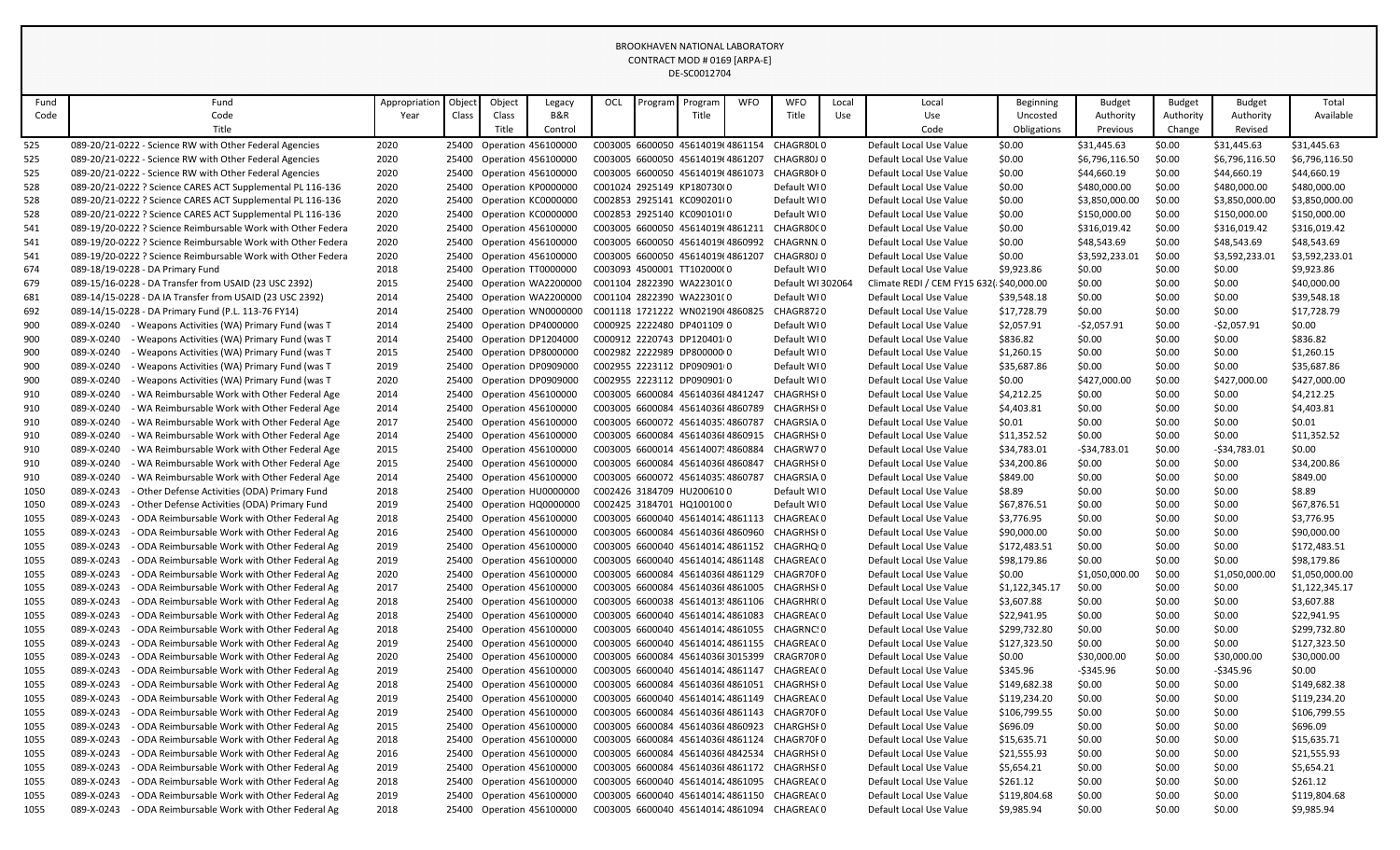|      |            |                                                              |               |       |        |                           |     |         | BROOKHAVEN NATIONAL LABORATORY    |            |                                             |       |                         |              |                |               |                |                |
|------|------------|--------------------------------------------------------------|---------------|-------|--------|---------------------------|-----|---------|-----------------------------------|------------|---------------------------------------------|-------|-------------------------|--------------|----------------|---------------|----------------|----------------|
|      |            |                                                              |               |       |        |                           |     |         | CONTRACT MOD # 0169 [ARPA-E]      |            |                                             |       |                         |              |                |               |                |                |
|      |            |                                                              |               |       |        |                           |     |         | DE-SC0012704                      |            |                                             |       |                         |              |                |               |                |                |
|      |            |                                                              |               |       |        |                           |     |         |                                   |            |                                             |       |                         |              |                |               |                |                |
| Fund |            | Fund                                                         | Appropriation | Objec | Object | Legacy                    | OCL | Program | Program                           | <b>WFO</b> | <b>WFO</b>                                  | Local | Local                   | Beginning    | <b>Budget</b>  | <b>Budget</b> | <b>Budget</b>  | Total          |
| Code |            | Code                                                         | Year          | Class | Class  | B&R                       |     |         | Title                             |            | Title                                       | Use   | Use                     | Uncosted     | Authority      | Authority     | Authority      | Available      |
|      |            | Title                                                        |               |       | Title  | Control                   |     |         |                                   |            |                                             |       | Code                    | Obligations  | Previous       | Change        | Revised        |                |
| 1055 | 089-X-0243 | ODA Reimbursable Work with Other Federal Ag                  | 2018          | 25400 |        | Operation 456100000       |     |         | C003005 6600109 45614006:4861078  |            | CHAGRF4F0                                   |       | Default Local Use Value | \$332.65     | \$0.00         | \$0.00        | \$0.00         | \$332.65       |
| 1055 | 089-X-0243 | - ODA Reimbursable Work with Other Federal Ag                | 2019          |       |        | 25400 Operation 456100000 |     |         | C003005 6600040 4561401424861055  |            | CHAGRNC.0                                   |       | Default Local Use Value | \$300,000.00 | \$0.00         | \$0.00        | \$0.00         | \$300,000.00   |
| 1055 | 089-X-0243 | - ODA Reimbursable Work with Other Federal Ag                | 2015          | 25400 |        | Operation 456100000       |     |         | C003005 6600084 45614036I 4860933 |            | CHAGRHSI 0                                  |       | Default Local Use Value | \$2,147.71   | \$0.00         | \$0.00        | \$0.00         | \$2,147.71     |
| 1055 | 089-X-0243 | - ODA Reimbursable Work with Other Federal Ag                | 2016          |       |        | 25400 Operation 456100000 |     |         | C003005 6600084 45614036I 4860994 |            | CHAGRHSI 0                                  |       | Default Local Use Value | \$2,561.17   | $-$ \$2,561.17 | \$0.00        | $-52,561.17$   | \$0.00         |
| 1055 | 089-X-0243 | ODA Reimbursable Work with Other Federal Ag                  | 2015          |       |        | 25400 Operation 456100000 |     |         | C003005 6600084 45614036I 4860960 |            | CHAGRHSI 0                                  |       | Default Local Use Value | \$120,639.12 | \$0.00         | \$0.00        | \$0.00         | \$120,639.12   |
| 1055 | 089-X-0243 | ODA Reimbursable Work with Other Federal Ag                  | 2018          | 25400 |        | Operation 456100000       |     |         | C003005 6600084 45614036I 4861129 |            | CHAGR70F0                                   |       | Default Local Use Value | \$30,529.83  | \$0.00         | \$0.00        | \$0.00         | \$30,529.83    |
| 1055 | 089-X-0243 | - ODA Reimbursable Work with Other Federal Ag                | 2019          |       |        | 25400 Operation 456100000 |     |         |                                   |            | C003005 6600084 45614036I 4861140 CHAGR70F0 |       | Default Local Use Value | \$95,699.66  | \$0.00         | \$0.00        | \$0.00         | \$95,699.66    |
| 1055 | 089-X-0243 | - ODA Reimbursable Work with Other Federal Ag                | 2012          |       |        | 25400 Operation 456100000 |     |         | C003005 6600084 45614036I 4860789 |            | CHAGRHSI 0                                  |       | Default Local Use Value | \$1,561.80   | \$0.00         | \$0.00        | \$0.00         | \$1,561.80     |
| 1055 | 089-X-0243 | - ODA Reimbursable Work with Other Federal Ag                | 2018          |       |        | 25400 Operation 456100000 |     |         | C003005 6600084 45614036I 4861024 |            | CHAGRHSI 0                                  |       | Default Local Use Value | \$3,598.73   | \$0.00         | \$0.00        | \$0.00         | \$3,598.73     |
| 1055 | 089-X-0243 | - ODA Reimbursable Work with Other Federal Ag                | 2019          |       |        | 25400 Operation 456100000 |     |         | C003005 6600084 45614036I4861129  |            | CHAGR70F0                                   |       | Default Local Use Value | \$112,112.00 | \$0.00         | \$0.00        | \$0.00         | \$112,112.00   |
| 1055 | 089-X-0243 | - ODA Reimbursable Work with Other Federal Ag                | 2018          |       |        | 25400 Operation 456100000 |     |         | C003005 6600040 4561401424861117  |            | CHAGRNR(0                                   |       | Default Local Use Value | \$125,511.81 | \$0.00         | \$0.00        | \$0.00         | \$125,511.81   |
| 1055 | 089-X-0243 | - ODA Reimbursable Work with Other Federal Ag                | 2016          |       |        | 25400 Operation 456100000 |     |         | C003005 6600040 4561401424861013  |            | CHAGRNID 0                                  |       | Default Local Use Value | \$100,000.00 | \$0.00         | \$0.00        | \$0.00         | \$100,000.00   |
| 1055 | 089-X-0243 | - ODA Reimbursable Work with Other Federal Ag                | 2017          |       |        | 25400 Operation 456100000 |     |         | C003005 6600084 45614036I4861048  |            | CHAGRHSI 0                                  |       | Default Local Use Value | \$6,585.86   | \$0.00         | \$0.00        | \$0.00         | \$6,585.86     |
| 1055 | 089-X-0243 | - ODA Reimbursable Work with Other Federal Ag                | 2019          |       |        | 25400 Operation 456100000 |     |         | C003005 6600040 45614014;4861171  |            | CHAGREA(0                                   |       | Default Local Use Value | \$174,182.91 | \$0.00         | \$0.00        | \$0.00         | \$174,182.91   |
| 1055 | 089-X-0243 | - ODA Reimbursable Work with Other Federal Ag                | 2016          |       |        | 25400 Operation 456100000 |     |         | C003005 6600033 4561401244861006  |            | CHAGR10C0                                   |       | Default Local Use Value | \$2,259.69   | \$0.00         | \$0.00        | \$0.00         | \$2,259.69     |
| 1055 | 089-X-0243 | - ODA Reimbursable Work with Other Federal Ag                | 2019          |       |        |                           |     |         | C003005 6600038 45614013!4861137  |            | CHAGRHR(0                                   |       | Default Local Use Value | \$56,714.69  | \$0.00         | \$0.00        | \$0.00         | \$56,714.69    |
|      |            |                                                              |               |       |        | 25400 Operation 456100000 |     |         | C003005 6600040 45614014;4861097  |            |                                             |       |                         |              |                |               |                |                |
| 1055 | 089-X-0243 | ODA Reimbursable Work with Other Federal Ag                  | 2018          |       |        | 25400 Operation 456100000 |     |         |                                   |            | CHAGREA(0                                   |       | Default Local Use Value | \$3,745.35   | \$0.00         | \$0.00        | \$0.00         | \$3,745.35     |
| 1055 | 089-X-0243 | - ODA Reimbursable Work with Other Federal Ag                | 2019          |       |        | 25400 Operation 456100000 |     |         | C003005 6600040 4561401424861166  |            | CHAGRNR.0                                   |       | Default Local Use Value | \$123,499.49 | \$0.00         | \$0.00        | \$0.00         | \$123,499.49   |
| 1055 | 089-X-0243 | - ODA Reimbursable Work with Other Federal Ag                | 2018          |       |        | 25400 Operation 456100000 |     |         |                                   |            | C003005 6600040 4561401424861110 CH16003D0  |       | Default Local Use Value | \$338.24     | \$0.00         | \$0.00        | \$0.00         | \$338.24       |
| 1055 | 089-X-0243 | ODA Reimbursable Work with Other Federal Ag                  | 2016          |       |        | 25400 Operation 456100000 |     |         | C003005 6600084 45614036I 4861008 |            | CHAGRHSI 0                                  |       | Default Local Use Value | \$25,000.00  | \$0.00         | \$0.00        | \$0.00         | \$25,000.00    |
| 1055 | 089-X-0243 | - ODA Reimbursable Work with Other Federal Ag                | 2018          |       |        | 25400 Operation 456100000 |     |         | C003005 6600040 4561401424861112  |            | CHAGREA(0                                   |       | Default Local Use Value | \$69,446.97  | \$0.00         | \$0.00        | \$0.00         | \$69,446.97    |
| 1055 | 089-X-0243 | ODA Reimbursable Work with Other Federal Ag                  | 2018          |       |        | 25400 Operation 456100000 |     |         | C003005 6600040 45614014;4861082  |            | CHAGREA(0                                   |       | Default Local Use Value | \$403.92     | $-$ \$403.92   | \$0.00        | $-5403.92$     | \$0.00         |
| 1055 | 089-X-0243 | - ODA Reimbursable Work with Other Federal Ag                | 2016          |       |        | 25400 Operation 456100000 |     |         | C003005 6600084 45614036I 4860997 |            | CHAGRHSI 0                                  |       | Default Local Use Value | \$17,697.10  | \$0.00         | \$0.00        | \$0.00         | \$17,697.10    |
| 1055 | 089-X-0243 | - ODA Reimbursable Work with Other Federal Ag                | 2017          |       |        | 25400 Operation 456100000 |     |         | C003005 6600084 45614036I 4861049 |            | <b>CHAGRHSI0</b>                            |       | Default Local Use Value | \$1,108.00   | \$0.00         | \$0.00        | \$0.00         | \$1,108.00     |
| 1055 | 089-X-0243 | - ODA Reimbursable Work with Other Federal Ag                | 2018          |       |        | 25400 Operation 456100000 |     |         | C003005 6600040 4561401424861085  |            | CHAGRNR 0                                   |       | Default Local Use Value | \$996.57     | \$0.00         | \$0.00        | \$0.00         | \$996.57       |
| 1060 | 089-X-0243 | - ODA Specialized Security Activities Non-Pro                | 2019          |       |        | 25400 Operation GD6000000 |     |         | C002970 3203761 GD6020100         |            | Default WI0                                 |       | Default Local Use Value | \$178,271.45 | \$0.00         | \$0.00        | \$0.00         | \$178,271.45   |
| 1060 | 089-X-0243 | - ODA Specialized Security Activities Non-Pro                | 2019          |       |        | 25400 Operation GD6000000 |     |         | C002970 3203763 GD6020300         |            | Default WI0                                 |       | Default Local Use Value | \$506,503.22 | \$0.00         | \$0.00        | \$0.00         | \$506,503.22   |
| 1060 | 089-X-0243 | ODA Specialized Security Activities Non-Pro                  | 2017          |       |        | 25400 Operation GD6000000 |     |         | C002970 3203779 GD6050100         |            | Default WI0                                 |       | Default Local Use Value | \$864.41     | -\$864.41      | \$0.00        | $-$ \$864.41   | \$0.00         |
| 1060 | 089-X-0243 | ODA Specialized Security Activities Non-Pro                  | 2020          |       |        | 25400 Operation GD6000000 |     |         | C002970 3203764 GD6020400         |            | Default WI0                                 |       | Default Local Use Value | \$0.00       | \$20,000.00    | \$0.00        | \$20,000.00    | \$20,000.00    |
| 1060 | 089-X-0243 | ODA Specialized Security Activities Non-Pro                  | 2019          | 25400 |        | Operation GD6000000       |     |         | C002970 3203769 GD6020900         |            | Default WI0                                 |       | Default Local Use Value | \$159,749.68 | \$0.00         | \$0.00        | \$0.00         | \$159,749.68   |
| 1060 | 089-X-0243 | ODA Specialized Security Activities Non-Pro                  | 2018          |       |        | 25400 Operation GD6000000 |     |         | C002970 3203780 GD6050200         |            | Default WI0                                 |       | Default Local Use Value | \$147.49     | \$0.00         | \$0.00        | \$0.00         | \$147.49       |
| 1060 | 089-X-0243 | - ODA Specialized Security Activities Non-Pro                | 2018          | 25400 |        | Operation GD6000000       |     |         | C002970 3203764 GD6020400         |            | Default WI0                                 |       | Default Local Use Value | \$44,205.46  | \$0.00         | \$0.00        | \$0.00         | \$44,205.46    |
| 1060 | 089-X-0243 | - ODA Specialized Security Activities Non-Pro                | 2019          | 25400 |        | Operation GD6000000       |     |         | C002970 3203762 GD602020 0        |            | Default WI0                                 |       | Default Local Use Value | \$31,594.63  | \$0.00         | \$0.00        | \$0.00         | \$31,594.63    |
| 1060 | 089-X-0243 | - ODA Specialized Security Activities Non-Pro                | 2020          |       |        | 25400 Operation GD6000000 |     |         | C002970 3203763 GD6020300         |            | Default WI0                                 |       | Default Local Use Value | \$0.00       | \$3,253,300.00 | \$0.00        | \$3,253,300.00 | \$3,253,300.00 |
| 1060 | 089-X-0243 | - ODA Specialized Security Activities Non-Pro                | 2020          |       |        | 25400 Operation GD6000000 |     |         | C002970 3203761 GD6020100         |            | Default WI0                                 |       | Default Local Use Value | \$0.00       | \$790,500.00   | \$0.00        | \$790,500.00   | \$790,500.00   |
| 1071 |            | 089-19/20-0243 - ODA Reimbursable Work with Other Federal Ag | 2020          |       |        | 25400 Operation 456100000 |     |         | C003005 6600109 45614006:4861188  |            | CHAGRF4F0                                   |       | Default Local Use Value | \$0.00       | \$14,563.11    | \$0.00        | \$14,563.11    | \$14,563.11    |
| 1071 |            | 089-19/20-0243 - ODA Reimbursable Work with Other Federal Ag | 2020          |       |        | 25400 Operation 456100000 |     |         | C003005 6600040 45614014;4861194  |            | CHAGRHQ <sub>0</sub>                        |       | Default Local Use Value | \$0.00       | \$250,000.00   | \$0.00        | \$250,000.00   | \$250,000.00   |
| 1551 | 089-X-0309 | - Defense Nuclear Nonproliferation (DNN) Prim                | 2019          |       |        | 25400 Operation DN4000000 |     |         | C003042 2223103 DN4004010         |            | Default WI0                                 |       | Default Local Use Value | \$179,045.00 | \$0.00         | \$0.00        | \$0.00         | \$179,045.00   |
| 1551 | 089-X-0309 | - Defense Nuclear Nonproliferation (DNN) Prim                | 2015          |       |        | 25400 Operation NN5000000 |     |         | C001058 2221240 NN5004010         |            | Default WI0                                 |       | Default Local Use Value | \$2,916.33   | \$0.00         | \$0.00        | \$0.00         | \$2,916.33     |
| 1551 | 089-X-0309 | - Defense Nuclear Nonproliferation (DNN) Prim                | 2018          |       |        | 25400 Operation CT8000000 |     |         | C003284 2223014 CT810100(0        |            | Default WI0                                 |       | Default Local Use Value | \$41,561.96  | \$0.00         | \$0.00        | \$0.00         | \$41,561.96    |
|      | 089-X-0309 | - Defense Nuclear Nonproliferation (DNN) Prim                | 2020          |       |        | 25400 Operation DN1006000 |     |         | C003089 2223153 DN1006010         |            | Default WI0                                 |       | Default Local Use Value |              | \$125,000.00   | \$0.00        | \$125,000.00   | \$125,000.00   |
| 1551 |            | - Defense Nuclear Nonproliferation (DNN) Prim                |               |       |        | 25400 Operation NN4000000 |     |         |                                   |            |                                             |       |                         | \$0.00       |                |               |                |                |
| 1551 | 089-X-0309 |                                                              | 2015          |       |        |                           |     |         | C001056 2222717 NN4009010         |            | Default WI0                                 |       | Default Local Use Value | \$0.89       | $-50.89$       | \$0.00        | -\$0.89        | \$0.00         |
| 1551 | 089-X-0309 | - Defense Nuclear Nonproliferation (DNN) Prim                | 2019          |       |        | 25400 Operation DN4000000 |     |         | C003042 2223094 DN4001010         |            | Default WI0                                 |       | Default Local Use Value | \$300,960.59 | \$0.00         | \$0.00        | \$0.00         | \$300,960.59   |
| 1551 | 089-X-0309 | - Defense Nuclear Nonproliferation (DNN) Prim                | 2019          |       |        | 25400 Operation DN4000000 |     |         | C003042 2223101 DN4003010         |            | Default WI0                                 |       | Default Local Use Value | \$9,981.33   | \$0.00         | \$0.00        | \$0.00         | \$9,981.33     |
| 1551 | 089-X-0309 | - Defense Nuclear Nonproliferation (DNN) Prim                | 2015          |       |        | 25400 Operation NN5000000 |     |         | C001058 2221235 NN5002020         |            | Default WI0                                 |       | Default Local Use Value | \$728,917.12 | $-$9,475.00$   | \$0.00        | $-$ \$9,475.00 | \$719,442.12   |
| 1551 | 089-X-0309 | - Defense Nuclear Nonproliferation (DNN) Prim                | 2018          |       |        | 25400 Operation DN4000000 |     |         | C003042 2223103 DN4004010         |            | Default WI0                                 |       | Default Local Use Value | \$752.78     | \$0.00         | \$0.00        | \$0.00         | \$752.78       |
| 1551 | 089-X-0309 | - Defense Nuclear Nonproliferation (DNN) Prim                | 2018          |       |        | 25400 Operation DN1003000 |     |         | C003036 2223063 DN1003010         |            | Default WI0                                 |       | Default Local Use Value | \$77,831.19  | \$0.00         | \$0.00        | \$0.00         | \$77,831.19    |
| 1551 | 089-X-0309 | - Defense Nuclear Nonproliferation (DNN) Prim                | 2019          |       |        | 25400 Operation CT8000000 |     |         | C003284 2223020 CT840100(0        |            | Default WIO                                 |       | Default Local Use Value | \$415,188.51 | \$0.00         | \$0.00        | \$0.00         | \$415,188.51   |
| 1551 | 089-X-0309 | - Defense Nuclear Nonproliferation (DNN) Prim                | 2019          |       |        | 25400 Operation DN1005000 |     |         | C003088 2223152 DN1005010         |            | Default WI0                                 |       | Default Local Use Value | \$185,729.08 | \$0.00         | \$0.00        | \$0.00         | \$185,729.08   |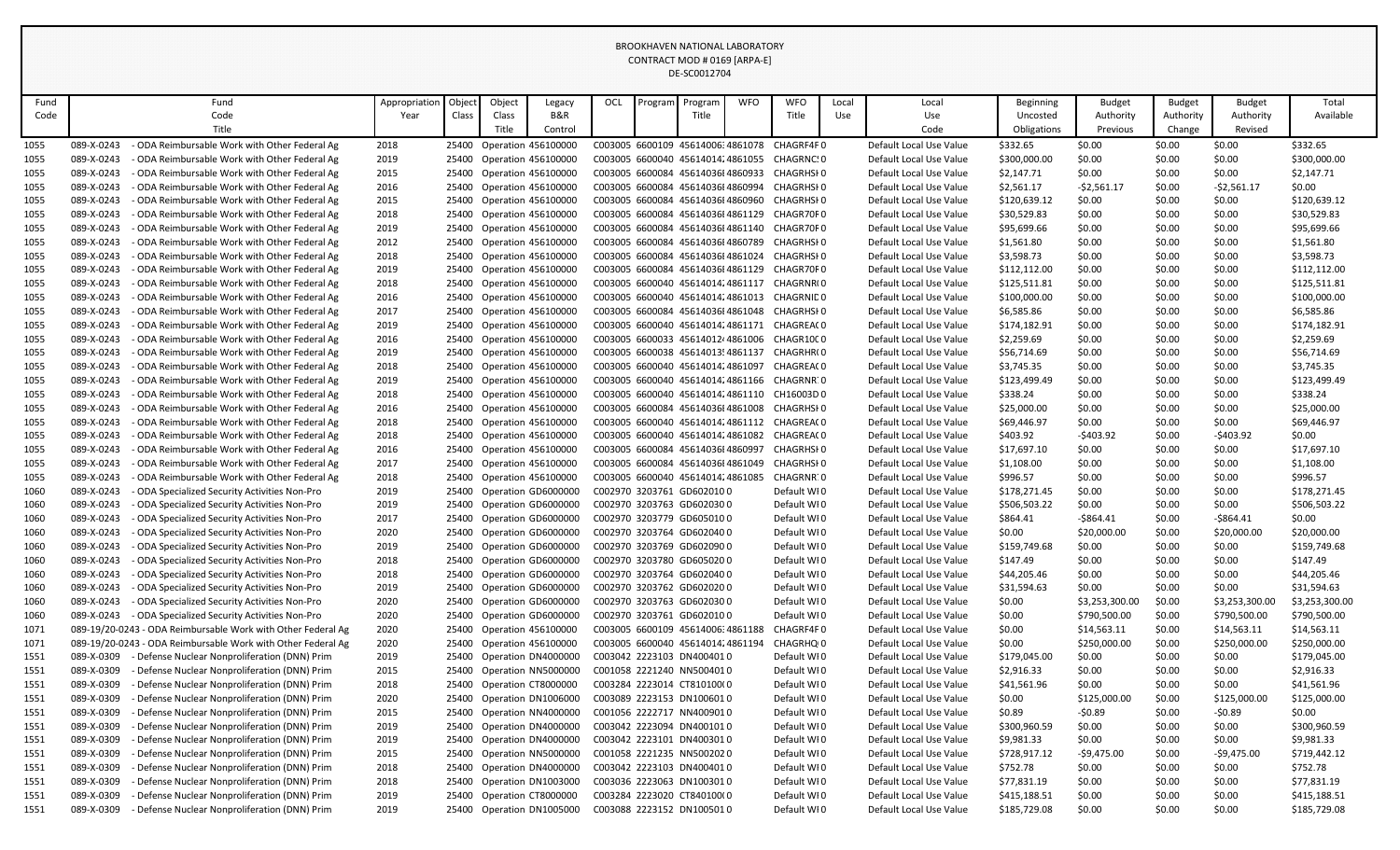|              |                          |                                                                                            |               |                |                |                                            |     |         | <b>BROOKHAVEN NATIONAL LABORATORY</b>                   |            |                            |       |                                                    |                         |                              |                     |                             |                             |
|--------------|--------------------------|--------------------------------------------------------------------------------------------|---------------|----------------|----------------|--------------------------------------------|-----|---------|---------------------------------------------------------|------------|----------------------------|-------|----------------------------------------------------|-------------------------|------------------------------|---------------------|-----------------------------|-----------------------------|
|              |                          |                                                                                            |               |                |                |                                            |     |         | CONTRACT MOD # 0169 [ARPA-E]                            |            |                            |       |                                                    |                         |                              |                     |                             |                             |
|              |                          |                                                                                            |               |                |                |                                            |     |         | DE-SC0012704                                            |            |                            |       |                                                    |                         |                              |                     |                             |                             |
|              |                          |                                                                                            |               |                |                |                                            |     |         |                                                         |            |                            |       |                                                    |                         |                              |                     |                             |                             |
| Fund         |                          | Fund                                                                                       | Appropriation | Object         | Object         | Legacy                                     | OCL | Program | Program                                                 | <b>WFO</b> | <b>WFO</b>                 | Local | Local                                              | Beginning               | Budget                       | <b>Budget</b>       | <b>Budget</b>               | Total                       |
| Code         |                          | Code<br>Title                                                                              | Year          | Class          | Class<br>Title | B&R<br>Control                             |     |         | Title                                                   |            | Title                      | Use   | Use<br>Code                                        | Uncosted<br>Obligations | Authority<br>Previous        | Authority<br>Change | Authority<br>Revised        | Available                   |
|              |                          |                                                                                            |               |                |                |                                            |     |         |                                                         |            |                            |       |                                                    |                         |                              |                     |                             |                             |
| 1551         | 089-X-0309               | Defense Nuclear Nonproliferation (DNN) Prim                                                | 2020          | 25400          |                | Operation CT8000000                        |     |         | C003284 2223218 CT840603(0                              |            | Default WI0                |       | Default Local Use Value                            | \$0.00                  | \$40,000.00                  | \$0.00              | \$40,000.00                 | \$40,000.00                 |
| 1551         | 089-X-0309               | Defense Nuclear Nonproliferation (DNN) Prim                                                | 2020          | 25400          |                | Operation DN2010000                        |     |         | C003118 2223180 DN2010000                               |            | Default WI0                |       | Default Local Use Value                            | \$0.00                  | \$4,030,000.00               | \$0.00              | \$4,030,000.00              | \$4,030,000.00              |
| 1551         | 089-X-0309               | Defense Nuclear Nonproliferation (DNN) Prim                                                | 2020          | 25400          |                | Operation DN4000000                        |     |         | C003042 2223105 DN4004030                               |            | Default WI0                |       | Default Local Use Value                            | \$0.00                  | \$40,000.00                  | \$0.00              | \$40,000.00                 | \$40,000.00                 |
| 1551         | 089-X-0309               | Defense Nuclear Nonproliferation (DNN) Prim                                                | 2020          | 25400          |                | Operation CT8000000                        |     |         | C003284 2223144 CT800100(0<br>C001052 2221132 NN2001000 |            | Default WI0                |       | Default Local Use Value                            | \$0.00                  | \$60,000.00                  | \$0.00              | \$60,000.00                 | \$60,000.00                 |
| 1551         | 089-X-0309               | Defense Nuclear Nonproliferation (DNN) Prim                                                | 2015          | 25400          |                | Operation NN2000000                        |     |         |                                                         |            | Default WI0                |       | Default Local Use Value                            | \$1.79                  | \$0.00                       | \$0.00              | \$0.00                      | \$1.79                      |
| 1551         | 089-X-0309               | Defense Nuclear Nonproliferation (DNN) Prim<br>Defense Nuclear Nonproliferation (DNN) Prim | 2019          | 25400          |                | Operation CT8000000                        |     |         | C003284 2223023 CT840401(0                              |            | Default WI0                |       | Default Local Use Value                            | \$2,159.62              | \$0.00                       | \$0.00              | \$0.00                      | \$2,159.62                  |
| 1551         | 089-X-0309<br>089-X-0309 |                                                                                            | 2019          | 25400          |                | Operation DN1006000                        |     |         | C003089 2223153 DN1006010<br>C003042 2223102 DN4003020  |            | Default WI0                |       | Default Local Use Value                            | \$24,365.89             | \$0.00                       | \$0.00              | \$0.00                      | \$24,365.89<br>\$468,828.00 |
| 1551<br>1551 | 089-X-0309               | Defense Nuclear Nonproliferation (DNN) Prim                                                | 2020          | 25400          |                | Operation DN4000000                        |     |         | C003042 2223096 DN4001030                               |            | Default WI0                |       | Default Local Use Value                            | \$0.00                  | \$468,828.00<br>\$428,000.00 | \$0.00<br>\$0.00    | \$468,828.00                | \$428,000.00                |
|              | 089-X-0309               | Defense Nuclear Nonproliferation (DNN) Prim<br>Defense Nuclear Nonproliferation (DNN) Prim | 2020          | 25400<br>25400 |                | Operation DN4000000                        |     |         | C003120 2223182 DN2012010                               |            | Default WI0                |       | Default Local Use Value                            | \$0.00                  |                              | \$0.00              | \$428,000.00                |                             |
| 1551         | 089-X-0309               |                                                                                            | 2019          |                |                | Operation DN2012000                        |     |         | C003119 2223181 DN2011000                               |            | Default WI0                |       | Default Local Use Value                            | \$10,019.78             | \$0.00                       |                     | \$0.00                      | \$10,019.78                 |
| 1551<br>1551 | 089-X-0309               | Defense Nuclear Nonproliferation (DNN) Prim<br>Defense Nuclear Nonproliferation (DNN) Prim | 2020<br>2020  | 25400<br>25400 |                | Operation DN2011000                        |     |         | C003034 2223053 DN1001020                               |            | Default WI0<br>Default WI0 |       | Default Local Use Value<br>Default Local Use Value | \$0.00<br>\$0.00        | \$250,000.00<br>\$22,692.59  | \$0.00<br>\$0.00    | \$250,000.00<br>\$22,692.59 | \$250,000.00<br>\$22,692.59 |
|              | 089-X-0309               | Defense Nuclear Nonproliferation (DNN) Prim                                                |               | 25400          |                | Operation DN1001000                        |     |         | C003042 2223094 DN4001010                               |            |                            |       | Default Local Use Value                            | \$0.00                  |                              | \$0.00              |                             |                             |
| 1551<br>1551 | 089-X-0309               | Defense Nuclear Nonproliferation (DNN) Prim                                                | 2020<br>2016  | 25400          |                | Operation DN4000000<br>Operation DN4000000 |     |         | C003042 2223105 DN4004030                               |            | Default WI0<br>Default WI0 |       | Default Local Use Value                            | \$68,067.39             | \$625,000.00<br>\$0.00       | \$0.00              | \$625,000.00                | \$625,000.00<br>\$68,067.39 |
| 1551         | 089-X-0309               | Defense Nuclear Nonproliferation (DNN) Prim                                                | 2016          | 25400          |                | Operation DN1001000                        |     |         | C003034 2223053 DN1001020                               |            | Default WI0                |       | Default Local Use Value                            | \$288,345.44            | \$0.00                       | \$0.00              | \$0.00<br>\$0.00            | \$288,345.44                |
| 1551         | 089-X-0309               | Defense Nuclear Nonproliferation (DNN) Prim                                                | 2019          | 25400          |                | Operation DN4000000                        |     |         | C003042 2223095 DN4001020                               |            | Default WI0                |       | Default Local Use Value                            | \$264,643.88            | \$0.00                       | \$0.00              | \$0.00                      | \$264,643.88                |
| 1551         | 089-X-0309               | Defense Nuclear Nonproliferation (DNN) Prim                                                | 2019          | 25400          |                | Operation DN4000000                        |     |         | C003042 2223106 DN4004040                               |            | Default WI0                |       | Default Local Use Value                            | \$56,502.85             | \$0.00                       | \$0.00              | \$0.00                      | \$56,502.85                 |
| 1551         | 089-X-0309               | Defense Nuclear Nonproliferation (DNN) Prim                                                | 2020          | 25400          |                | Operation DN3001000                        |     |         | C003039 2223079 DN3001010                               |            | Default WI0                |       | Default Local Use Value                            | \$0.00                  | \$253,517.00                 | \$0.00              | \$253,517.00                | \$253,517.00                |
| 1551         | 089-X-0309               | Defense Nuclear Nonproliferation (DNN) Prim                                                | 2020          | 25400          |                | Operation CT8000000                        |     |         | C003284 2223023 CT840401(0                              |            | Default WI0                |       | Default Local Use Value                            | \$0.00                  | \$79,000.00                  | \$0.00              | \$79,000.00                 | \$79,000.00                 |
| 1551         | 089-X-0309               | Defense Nuclear Nonproliferation (DNN) Prim                                                | 2020          | 25400          |                | Operation CT8000000                        |     |         | C003284 2223020 CT840100(0                              |            | Default WI0                |       | Default Local Use Value                            | \$0.00                  | \$2,437,570.00               | \$0.00              | \$2,437,570.00              | \$2,437,570.00              |
| 1551         | 089-X-0309               | Defense Nuclear Nonproliferation (DNN) Prim                                                | 2019          | 25400          |                | Operation DN1003000                        |     |         | C003036 2223063 DN1003010                               |            | Default WI0                |       | Default Local Use Value                            | \$300,411.24            | \$0.00                       | \$0.00              | \$0.00                      | \$300,411.24                |
| 1551         | 089-X-0309               | Defense Nuclear Nonproliferation (DNN) Prim                                                | 2015          | 25400          |                | Operation NN5000000                        |     |         | C001058 2221234 NN5002010                               |            | Default WI0                |       | Default Local Use Value                            | \$18,170.30             | \$9,475.00                   | \$0.00              | \$9,475.00                  | \$27,645.30                 |
| 1551         | 089-X-0309               | Defense Nuclear Nonproliferation (DNN) Prim                                                | 2019          | 25400          |                | Operation CT8000000                        |     |         | C003284 2223014 CT810100(0                              |            | Default WI0                |       | Default Local Use Value                            | \$15,000.00             | \$0.00                       | \$0.00              | \$0.00                      | \$15,000.00                 |
| 1551         | 089-X-0309               | Defense Nuclear Nonproliferation (DNN) Prim                                                | 2017          | 25400          |                | Operation DN2001000                        |     |         | C003038 2223154 DN2001030                               |            | Default WI0                |       | Default Local Use Value                            | \$2.37                  | \$0.00                       | \$0.00              | \$0.00                      | \$2.37                      |
| 1551         | 089-X-0309               | Defense Nuclear Nonproliferation (DNN) Prim                                                | 2017          | 25400          |                | Operation DN1001000                        |     |         | C003034 2223049 DN1001010                               |            | Default WI0                |       | Default Local Use Value                            | \$139,186.91            | \$0.00                       | \$0.00              | \$0.00                      | \$139,186.91                |
| 1551         | 089-X-0309               | Defense Nuclear Nonproliferation (DNN) Prim                                                | 2020          | 25400          |                | Operation DN4000000                        |     |         | C003042 2223095 DN4001020                               |            | Default WI0                |       | Default Local Use Value                            | \$0.00                  | \$628,000.00                 | \$0.00              | \$628,000.00                | \$628,000.00                |
| 1551         | 089-X-0309               | Defense Nuclear Nonproliferation (DNN) Prim                                                | 2020          | 25400          |                | Operation CT8000000                        |     |         | C003284 2223022 CT840300(0                              |            | Default WI0                |       | Default Local Use Value                            | \$0.00                  | \$100,000.00                 | \$0.00              | \$100,000.00                | \$100,000.00                |
| 1551         | 089-X-0309               | Defense Nuclear Nonproliferation (DNN) Prim                                                | 2020          | 25400          |                | Operation DN4000000                        |     |         | C003042 2223210 DN4001050                               |            | Default WI0                |       | Default Local Use Value                            | \$0.00                  | \$230,000.00                 | \$0.00              | \$230,000.00                | \$230,000.00                |
| 1551         | 089-X-0309               | Defense Nuclear Nonproliferation (DNN) Prim                                                | 2020          | 25400          |                | Operation DN4000000                        |     |         | C003042 2223106 DN4004040                               |            | Default WI0                |       | Default Local Use Value                            | \$0.00                  | \$150,000.00                 | \$0.00              | \$150,000.00                | \$150,000.00                |
| 1551         | 089-X-0309               | Defense Nuclear Nonproliferation (DNN) Prim                                                | 2019          | 25400          |                | Operation DN4000000                        |     |         | C003042 2223096 DN4001030                               |            | Default WI0                |       | Default Local Use Value                            | \$540,094.18            | \$0.00                       | \$0.00              | \$0.00                      | \$540,094.18                |
| 1551         | 089-X-0309               | - Defense Nuclear Nonproliferation (DNN) Prim                                              | 2019          | 25400          |                | Operation CT8000000                        |     |         | C003284 2223144 CT800100(0                              |            | Default WI0                |       | Default Local Use Value                            | \$56,005.95             | \$0.00                       | \$0.00              | \$0.00                      | \$56,005.95                 |
| 1551         | 089-X-0309               | Defense Nuclear Nonproliferation (DNN) Prim                                                | 2019          | 25400          |                | Operation DN2010000                        |     |         | C003118 2223180 DN2010000                               |            | Default WI0                |       | Default Local Use Value                            | \$326,796.72            | \$0.00                       | \$0.00              | \$0.00                      | \$326,796.72                |
| 1551         | 089-X-0309               | Defense Nuclear Nonproliferation (DNN) Prim                                                | 2015          | 25400          |                | Operation NN4000000                        |     |         | C001056 2222733 NN4012040                               |            | Default WI0                |       | Default Local Use Value                            | \$1.95                  | $-51.95$                     | \$0.00              | -\$1.95                     | \$0.00                      |
| 1551         | 089-X-0309               | Defense Nuclear Nonproliferation (DNN) Prim                                                | 2017          | 25400          |                | Operation DN2001000                        |     |         | C003038 2223076 DN2001010                               |            | Default WI0                |       | Default Local Use Value                            | \$2,727.18              | \$0.00                       | \$0.00              | \$0.00                      | \$2,727.18                  |
| 1551         | 089-X-0309               | Defense Nuclear Nonproliferation (DNN) Prim                                                | 2019          | 25400          |                | Operation DN4000000                        |     |         | C003042 2223102 DN4003020                               |            | Default WI0                |       | Default Local Use Value                            | \$140,079.81            | \$0.00                       | \$0.00              | \$0.00                      | \$140,079.81                |
| 1551         | 089-X-0309               | Defense Nuclear Nonproliferation (DNN) Prim                                                | 2020          | 25400          |                | Operation DN1003000                        |     |         | C003036 2223063 DN1003010                               |            | Default WI0                |       | Default Local Use Value                            | \$0.00                  | \$1,190,742.28               | \$0.00              | \$1,190,742.28              | \$1,190,742.28              |
| 1557         | 089-X-0309               | - DNN Second Line of Defense International Co                                              | 2012          | 25400          |                | Operation NN5000000                        |     |         | C001058 2222290 NN5010000                               |            | Default WI0                |       | Default Local Use Value                            | \$39,192.22             | \$0.00                       | \$0.00              | \$0.00                      | \$39,192.22                 |
| 1650         |                          | 089-X-0313 - Federal Salaries and Expenses (OA) (was AD)                                   | 2010          | 25400          |                | Operation PS0000000                        |     |         | C001075 2221514 PS02021320                              |            | Default WI0                |       | Default Local Use Value                            | \$31,245.57             | \$0.00                       | \$0.00              | \$0.00                      | \$31,245.57                 |
| 1689         |                          | 089-14/15-0313 - Federal Salaries and Expenses (P.L. 113-76                                | 2014          |                |                | 25400 Operation PS0000000                  |     |         | C001075 2222565 PS020220(0                              |            | Default WI0                |       | Default Local Use Value                            | \$2,021.13              | \$0.00                       | \$0.00              | \$0.00                      | \$2,021.13                  |
| 1751         | 089-X-0315               | - Non-Defense Environmental Cleanup (NDEC) Pr                                              | 2019          |                |                | 25400 Operation EZ5000000                  |     |         | C002226 1110983 EZ501241(0                              |            | Default WI0                |       | Default Local Use Value                            | \$0.00                  | \$1,564,800.00               | \$0.00              | \$1,564,800.00              | \$1,564,800.00              |
| 1751         | 089-X-0315               | - Non-Defense Environmental Cleanup (NDEC) Pr                                              | 2015          |                |                | 25400 Operation EZ5000000                  |     |         | C002226 1110981 EZ501230(0                              |            | Default WI0                |       | Default Local Use Value                            | \$47.62                 | \$0.00                       | \$0.00              | \$0.00                      | \$47.62                     |
| 1751         | 089-X-0315               | - Non-Defense Environmental Cleanup (NDEC) Pr                                              | 2020          |                |                | 25400 Operation EZ5000000                  |     |         | C002226 1111727 EZ505641(0                              |            | Default WI0                |       | Default Local Use Value                            | \$0.00                  | \$4,500,000.00               | \$0.00              | \$4,500,000.00              | \$4,500,000.00              |
| 1751         | 089-X-0315               | - Non-Defense Environmental Cleanup (NDEC) Pr                                              | 2018          |                |                | 25400 Operation EZ5000000                  |     |         | C002226 1110983 EZ501241(0                              |            | Default WI0                |       | Default Local Use Value                            | \$197,200.35            | \$0.00                       | \$0.00              | \$0.00                      | \$197,200.35                |
| 1751         | 089-X-0315               | - Non-Defense Environmental Cleanup (NDEC) Pr                                              | 2013          |                |                | 25400 Operation EZ5000000                  |     |         | C002226 1110981 EZ501230(0                              |            | Default WI0                |       | Default Local Use Value                            | \$108,184.59            | \$0.00                       | \$0.00              | \$0.00                      | \$108,184.59                |
| 2300         | 089-X-4180               | - Isotope Production and Distribution Fund (P                                              | 2018          |                |                | 25400 Operation ST0000000                  |     |         | C001087 2720716 ST500200(0                              |            | Default WI0                |       | Default Local Use Value                            | \$10,768.67             | \$0.00                       | \$0.00              | \$0.00                      | \$10,768.67                 |
| 2300         | 089-X-4180               | - Isotope Production and Distribution Fund (P                                              | 2018          |                |                | 25400 Operation ST0000000                  |     |         | C001087 2924424 ST500104(0                              |            | Default WI0                |       | Default Local Use Value                            | \$795,949.65            | \$0.00                       | \$0.00              | \$0.00                      | \$795,949.65                |
| 2300         | 089-X-4180               | Isotope Production and Distribution Fund (P                                                | 2020          |                |                | 25400 Operation ST0000000                  |     |         | C001087 2924424 ST500104(0                              |            | Default WI0                |       | Default Local Use Value                            | \$0.00                  | \$865,000.00                 | \$0.00              | \$865,000.00                | \$865,000.00                |
| 2300         | 089-X-4180               | - Isotope Production and Distribution Fund (P                                              | 2020          |                |                | 25400 Operation ST0000000                  |     |         | C001087 2720715 ST500103(0                              |            | Default WI0                |       | Default Local Use Value                            | \$0.00                  | \$970,000.00                 | \$0.00              | \$970,000.00                | \$970,000.00                |
| 2300         | 089-X-4180               | - Isotope Production and Distribution Fund (P                                              | 2019          |                |                | 25400 Operation ST0000000                  |     |         | C001087 2720714 ST500102(0                              |            | Default WI0                |       | Default Local Use Value                            | \$350,000.00            | \$0.00                       | \$0.00              | \$0.00                      | \$350,000.00                |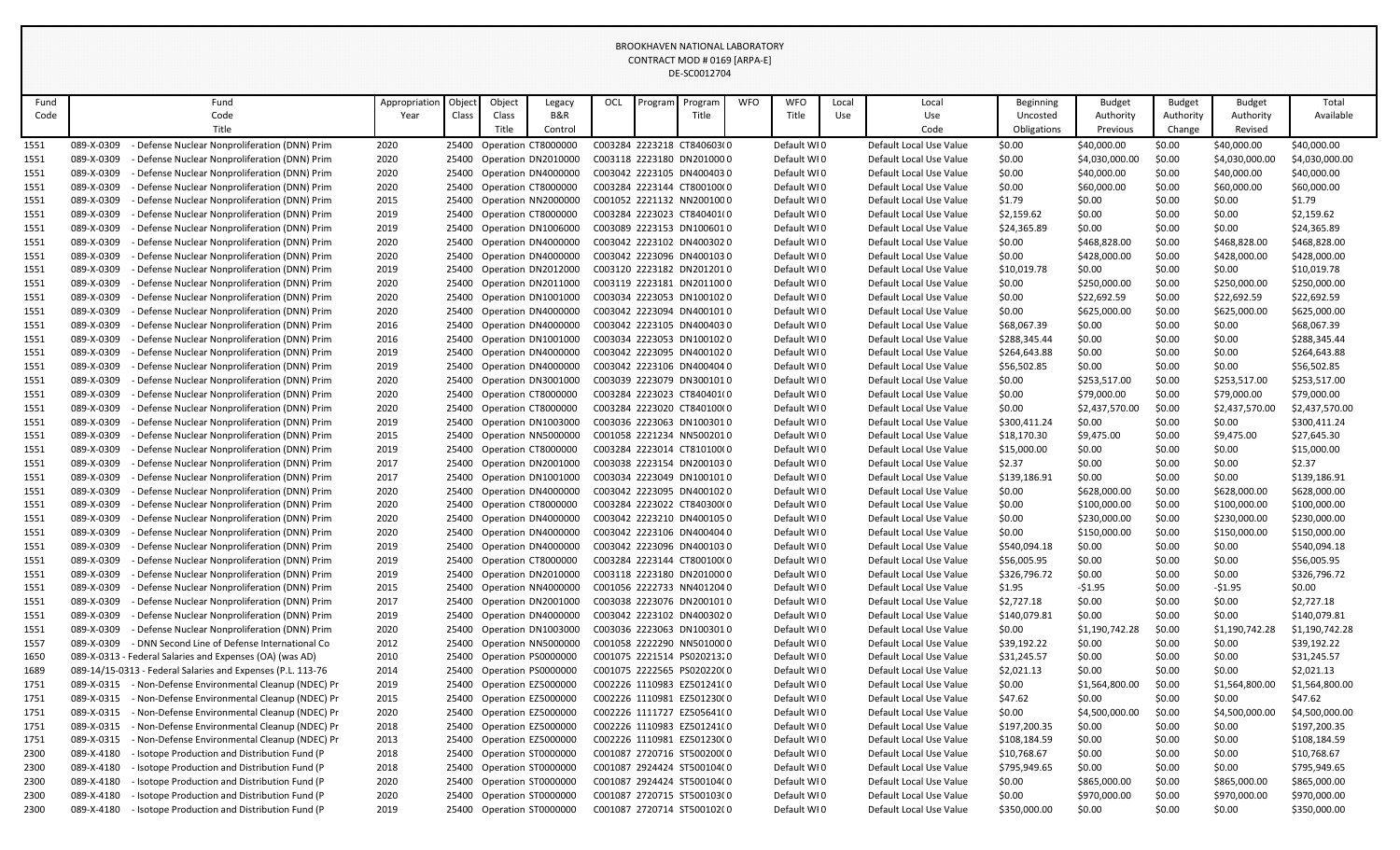|      |            |                                                          |               |        |        |                           |     |         | BROOKHAVEN NATIONAL LABORATORY |            |                   |       |                         |                |                |               |                |                |
|------|------------|----------------------------------------------------------|---------------|--------|--------|---------------------------|-----|---------|--------------------------------|------------|-------------------|-------|-------------------------|----------------|----------------|---------------|----------------|----------------|
|      |            |                                                          |               |        |        |                           |     |         | CONTRACT MOD # 0169 [ARPA-E]   |            |                   |       |                         |                |                |               |                |                |
|      |            |                                                          |               |        |        |                           |     |         | DE-SC0012704                   |            |                   |       |                         |                |                |               |                |                |
|      |            |                                                          |               |        |        |                           |     |         |                                |            |                   |       |                         |                |                |               |                |                |
| Fund |            | Fund                                                     | Appropriation | Object | Object | Legacy                    | OCL | Program | Program                        | <b>WFO</b> | <b>WFO</b>        | Local | Local                   | Beginning      | <b>Budget</b>  | <b>Budget</b> | <b>Budget</b>  | Total          |
| Code |            | Code                                                     | Year          | Class  | Class  | B&R                       |     |         | Title                          |            | Title             | Use   | Use                     | Uncosted       | Authority      | Authority     | Authority      | Available      |
|      |            | Title                                                    |               |        | Title  | Control                   |     |         |                                |            |                   |       | Code                    | Obligations    | Previous       | Change        | Revised        |                |
| 2300 | 089-X-4180 | - Isotope Production and Distribution Fund (P            | 2018          |        |        | 25400 Operation ST0000000 |     |         | C001087 2720714 ST500102(0     |            | Default WI0       |       | Default Local Use Value | \$259,374.42   | \$0.00         | \$0.00        | \$0.00         | \$259,374.42   |
| 2300 | 089-X-4180 | - Isotope Production and Distribution Fund (P            | 2020          |        |        | 25400 Operation ST0000000 |     |         | C001087 2924280 ST60010320     |            | Default WI0       |       | Default Local Use Value | \$0.00         | \$2,049,000.00 | \$0.00        | \$2,049,000.00 | \$2,049,000.00 |
| 2300 | 089-X-4180 | Isotope Production and Distribution Fund (P              | 2020          | 32003  |        | Accelerato ST0000000      |     |         | C001087 2924281 ST60010340     |            | Default WI 485395 |       | <b>CHAIP</b>            | \$0.00         | \$90,000.00    | \$0.00        | \$90,000.00    | \$90,000.00    |
| 2300 | 089-X-4180 | - Isotope Production and Distribution Fund (P            | 2018          | 25400  |        | Operation ST0000000       |     |         | C001087 2924281 ST60010340     |            | Default WI0       |       | Default Local Use Value | \$201,258.53   | \$0.00         | \$0.00        | \$0.00         | \$201,258.53   |
| 2300 | 089-X-4180 | - Isotope Production and Distribution Fund (P            | 2016          |        |        | 25400 Operation ST0000000 |     |         | C001087 2924282 ST60010360     |            | Default WI0       |       | Default Local Use Value | \$18,396.78    | \$0.00         | \$0.00        | \$0.00         | \$18,396.78    |
| 2300 | 089-X-4180 | Isotope Production and Distribution Fund (P              | 2018          | 32003  |        | Accelerato ST0000000      |     |         | C001087 2924281 ST60010340     |            | Default WI 485395 |       | <b>CHAIP</b>            | \$1,466,518.90 | \$0.00         | \$0.00        | \$0.00         | \$1,466,518.90 |
| 2300 | 089-X-4180 | - Isotope Production and Distribution Fund (P            | 2019          | 25400  |        | Operation ST0000000       |     |         | C001087 2924424 ST500104(0     |            | Default WI0       |       | Default Local Use Value | \$323,000.00   | \$0.00         | \$0.00        | \$0.00         | \$323,000.00   |
| 2300 | 089-X-4180 | - Isotope Production and Distribution Fund (P)           | 2019          | 25400  |        | Operation ST0000000       |     |         | C001087 2720718 ST600102(0     |            | Default WI0       |       | Default Local Use Value | \$569,438.47   | \$458,000.00   | \$0.00        | \$458,000.00   | \$1,027,438.47 |
| 2300 | 089-X-4180 | Isotope Production and Distribution Fund (P              | 2020          |        |        | 25400 Operation ST0000000 |     |         | C001087 2720716 ST500200(0     |            | Default WI0       |       | Default Local Use Value | \$0.00         | \$30,000.00    | \$0.00        | \$30,000.00    | \$30,000.00    |
| 2300 | 089-X-4180 | - Isotope Production and Distribution Fund (P)           | 2019          | 25400  |        | Operation ST0000000       |     |         | C001087 2720715 ST500103(0     |            | Default WI0       |       | Default Local Use Value | \$387,993.08   | \$400,000.00   | \$0.00        | \$400,000.00   | \$787,993.08   |
| 2300 | 089-X-4180 | - Isotope Production and Distribution Fund (P            | 2019          |        |        | 25400 Operation ST0000000 |     |         | C001087 2924280 ST60010320     |            | Default WI0       |       | Default Local Use Value | \$1,104,187.68 | \$1,040,000.00 | \$0.00        | \$1,040,000.00 | \$2,144,187.68 |
| 2300 | 089-X-4180 | - Isotope Production and Distribution Fund (P            | 2019          |        |        | 25400 Operation ST0000000 |     |         | C001087 2924306 ST60010310     |            | Default WI0       |       | Default Local Use Value | \$5,447,419.38 | \$0.00         | \$0.00        | \$0.00         | \$5,447,419.38 |
| 2300 | 089-X-4180 | - Isotope Production and Distribution Fund (P            | 2020          | 25400  |        | Operation ST0000000       |     |         | C001087 2720718 ST600102(0     |            | Default WI0       |       | Default Local Use Value | \$0.00         | \$324,000.00   | \$0.00        | \$324,000.00   | \$324,000.00   |
| 5300 |            | 089-X-0318 - Electricity Delivery                        | 2016          |        |        | 25400 Operation TE1300000 |     |         | C002800 3123804 TE130200(0     |            | Default WI0       |       | Default Local Use Value | \$200.26       | \$0.00         | \$0.00        | \$0.00         | \$200.26       |
| 5300 |            | 089-X-0318 - Electricity Delivery                        | 2016          |        |        | 25400 Operation TE1200000 |     |         | C002799 3123812 TE120600(0     |            | Default WI0       |       | Default Local Use Value | \$22.70        | -\$22.70       | \$0.00        | -\$22.70       | \$0.00         |
| 5300 |            | 089-X-0318 - Electricity Delivery                        | 2017          |        |        | 25400 Operation TE1100000 |     |         | C002798 3123816 TE110401(0     |            | Default WI0       |       | Default Local Use Value | \$12,301.98    | \$0.00         | \$0.00        | \$0.00         | \$12,301.98    |
| 5300 |            | 089-X-0318 - Electricity Delivery                        | 2016          |        |        | 25400 Operation TF0000000 |     |         | C002802 3123796 TF000000C0     |            | Default WI0       |       | Default Local Use Value | \$121.66       | -\$121.66      | \$0.00        | -\$121.66      | \$0.00         |
| 5300 |            | 089-X-0318 - Electricity Delivery                        | 2018          |        |        | 25400 Operation TE1100000 |     |         | C002798 3123785 TE110300(0     |            | Default WI0       |       | Default Local Use Value | \$264,522.58   | \$0.00         | \$0.00        | \$0.00         | \$264,522.58   |
| 5300 |            | 089-X-0318 - Electricity Delivery                        | 2017          |        |        | 25400 Operation TE1200000 |     |         | C002799 3123809 TE120300(0     |            | Default WI0       |       | Default Local Use Value | \$621.94       | $-$621.94$     | \$0.00        | -\$621.94      | \$0.00         |
| 5300 |            | 089-X-0318 - Electricity Delivery                        | 2016          |        |        | 25400 Operation TE1200000 |     |         | C002799 3123792 TE120100(0     |            | Default WI0       |       | Default Local Use Value | \$2,262.82     | -\$2,262.82    | \$0.00        | -\$2,262.82    | \$0.00         |
| 5300 |            | 089-X-0318 - Electricity Delivery                        | 2017          |        |        | 25400 Operation TE1400000 |     |         | C002801 3123795 TE140000(0     |            | Default WI0       |       | Default Local Use Value | \$260.97       | $-$260.97$     | \$0.00        | -\$260.97      | \$0.00         |
| 5300 |            | 089-X-0318 - Electricity Delivery                        | 2016          |        |        | 25400 Operation TE1300000 |     |         | C002800 3123815 TE130500(0     |            | Default WI0       |       | Default Local Use Value | \$117.37       | \$0.00         | \$0.00        | \$0.00         | \$117.37       |
| 5300 |            | 089-X-0318 - Electricity Delivery                        | 2016          |        |        | 25400 Operation TE1100000 |     |         | C002798 3123802 TE110400(0     |            | Default WI0       |       | Default Local Use Value | \$128,941.30   | $-$126,987.80$ | \$0.00        | -\$126,987.80  | \$1,953.50     |
| 5300 |            | 089-X-0318 - Electricity Delivery                        | 2017          |        |        | 25400 Operation TE1300000 |     |         | C002800 3123803 TE130100(0     |            | Default WI0       |       | Default Local Use Value | \$356.54       | \$0.00         | \$0.00        | \$0.00         | \$356.54       |
| 5300 |            | 089-X-0318 - Electricity Delivery                        | 2018          |        |        | 25400 Operation TE1200000 |     |         | C002799 3123811 TE120500(0     |            | Default WI0       |       | Default Local Use Value | \$41,767.81    | \$0.00         | \$0.00        | \$0.00         | \$41,767.81    |
| 5300 |            | 089-X-0318 - Electricity Delivery                        | 2016          |        |        | 25400 Operation TE1100000 |     |         | C002798 3123789 TE110100(0     |            | Default WI0       |       | Default Local Use Value | \$136.88       | $-$136.88$     | \$0.00        | -\$136.88      | \$0.00         |
| 5300 |            | 089-X-0318 - Electricity Delivery                        | 2020          |        |        | 25400 Operation TE1100000 |     |         | C002798 3123785 TE110300(0     |            | Default WI0       |       | Default Local Use Value | \$0.00         | \$370,000.00   | \$0.00        | \$370,000.00   | \$370,000.00   |
| 5300 |            | 089-X-0318 - Electricity Delivery                        | 2016          |        |        | 25400 Operation TE1200000 |     |         | C002799 3123810 TE120400(0     |            | Default WI0       |       | Default Local Use Value | \$205.91       | -\$205.91      | \$0.00        | -\$205.91      | \$0.00         |
| 5300 |            | 089-X-0318 - Electricity Delivery                        | 2019          |        |        | 25400 Operation TE1100000 |     |         | C002798 3123785 TE110300(0     |            | Default WI0       |       | Default Local Use Value | \$1,400,000.00 | \$0.00         | \$0.00        | \$0.00         | \$1,400,000.00 |
| 5350 | 089-X-0319 | - Nuclear Energy (NE) Primary Fund (P.L. 110-            | 2019          |        |        | 25400 Operation AF5800000 |     |         | C000822 2720874 AF583202(0     |            | Default WI0       |       | Default Local Use Value | \$43,775.94    | \$0.00         | \$0.00        | \$0.00         | \$43,775.94    |
| 5350 | 089-X-0319 | - Nuclear Energy (NE) Primary Fund (P.L. 110-            | 2019          |        |        | 25400 Operation NT0400000 |     |         | C002805 2720882 NT040200 0     |            | Default WI0       |       | Default Local Use Value | \$465,962.87   | \$0.00         | \$0.00        | \$0.00         | \$465,962.87   |
| 5350 | 089-X-0319 | - Nuclear Energy (NE) Primary Fund (P.L. 110-            | 2020          |        |        | 25400 Operation FT0900000 |     |         | C003288 2721068 FT09030000     |            | Default WI0       |       | Default Local Use Value | \$0.00         | \$35,000.00    | \$0.00        | \$35,000.00    | \$35,000.00    |
| 5350 | 089-X-0319 | - Nuclear Energy (NE) Primary Fund (P.L. 110-            | 2019          |        |        | 25400 Operation RC0600000 |     |         | C003237 2720992 RC060300(0     |            | Default WI0       |       | Default Local Use Value | \$8,463.14     | \$0.00         | \$0.00        | \$0.00         | \$8,463.14     |
| 5350 | 089-X-0319 | - Nuclear Energy (NE) Primary Fund (P.L. 110-            | 2020          |        |        | 25400 Operation FT0900000 |     |         | C003288 2721080 FT09070000     |            | Default WI0       |       | Default Local Use Value | \$0.00         | \$400,000.00   | \$0.00        | \$400,000.00   | \$400,000.00   |
| 5350 | 089-X-0319 | - Nuclear Energy (NE) Primary Fund (P.L. 110-            | 2018          |        |        | 25400 Operation NT0800000 |     |         | C003286 2720928 NT080300 0     |            | Default WI0       |       | Default Local Use Value | \$129,028.00   | \$0.00         | \$0.00        | \$0.00         | \$129,028.00   |
| 5350 | 089-X-0319 | - Nuclear Energy (NE) Primary Fund (P.L. 110-            | 2019          | 25400  |        | Operation AF5800000       |     |         | C000822 2720667 AF581000(0     |            | Default WI0       |       | Default Local Use Value | \$69,520.80    | \$0.00         | \$0.00        | \$0.00         | \$69,520.80    |
| 5350 | 089-X-0319 | - Nuclear Energy (NE) Primary Fund (P.L. 110-            | 2018          |        |        | 25400 Operation AF5800000 |     |         | C000822 2720875 AF583203(0     |            | Default WI0       |       | Default Local Use Value | \$352,232.57   | \$0.00         | \$0.00        | \$0.00         | \$352,232.57   |
| 5350 | 089-X-0319 | - Nuclear Energy (NE) Primary Fund (P.L. 110-            | 2017          |        |        | 25400 Operation RC0400000 |     |         | C002775 2720918 RC042400(0     |            | Default WI0       |       | Default Local Use Value | \$368.50       | \$0.00         | \$0.00        | \$0.00         | \$368.50       |
| 5350 | 089-X-0319 | - Nuclear Energy (NE) Primary Fund (P.L. 110-            | 2020          |        |        | 25400 Operation RC0500000 |     |         | C003095 2720978 RC050400(0     |            | Default WI0       |       | Default Local Use Value | \$0.00         | \$150,000.00   | \$0.00        | \$150,000.00   | \$150,000.00   |
| 5350 | 089-X-0319 | - Nuclear Energy (NE) Primary Fund (P.L. 110-            | 2020          |        |        | 25400 Operation NT0100000 |     |         | C002769 2720940 NT0111000      |            | Default WI0       |       | Default Local Use Value | \$0.00         | \$6,358.00     | \$0.00        | \$6,358.00     | \$6,358.00     |
| 5350 | 089-X-0319 | - Nuclear Energy (NE) Primary Fund (P.L. 110-            | 2017          |        |        | 25400 Operation AF5800000 |     |         | C000822 2720625 AF585500(0     |            | Default WI0       |       | Default Local Use Value | \$349.62       | \$0.00         | \$0.00        | \$0.00         | \$349.62       |
| 5350 | 089-X-0319 | - Nuclear Energy (NE) Primary Fund (P.L. 110-            | 2018          |        |        | 25400 Operation AF5800000 |     |         | C000822 2720955 AF583204(0     |            | Default WI0       |       | Default Local Use Value | \$480,756.06   | \$0.00         | \$0.00        | \$0.00         | \$480,756.06   |
| 5350 | 089-X-0319 | - Nuclear Energy (NE) Primary Fund (P.L. 110-            | 2019          |        |        | 25400 Operation AF5800000 |     |         | C000822 2720875 AF583203(0     |            | Default WI0       |       | Default Local Use Value | \$51,000.00    | \$0.00         | \$0.00        | \$0.00         | \$51,000.00    |
| 5350 | 089-X-0319 | - Nuclear Energy (NE) Primary Fund (P.L. 110-            | 2019          |        |        | 25400 Operation RC0500000 |     |         | C003095 2720978 RC050400(0     |            | Default WI0       |       | Default Local Use Value | \$21,031.64    | \$0.00         | \$0.00        | \$0.00         | \$21,031.64    |
| 5350 | 089-X-0319 | - Nuclear Energy (NE) Primary Fund (P.L. 110-            | 2019          |        |        | 25400 Operation AF5800000 |     |         | C000822 2720703 AF583500(0     |            | Default WI0       |       | Default Local Use Value | \$77,737.45    | \$0.00         | \$0.00        | \$0.00         | \$77,737.45    |
| 5350 | 089-X-0319 | - Nuclear Energy (NE) Primary Fund (P.L. 110-            | 2020          |        |        | 25400 Operation DE0600000 |     |         | C003299 2721061 DE060400(0     |            | Default WI0       |       | Default Local Use Value | \$0.00         | \$185,000.00   | \$0.00        | \$185,000.00   | \$185,000.00   |
| 5350 | 089-X-0319 | - Nuclear Energy (NE) Primary Fund (P.L. 110-            | 2017          |        |        | 25400 Operation AF5800000 |     |         | C000822 2720965 AF586101(0     |            | Default WI0       |       | Default Local Use Value | \$740.20       | \$0.00         | \$0.00        | \$0.00         | \$740.20       |
| 5350 | 089-X-0319 | - Nuclear Energy (NE) Primary Fund (P.L. 110-            | 2020          |        |        | 25400 Operation FT1100000 |     |         | C003290 2721023 FT11050000     |            | Default WI0       |       | Default Local Use Value | \$0.00         | \$384,642.00   | \$0.00        | \$384,642.00   | \$384,642.00   |
| 5450 |            | 089-X-0321 - Energy Efficiency and Renewable Energy (EER | 2017          |        |        | 25400 Operation HT0000000 |     |         | C002796 2223156 HT110000(0     |            | Default WI0       |       | Default Local Use Value | \$2,577.39     | \$0.00         | \$0.00        | \$0.00         | \$2,577.39     |
|      |            |                                                          |               |        |        |                           |     |         |                                |            |                   |       |                         |                |                |               |                |                |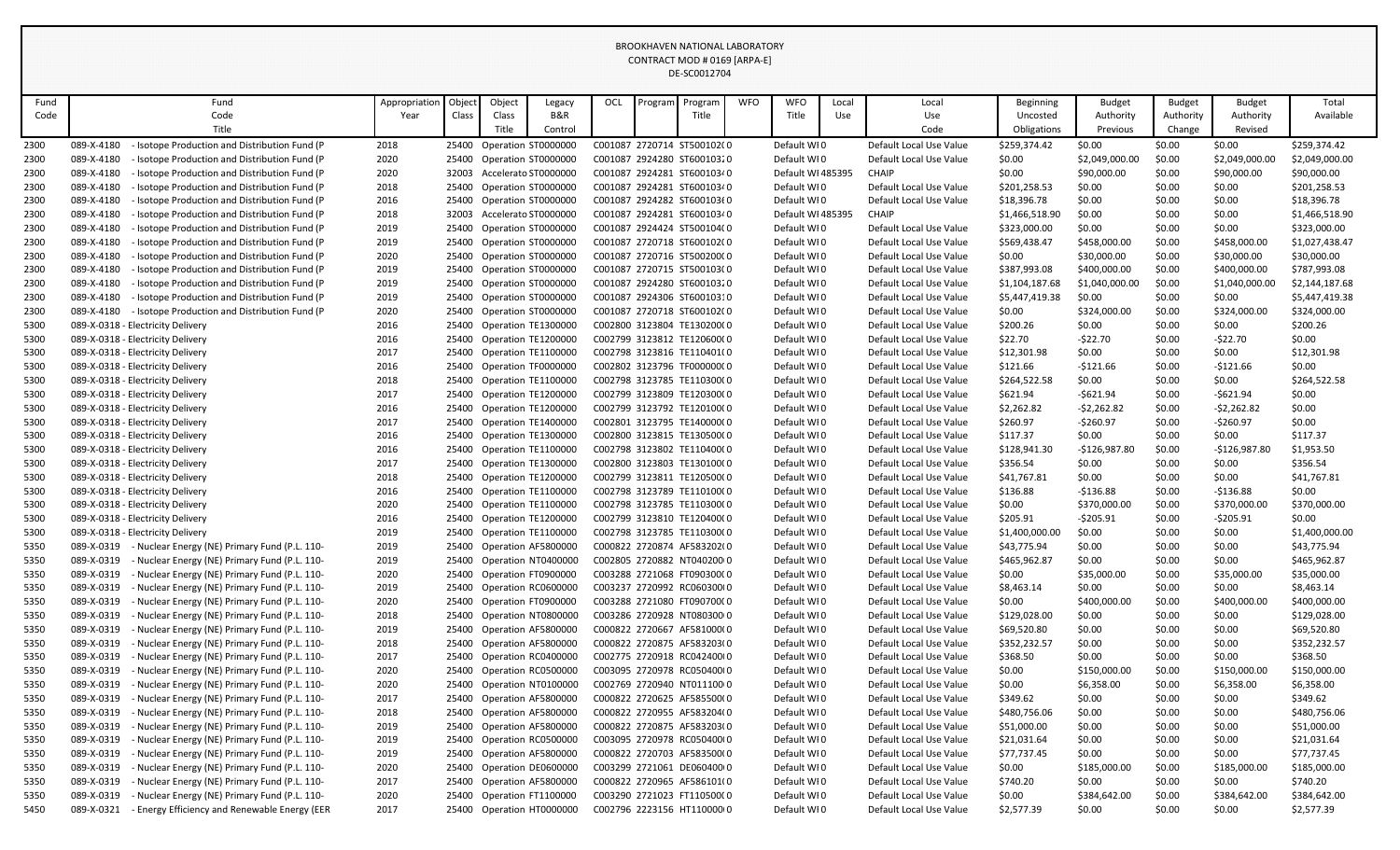|              |                          |                                                                                                            |               |       |        |                                                        |     |         | BROOKHAVEN NATIONAL LABORATORY<br>CONTRACT MOD # 0169 [ARPA-E] |            |                                                          |       |                                                    |                      |                             |                  |                             |                             |
|--------------|--------------------------|------------------------------------------------------------------------------------------------------------|---------------|-------|--------|--------------------------------------------------------|-----|---------|----------------------------------------------------------------|------------|----------------------------------------------------------|-------|----------------------------------------------------|----------------------|-----------------------------|------------------|-----------------------------|-----------------------------|
|              |                          |                                                                                                            |               |       |        |                                                        |     |         | DE-SC0012704                                                   |            |                                                          |       |                                                    |                      |                             |                  |                             |                             |
|              |                          |                                                                                                            |               |       |        |                                                        |     |         |                                                                |            |                                                          |       |                                                    |                      |                             |                  |                             |                             |
| Fund         |                          | Fund                                                                                                       | Appropriatior | Objec | Object | Legacy                                                 | OCL | Program | Program                                                        | <b>WFO</b> | <b>WFO</b>                                               | Local | Local                                              | Beginning            | <b>Budget</b>               | <b>Budget</b>    | <b>Budget</b>               | Total                       |
| Code         |                          | Code                                                                                                       | Year          | Class | Class  | B&R                                                    |     |         | Title                                                          |            | Title                                                    | Use   | Use                                                | Uncosted             | Authority                   | Authority        | Authority                   | Available                   |
|              |                          | Title                                                                                                      |               |       | Title  | Control                                                |     |         |                                                                |            |                                                          |       | Code                                               | Obligations          | Previous                    | Change           | Revised                     |                             |
| 5450         | 089-X-0321               | - Energy Efficiency and Renewable Energy (EER                                                              | 2018          |       |        | 25400 Operation SL0000000                              |     |         | C002911 1005616 SL030000C0                                     |            | Default WI0                                              |       | Default Local Use Value                            | \$226,224.00         | \$0.00                      | \$0.00           | \$0.00                      | \$226,224.00                |
| 5450         | 089-X-0321               | - Energy Efficiency and Renewable Energy (EER                                                              | 2017          | 25400 |        | Operation SL0000000                                    |     |         | C002911 1005616 SL030000C0                                     |            | Default WI0                                              |       | Default Local Use Value                            | \$665,015.61         | \$0.00                      | \$0.00           | \$0.00                      | \$665,015.61                |
| 5450         | 089-X-0321               | - Energy Efficiency and Renewable Energy (EER                                                              | 2018          |       |        | 25400 Operation BT0000000                              |     |         | C000848 1004219 BT030403(0                                     |            | Default WI0                                              |       | Default Local Use Value                            | \$355,633.31         | \$0.00                      | \$0.00           | \$0.00                      | \$355,633.31                |
| 5450         | 089-X-0321               | Energy Efficiency and Renewable Energy (EER                                                                | 2016          | 25400 |        | Operation ED0000000                                    |     |         | C000949 1009209 ED270100(0                                     |            | Default WI0                                              |       | Default Local Use Value                            | \$276,958.14         | \$0.00                      | \$0.00           | \$0.00                      | \$276,958.14                |
| 5450         | 089-X-0321               | Energy Efficiency and Renewable Energy (EER                                                                | 2017          | 25400 |        | Operation VT0000000                                    |     |         | C001096 1005556 VT130100(0                                     |            | Default WI0                                              |       | Default Local Use Value                            | \$7,401.00           | \$0.00                      | \$0.00           | \$0.00                      | \$7,401.00                  |
| 5450         | 089-X-0321               | - Energy Efficiency and Renewable Energy (EER                                                              | 2018          |       |        | 25400 Operation BT0000000                              |     |         | C000848 1004210 BT010100(0                                     |            | Default WI0                                              |       | Default Local Use Value                            | \$24,055.38          | \$0.00                      | \$0.00           | \$0.00                      | \$24,055.38                 |
| 5450         | 089-X-0321               | Energy Efficiency and Renewable Energy (EER                                                                | 2014          | 25400 |        | Operation BM0000000                                    |     |         | C002732 1009218 BM01070C0                                      |            | Default WI0                                              |       | Default Local Use Value                            | \$1,252.09           | \$0.00                      | \$0.00           | \$0.00                      | \$1,252.09                  |
| 5450<br>5450 | 089-X-0321<br>089-X-0321 | Energy Efficiency and Renewable Energy (EER<br>Energy Efficiency and Renewable Energy (EER                 | 2020<br>2016  | 25400 |        | Operation BT0000000                                    |     |         | C000848 1004210 BT010100(0<br>C001096 1005556 VT130100(0       |            | Default WI0<br>Default WI0                               |       | Default Local Use Value<br>Default Local Use Value | \$0.00<br>\$5,774.29 | \$700,000.00<br>\$0.00      | \$0.00<br>\$0.00 | \$700,000.00<br>\$0.00      | \$700,000.00<br>\$5,774.29  |
| 5450         | 089-X-0321               | - Energy Efficiency and Renewable Energy (EER                                                              | 2018          | 25400 |        | 25400 Operation VT0000000                              |     |         | C002911 1005622 SL02000000                                     |            | Default WI0                                              |       | Default Local Use Value                            | \$268.16             | \$0.00                      | \$0.00           | \$0.00                      | \$268.16                    |
| 5450         | 089-X-0321               | - Energy Efficiency and Renewable Energy (EER                                                              | 2019          |       |        | Operation SL0000000<br>25400 Operation VT0000000       |     |         | C001096 1005554 VT120100(0                                     |            | Default WI0                                              |       | Default Local Use Value                            | \$2,180,240.94       | \$0.00                      | \$0.00           | \$0.00                      | \$2,180,240.94              |
| 5450         | 089-X-0321               | - Energy Efficiency and Renewable Energy (EER                                                              | 2016          |       |        | 25400 Operation PG0000000                              |     |         | C002840 1005604 PG040000 0                                     |            | Default WI0                                              |       | Default Local Use Value                            | \$40,972.14          | \$0.00                      | \$0.00           | \$0.00                      | \$40,972.14                 |
| 5450         | 089-X-0321               | Energy Efficiency and Renewable Energy (EER                                                                | 2020          | 25400 |        | Operation BT0000000                                    |     |         | C000848 1004222 BT040000(0                                     |            | Default WI0                                              |       | Default Local Use Value                            | \$0.00               | \$250,000.00                | \$0.00           | \$250,000.00                | \$250,000.00                |
| 5450         | 089-X-0321               | <b>Energy Efficiency and Renewable Energy (EER</b>                                                         | 2018          | 25400 |        | Operation GT0000000                                    |     |         | C002910 1005623 GT020000 0                                     |            | Default WI0                                              |       | Default Local Use Value                            | \$4,819.47           | \$0.00                      | \$0.00           | \$0.00                      | \$4,819.47                  |
| 5450         | 089-X-0321               | - Energy Efficiency and Renewable Energy (EER                                                              | 2019          | 25400 |        | Operation GT0000000                                    |     |         | C002910 1005623 GT020000 0                                     |            | Default WI0                                              |       | Default Local Use Value                            | \$950,000.00         | \$0.00                      | \$0.00           | \$0.00                      | \$950,000.00                |
| 5450         | 089-X-0321               | - Energy Efficiency and Renewable Energy (EER                                                              | 2018          | 25400 |        | Operation GT0000000                                    |     |         | C002910 1005613 GT030000 0                                     |            | Default WI0                                              |       | Default Local Use Value                            | \$10,301.60          | \$0.00                      | \$0.00           | \$0.00                      | \$10,301.60                 |
| 5450         | 089-X-0321               | Energy Efficiency and Renewable Energy (EER                                                                | 2014          | 25400 |        | Operation GT0000000                                    |     |         | C002910 1005612 GT010000(0                                     |            | Default WI0                                              |       | Default Local Use Value                            | \$6,283.33           | \$0.00                      | \$0.00           | \$0.00                      | \$6,283.33                  |
| 5450         | 089-X-0321               | Energy Efficiency and Renewable Energy (EER                                                                | 2019          |       |        | 25400 Operation SL0000000                              |     |         | C002911 1005616 SL03000000                                     |            | Default WIO                                              |       | Default Local Use Value                            | \$123,776.00         | \$0.00                      | \$0.00           | \$0.00                      | \$123,776.00                |
| 5450         | 089-X-0321               | - Energy Efficiency and Renewable Energy (EER                                                              | 2019          | 25400 |        | Operation BT0000000                                    |     |         | C000848 1004219 BT030403(0                                     |            | Default WI0                                              |       | Default Local Use Value                            | \$0.00               | \$213,394.00                | \$0.00           | \$213,394.00                | \$213,394.00                |
| 5450         | 089-X-0321               | - Energy Efficiency and Renewable Energy (EER                                                              | 2019          | 25400 |        | Operation BM0000000                                    |     |         | C002732 1004173 BM0102060                                      |            | Default WI0                                              |       | Default Local Use Value                            | \$0.00               | \$1,095,692.00              | \$0.00           | \$1,095,692.00              | \$1,095,692.00              |
| 5450         | 089-X-0321               | Energy Efficiency and Renewable Energy (EER                                                                | 2018          |       |        | 25400 Operation HT0000000                              |     |         | C002796 1009190 HT01010000                                     |            | Default WIO                                              |       | Default Local Use Value                            | \$93,487.86          | \$0.00                      | \$0.00           | \$0.00                      | \$93,487.86                 |
| 5450         | 089-X-0321               | - Energy Efficiency and Renewable Energy (EER                                                              | 2019          | 25400 |        | Operation WW0000000                                    |     |         | C002917 1005682 WW080000                                       |            | Default WI0                                              |       | Default Local Use Value                            | \$0.00               | \$13,837.00                 | \$0.00           | \$13,837.00                 | \$13,837.00                 |
| 5450         | 089-X-0321               | - Energy Efficiency and Renewable Energy (EER                                                              | 2020          |       |        | 25400 Operation VT0000000                              |     |         | C001096 1005554 VT120100(0                                     |            | Default WI0                                              |       | Default Local Use Value                            | \$0.00               | \$3,530,000.00              | \$0.00           | \$3,530,000.00              | \$3,530,000.00              |
| 5450         | 089-X-0321               | - Energy Efficiency and Renewable Energy (EER                                                              | 2016          |       |        | 25400 Operation HT0000000                              |     |         | C002796 1009190 HT010100(0                                     |            | Default WI 302017                                        |       | TCF Funding - Managed by OT \$294.34               |                      | \$0.00                      | \$0.00           | \$0.00                      | \$294.34                    |
| 5450         | 089-X-0321               | - Energy Efficiency and Renewable Energy (EER                                                              | 2019          | 25400 |        | Operation HT0000000                                    |     |         | C002796 1009190 HT010100(0                                     |            | Default WI0                                              |       | Default Local Use Value                            | \$300,000.00         | \$0.00                      | \$0.00           | \$0.00                      | \$300,000.00                |
| 5489         |                          | 089-16/17-0321 - EERE Reimbursable Work with Other Federal A                                               | 2016          |       |        | 25400 Operation 456100000                              |     |         | C003005 6600073 4561403584861011                               |            | <b>CHAGRGX(302027</b>                                    |       | OTT 16-17 CAP Goal Funds                           | \$32,628.12          | \$0.00                      | \$0.00           | \$0.00                      | \$32,628.12                 |
| 5498         | 089-X-0321               | - EERE Reimbursable Work with Non-Federal Ent                                                              | 2017          | 25400 |        | Operation 456100000                                    |     |         | C003005 6600146 4561600314860966                               |            | CHAGR8730                                                |       | Default Local Use Value                            | \$11,618.24          | \$0.00                      | \$0.00           | \$0.00                      | \$11,618.24                 |
| 5499         | 089-X-0321               | - EERE Reimbursable Work with Other Federal A                                                              | 2014          | 25400 |        | Operation 456100000                                    |     |         | C003005 6600072 45614035.3012882                               |            | <b>CRAGR 19:0</b>                                        |       | Default Local Use Value                            | \$638.50             | $-$638.50$                  | \$0.00           | $-$638.50$                  | \$0.00                      |
| 5499         | 089-X-0321               | - EERE Reimbursable Work with Other Federal A                                                              | 2016          | 25400 |        | Operation 456100000                                    |     |         | C003005 6600072 45614035.3012199                               |            | CRAGR-S-CO                                               |       | Default Local Use Value                            | \$25,808.25          | \$0.00                      | \$0.00           | \$0.00                      | \$25,808.25                 |
| 5499         | 089-X-0321               | - EERE Reimbursable Work with Other Federal A                                                              | 2014          |       |        | 25400 Operation 456100000                              |     |         | C003005 6600072 45614035.3011110                               |            | CRAGRS-O 0                                               |       | Default Local Use Value                            | \$45.77              | $-$45.77$                   | \$0.00           | $-$45.77$                   | \$0.00                      |
| 5900         |                          | 089X2250 Cybersecurity, Energy Security and Emergency Respo                                                | 2019          | 25400 |        | Operation TG0000000                                    |     |         | C003224 4219019 TG010402(0                                     |            | Default WI0                                              |       | Default Local Use Value                            | \$56,506.00          | \$0.00                      | \$0.00           | \$0.00                      | \$56,506.00                 |
| 6600         | 089X0337                 | - Energy Transformation Acceleration Fund - A                                                              | 2014          | 25400 |        | Operation CJ0100000                                    |     |         | C002599 3166012 CJ010000C0                                     |            | Default WI 1250                                          |       | CHARPA-0001250                                     | \$207.88             | \$0.00                      | \$0.00           | \$0.00                      | \$207.88                    |
| 6600         | 089X0337                 | - Energy Transformation Acceleration Fund - A                                                              | 2016          |       |        | 25400 Operation CJ0100000                              |     |         | C002599 3166012 CJ010000C0                                     |            | Default WI 1314                                          |       | <b>ARPA-E Lab Allocations</b>                      | \$90,742.79          | \$0.00                      | \$0.00           | \$0.00                      | \$90,742.79                 |
| 6600         | 089X0337                 | - Energy Transformation Acceleration Fund - A                                                              | 2014          | 25400 |        | Operation CJ0100000                                    |     |         | C002599 3166012 CJ01000000                                     |            | Default WIO                                              |       | Default Local Use Value                            | \$1,823.77           | \$0.00                      | \$0.00           | \$0.00                      | \$1,823.77                  |
| 6600         | 089X0337                 | - Energy Transformation Acceleration Fund - A                                                              | 2014          |       |        | 25400 Operation CJ0100000                              |     |         | C002599 3166012 CJ010000C0                                     |            | Default WI 1249                                          |       | CHARPA-0001249                                     | \$1,392.09           | \$0.00                      | \$0.00           | \$0.00                      | \$1,392.09                  |
| 6600         | 089X0337                 | - Energy Transformation Acceleration Fund - A                                                              | 2017          |       |        | 25400 Operation CJ0100000                              |     |         | C002599 3166012 CJ01000000                                     |            | Default WI 1352                                          |       | <b>ARPA-E Lab Allocations</b>                      | \$142,701.78         | \$0.00                      | \$0.00           | \$0.00                      | \$142,701.78                |
| 6600         | 089X0337                 | - Energy Transformation Acceleration Fund - A                                                              | 2019          |       |        | 25400 Operation CJ0100000                              |     |         | C002599 3166012 CJ010000C0                                     |            | Default WI 1448                                          |       | <b>ARPA-E Lab Allocations</b>                      | \$0.00               | \$0.00                      |                  | \$425,000.00 \$425,000.00   | \$425,000.00                |
| 6632         |                          | 089-19/20-0337 - ARPA-E Program Direction                                                                  | 2019          |       |        | 25400 Operation CJ0200000                              |     |         | C002600 3166013 CJ020000C0                                     |            | Default WIO                                              |       | Default Local Use Value                            | \$5,000.00           | \$0.00                      | \$0.00           | \$0.00                      | \$5,000.00                  |
| 7060         |                          | 089-19/20-0228 - DA Primary Fund                                                                           | 2019          |       |        | 25400 Operation TT0000000                              |     |         | C003093 4500005 TT103003(0                                     |            | Default WI0                                              |       | Default Local Use Value                            | \$0.00               | \$50,000.00                 | \$0.00           | \$50,000.00                 | \$50,000.00                 |
| 7070         |                          | 089-20/21-0228 - DA Primary Fund                                                                           | 2020          |       |        | 25400 Operation TT0000000                              |     |         | C003093 4500001 TT102000(0                                     |            | Default WI0                                              |       | Default Local Use Value                            | \$0.00               | \$57,000.00                 | \$0.00           | \$57,000.00                 | \$57,000.00                 |
| 7500         |                          | 089-20/21-0243 - ODA RW with Other Federal Agencies                                                        | 2020          |       |        | 25400 Operation 456100000                              |     |         |                                                                |            | C003005 6600040 45614014;4861215 CHAGREA(0               |       | Default Local Use Value                            | \$0.00               | \$300,000.00                | \$0.00           | \$300,000.00                | \$300,000.00                |
| 7500         |                          | 089-20/21-0243 - ODA RW with Other Federal Agencies                                                        | 2020          |       |        | 25400 Operation 456100000                              |     |         | C003005 6600040 4561401424861219                               |            | CHAGRHQ <sub>1</sub> 0                                   |       | Default Local Use Value                            | \$0.00               | \$2,830,000.00              | \$0.00           | \$2,830,000.00              | \$2,830,000.00              |
| 7500         |                          | 089-20/21-0243 - ODA RW with Other Federal Agencies                                                        | 2020<br>2020  |       |        | 25400 Operation 456100000                              |     |         | C003005 6600040 4561401424861209                               |            | CHAGRHQ 0<br>C003005 6600038 45614013! 4861199 CHAGRHR(0 |       | Default Local Use Value                            | \$0.00               | \$1,000,000.00              | \$0.00           | \$1,000,000.00              | \$1,000,000.00              |
| 7500         |                          | 089-20/21-0243 - ODA RW with Other Federal Agencies<br>089-20/21-0243 - ODA RW with Other Federal Agencies |               |       |        | 25400 Operation 456100000<br>25400 Operation 456100000 |     |         | C003005 6600040 4561401424861205                               |            | CHAGRHQ <sub>1</sub> 0                                   |       | Default Local Use Value                            | \$0.00               | \$72,524.27                 | \$0.00           | \$72,524.27                 | \$72,524.27                 |
| 7500<br>7500 |                          | 089-20/21-0243 - ODA RW with Other Federal Agencies                                                        | 2020<br>2020  |       |        | 25400 Operation 456100000                              |     |         |                                                                |            | C003005 6600040 45614014;4861220 CHAGREA(0               |       | Default Local Use Value<br>Default Local Use Value | \$0.00               | \$750,000.00<br>\$15,000.00 | \$0.00<br>\$0.00 | \$750,000.00                | \$750,000.00<br>\$15,000.00 |
| 7500         |                          | 089-20/21-0243 - ODA RW with Other Federal Agencies                                                        | 2020          |       |        | 25400 Operation 456100000                              |     |         |                                                                |            | C003005 6600040 45614014;4861221 CHEAOCOCO               |       | Default Local Use Value                            | \$0.00<br>\$0.00     | \$275,000.00                | \$0.00           | \$15,000.00<br>\$275,000.00 | \$275,000.00                |
| 7500         |                          | 089-20/21-0243 - ODA RW with Other Federal Agencies                                                        | 2020          |       |        | 25400 Operation 456100000                              |     |         |                                                                |            | C003005 6600040 4561401424861218 CHAGREA(0               |       | Default Local Use Value                            | \$0.00               | \$400,000.00                | \$0.00           | \$400,000.00                | \$400,000.00                |
|              |                          |                                                                                                            |               |       |        |                                                        |     |         |                                                                |            |                                                          |       |                                                    |                      |                             |                  |                             |                             |